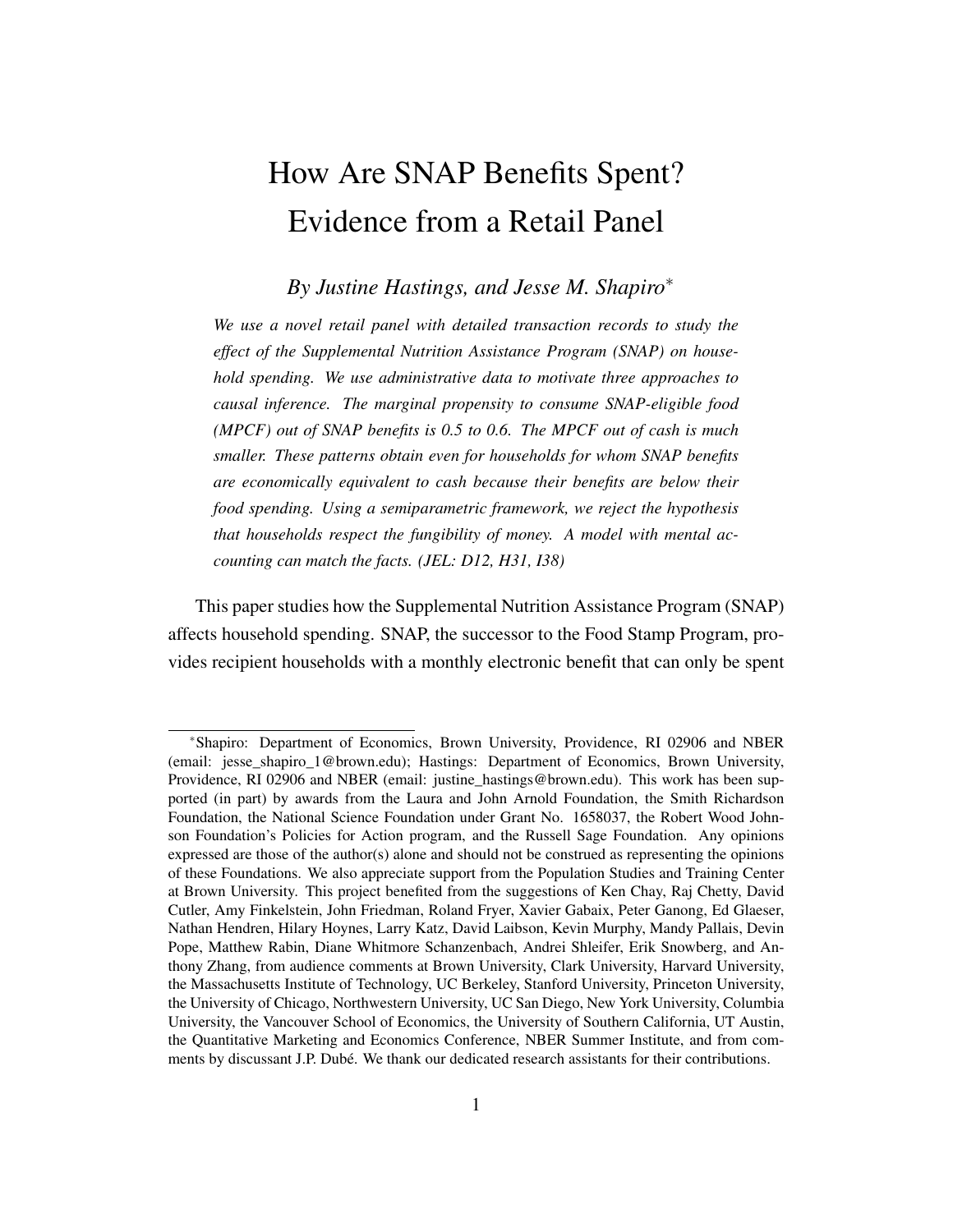on groceries. It is the second-largest means-tested program in the United States after Medicaid (Congressional Budget Office 2013), enrolling 19.6 percent of households in the average month of fiscal  $2014$ <sup>1</sup>

The program's design reflects its stated goal of increasing recipient households' food purchases.<sup>2</sup> Yet for the large majority of recipient households who spend more on food than they receive in benefits,  $3$  SNAP benefits are economically equivalent to cash.<sup>4</sup> Recent estimates of low-income US households' marginal propensity to consume food (MPCF) out of cash income are at or below  $0.1<sup>5</sup>$  Thus, if households obey traditional demand theory, the program mainly increases nonfood spending.

This tension between program rhetoric and traditional economic theory matters both for evaluating SNAP and for the basic science of household decision making. The fungibility of money is a fundamental prediction of traditional demand theory. It is challenged by the hypothesis of mental accounting (Thaler 1999), which posits that households treat different sources of income differently. If households treat SNAP benefits differently from cash, this would likely have important implications for the modeling of household behavior in this and other contexts.

In this paper, we analyze a novel panel consisting of detailed transaction records from February 2006 to December 2012 for nearly half a million regular customers of a large US grocery retailer. The data contain information on method of payment, allowing us to infer SNAP participation.

We use three approaches to estimating the causal effect of SNAP on household

<sup>&</sup>lt;sup>1</sup>Over the months of fiscal 2014, the number of participating households ranged from 22,580,029 to 23,053,620, with an average of 22,744,054 (FNS 2016a). There were 116,211,092 households in the US on average from 2010-2014 (US Census Bureau 2016).

<sup>&</sup>lt;sup>2</sup>On signing the bill to implement the Food Stamp Program, President Lyndon Johnson declared that the program would "enable low-income families to increase their food expenditures" (Johnson 1964). The Food and Nutrition Service of the USDA says that SNAP is important for "helping families put food on the table" (FNS 2012).

 $3H\omega$ nes et al. (2015) find that spending on food at home is at or above the SNAP benefit level for 84 percent of SNAP recipient households. Trippe and Ewell (2007) report that 73 to 78 percent of SNAP recipients spend at least 10 percent more on food than they receive in SNAP benefits.

<sup>4</sup>To fix ideas, consider a household with monthly income *y* and SNAP benefits *b*. If the household spends *f* on SNAPeligible food then it has *y*−max(0, *f* −*b*) available to buy other goods. Let *U* (*f*,*n*) denote the household's strictly monotone, differentiable, and strictly quasi-concave utility function defined over the dollar amount of SNAP-eligible food consumption *f* and other consumption *n*. Suppose that there is a solution  $f^* = \arg \max_f U(f, y - \max(0, f - \overline{b}))$  such that  $f^* > \overline{b}$ . The first-order necessary condition for this program is a necessary and sufficient condition for a solution to the program  $\max_f U(f, y + b - f)$  in which the benefits are given in cash. Therefore  $f^* = \arg \max_f U(f, y + b - f)$ . See Mankiw (2000) and Browning and Zupan (2004) for a textbook treatment.

 ${}^5$ Castner and Mabli (2010) estimate an MPCF out of cash income of 0.07 for SNAP participants. Hoynes and Schanzenbach (2009) estimate an MPCF out of cash income of 0.09-0.10 for populations with a high likelihood of participating in the Food Stamp Program.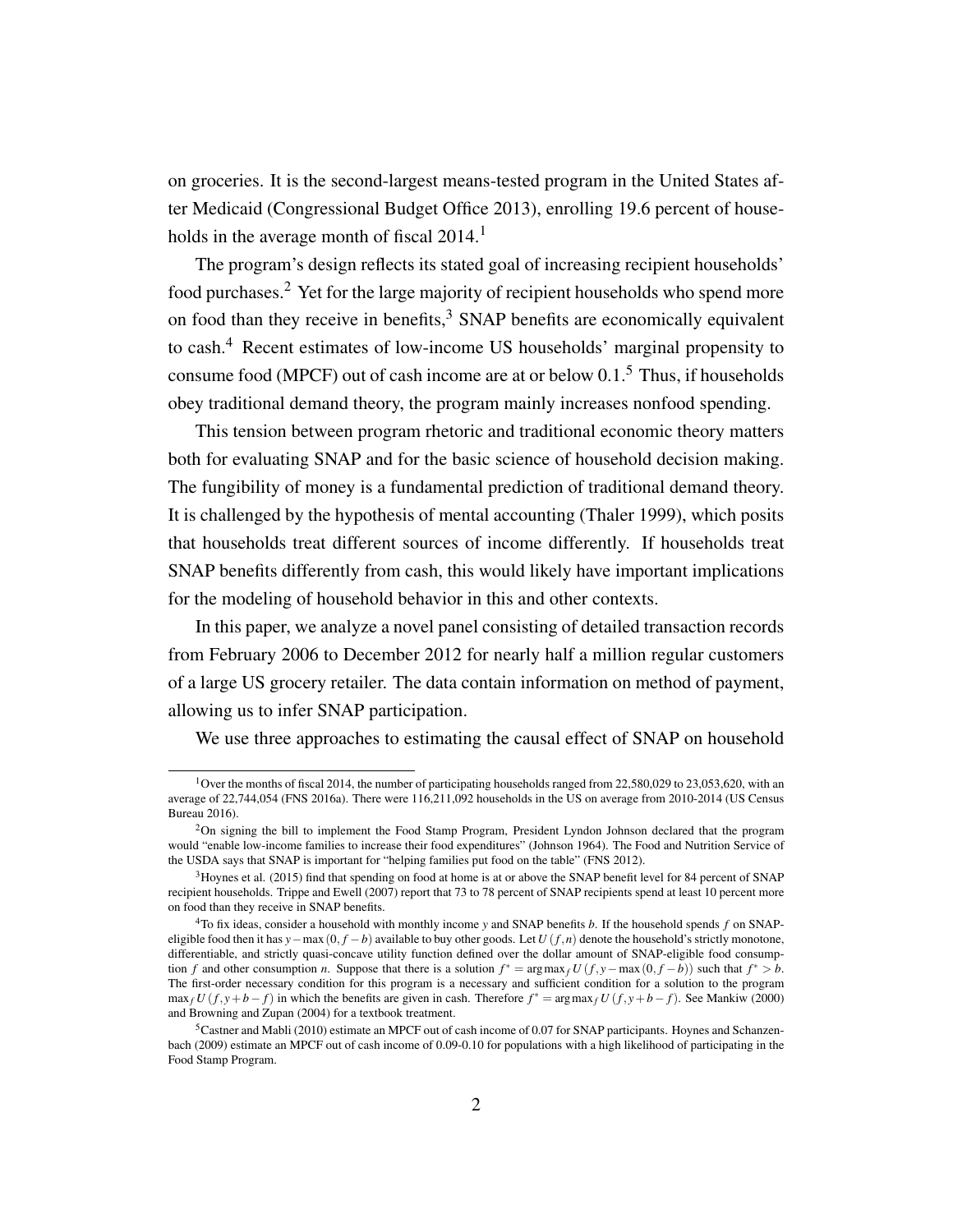spending: a panel event-study design using trends prior to SNAP adoption to diagnose confounds, an instrumental variables design exploiting plausibly exogenous variation in the timing of program exit, and a differences-in-differences design exploiting legislated changes to benefit schedules.

We motivate these three approaches with findings from administrative data. Rhode Island administrative data show that household circumstances change fairly smoothly around SNAP enrollment, motivating our panel event-study design. The administrative data also confirm our expectation that SNAP spell lengths are often divisible by six months because of the recertification process (Klerman and Danielson 2011; Mills et al. 2014; Scherpf and Cerf 2016), motivating our instrumentalvariables design. National administrative records show discrete jumps in SNAP benefits associated with legislated program changes in 2008 and 2009, motivating our differences-in-differences design.

Panel event-study plots show that after adoption of SNAP, households in the retailer panel increase SNAP-eligible spending by about \$110 a month, equivalent to more than half of their monthly SNAP benefit, thus implying an MPCF out of SNAP between 0.5 and 0.6. Plots motivated by our instrumental-variables and differencesin-differences designs also imply an MPCF out of SNAP in the range of 0.5 to 0.6. By contrast, we estimate small effects of SNAP on nonfood spending.

We exploit large swings in gasoline prices during our sample period to estimate the MPCF out of cash for the SNAP-recipient households in the retail panel, in a manner similar to Gelman et al. (2017). Data on retail panelists' gasoline purchases show that increases in gasoline prices lead to significant additional out-of-pocket fuel expenses for SNAP-recipient households, but little change in SNAP-eligible spending. We estimate a very low MPCF out of changes in fuel spending, consistent with other estimates of the MPCF out of cash for low-income populations.

Our findings indicate that the MPCF out of SNAP is greater than the MPCF out of other income sources. We show that this pattern holds even for households for whom SNAP benefits should be fungible with cash because their SNAP-eligible spending before SNAP receipt exceeds their SNAP benefits.

In our analysis, we consider several possible challenges to the internal and external validity of the estimated MPCF out of SNAP. These challenges follow from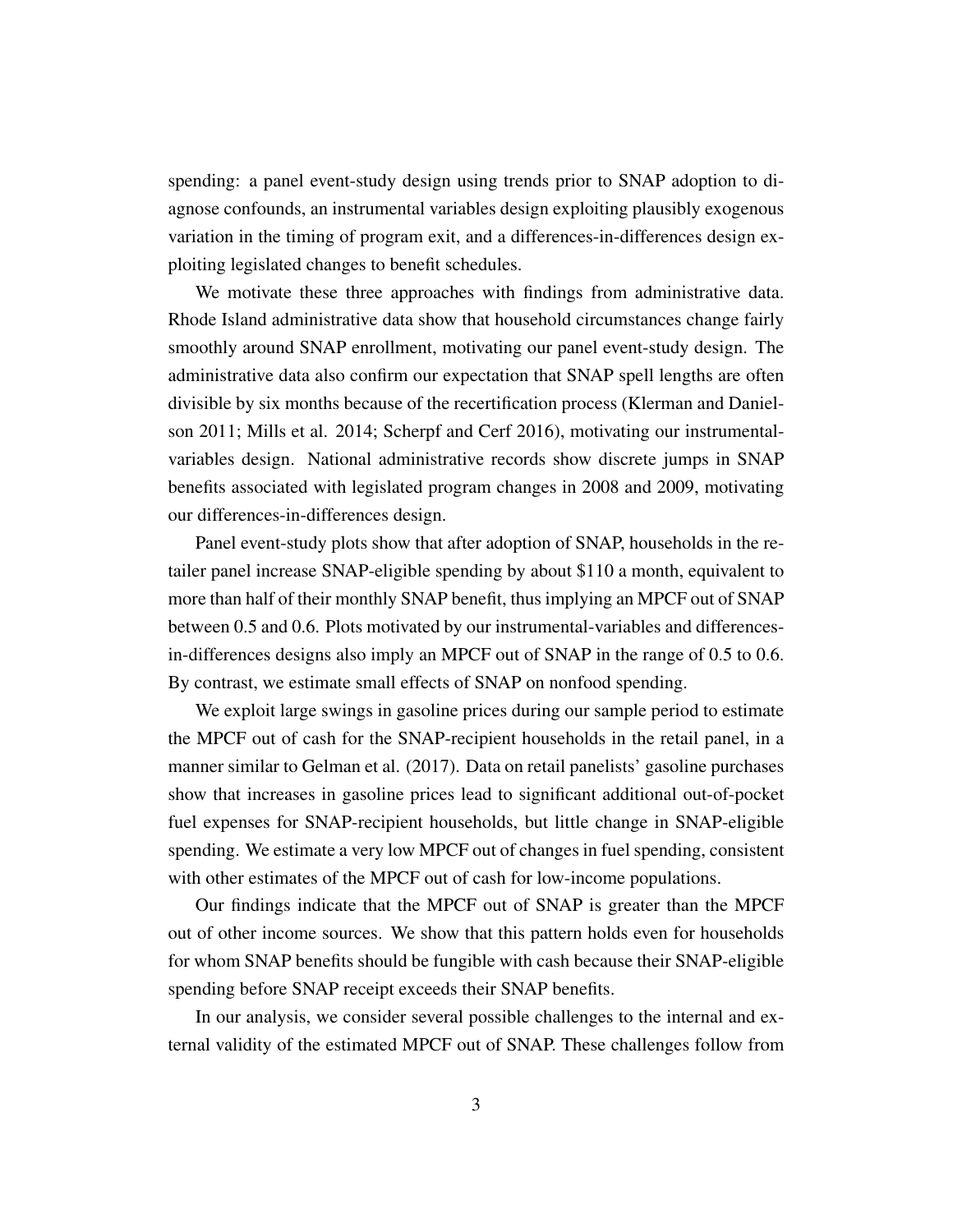the fact that our retail panel includes only purchases by regular customers at a single retail chain.

The first challenge is that we may mismeasure transitions on to and off of SNAP, which we infer using data on mode of payment at the retailer. We use data on the universe of SNAP transactions in Rhode Island to develop and validate our approach to measuring program transitions.

The second challenge is that SNAP participation may impact households' choice of retailer, which would affect the conclusions from our first two research designs. Nationally representative survey data, and data from the Nielsen Homescan Consumer Panel, show that SNAP participation is only weakly related to a household's choice of retailer. We perform simulations to quantify the sensitivity of our estimates to assumptions about the relationship between SNAP participation and choice of retailer.

The third challenge is that household circumstances change in the period surrounding entry into the program, and we know relatively little about the households in the retail panel beyond their purchases. This challenge is especially important for our first research design. We argue that trends in food spending prior to adoption suggest a small role for confounding changes in circumstances, and use the instrumental variables approach proposed in Freyaldenhoven et al. (2018) to account directly for such confounds.

The fourth challenge is that our retail panel is not a nationally representative random sample, which limits the external validity of our estimates. We compare several features of our panel to nationally and locally representative statistics to gauge differences in the populations.

After laying out our evidence on the MPCF, we develop an economic model of monthly food spending by households for whom SNAP benefits are economically equivalent to cash. We show how to test the hypothesis of fungibility, allowing for the endogeneity of cash income and SNAP benefits, and for the possibility that different households' consumption functions do not share a common parametric structure. Our tests consistently reject the null hypothesis that households treat SNAP benefits as fungible with other income.

We turn next to the possible psychological reasons for departures from fungi-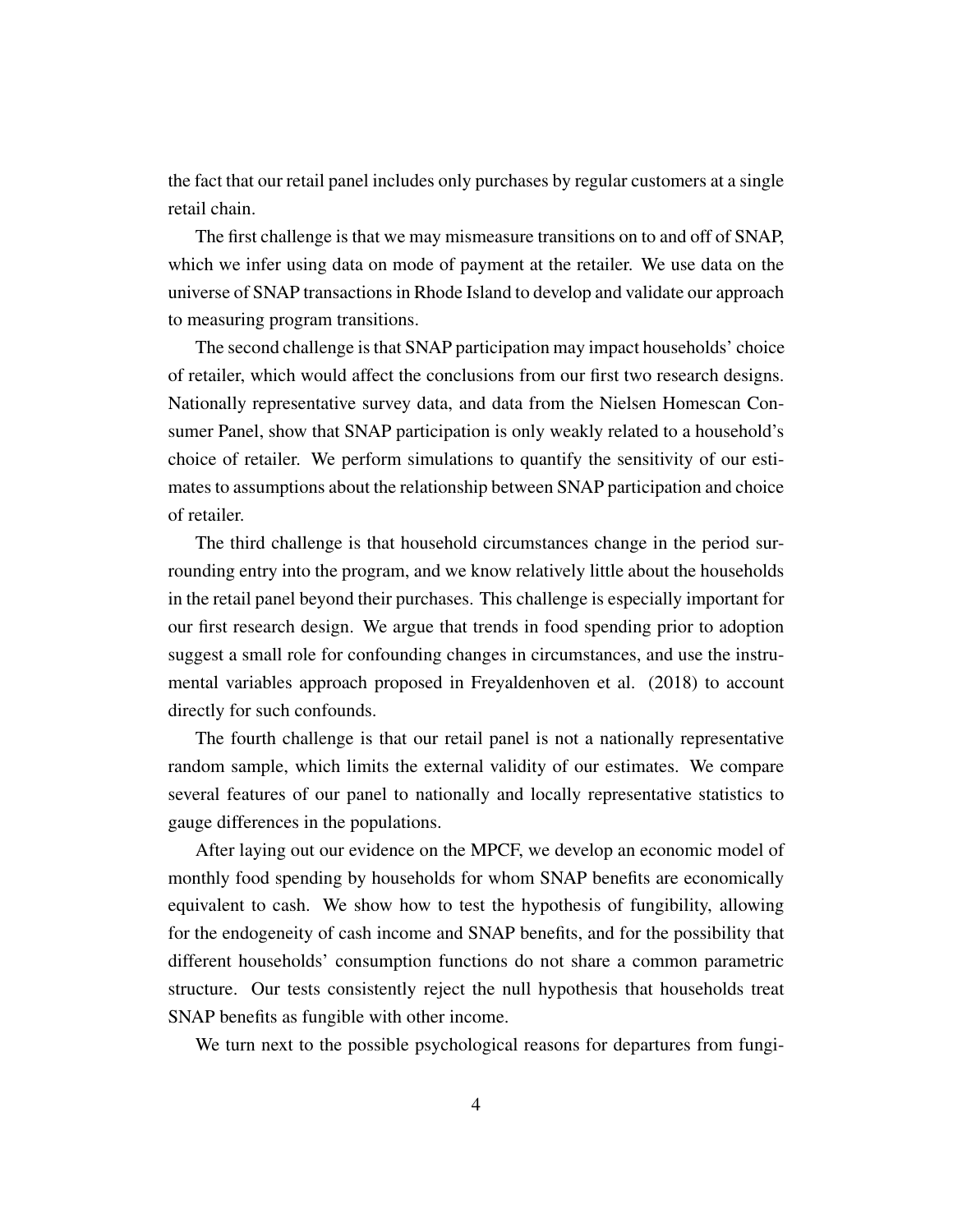bility. We discuss responses to qualitative interviews conducted at a food pantry as part of a Rhode Island state pilot proposal to modify SNAP benefit timing. Interviewees often express different intentions when asked how they would spend additional SNAP benefits or additional cash. Using our retail panel, we show that SNAP receipt reduces shopping effort, measured as either the store-brand share of expenditures or the share of purchases on which coupons are redeemed, but only for SNAP-eligible items.

Motivated by these findings, we specify a parametric model of behavior in which households choose expenditures and shopping effort subject to short-run time preference (Laibson 1997) and mental accounting (Thaler 1999). Following Farhi and Gabaix (2015), we operationalize mental accounting as a linear cost of deviating from a default level of food spending that moves one-for-one with SNAP benefits. We fit some model parameters to our data and choose others based on past research. Short-run time preference alone cannot explain the observed MPCF because SNAP benefits are too small relative to desired food spending to constrain household spending even at the beginning of the month. Introducing mental accounting allows the fitted model to match the observed MPCF out of SNAP and the key qualitative patterns in shopping effort. The fitted model implies that a household would be willing to give up 0.84 percent (0.0084 log points) of monthly consumption to avoid the psychological cost of a \$100 deviation from default spending.

This paper contributes to a large literature on the effects of SNAP, and its predecessor the Food Stamp Program, on food spending, recently reviewed by Bitler (2015) and Hoynes and Schanzenbach (2016). There are four strands to this literature. The first strand studies the effect of converting food stamp benefits to cash.<sup>6</sup> The second strand, reviewed in Fox et al. (2004), either compares participants to nonparticipants or relates a household's food spending to its benefit amount in the cross-section or over time.<sup>7</sup> The third strand studies randomized evaluations of

<sup>6</sup>Moffitt (1989) finds that a cashout in Puerto Rico did not affect food spending. Wilde and Ranney (1996) find that behavior in two randomized cashout interventions is not consistent with fungibility; Schanzenbach (2002) finds that behavior in these same interventions is consistent with fungibility. Fox et al. (2004) question the validity of the findings from Puerto Rico and one of the randomized interventions, arguing that the best evidence indicates that cashout reduces food spending.

 $7$ Wilde (2001) and Hoynes and Schanzenbach (2009), among others, criticize this strand of the literature for using a source of variation in program benefits that is likely related to nonprogram determinants of spending. Wilde et al. (2009) address the endogeneity of program benefits by exploiting variation in whether household food spending is constrained by program rules. Li et al. (2014) use panel data to study the evolution of child food insecurity in the months before and after family entry into the food stamp program.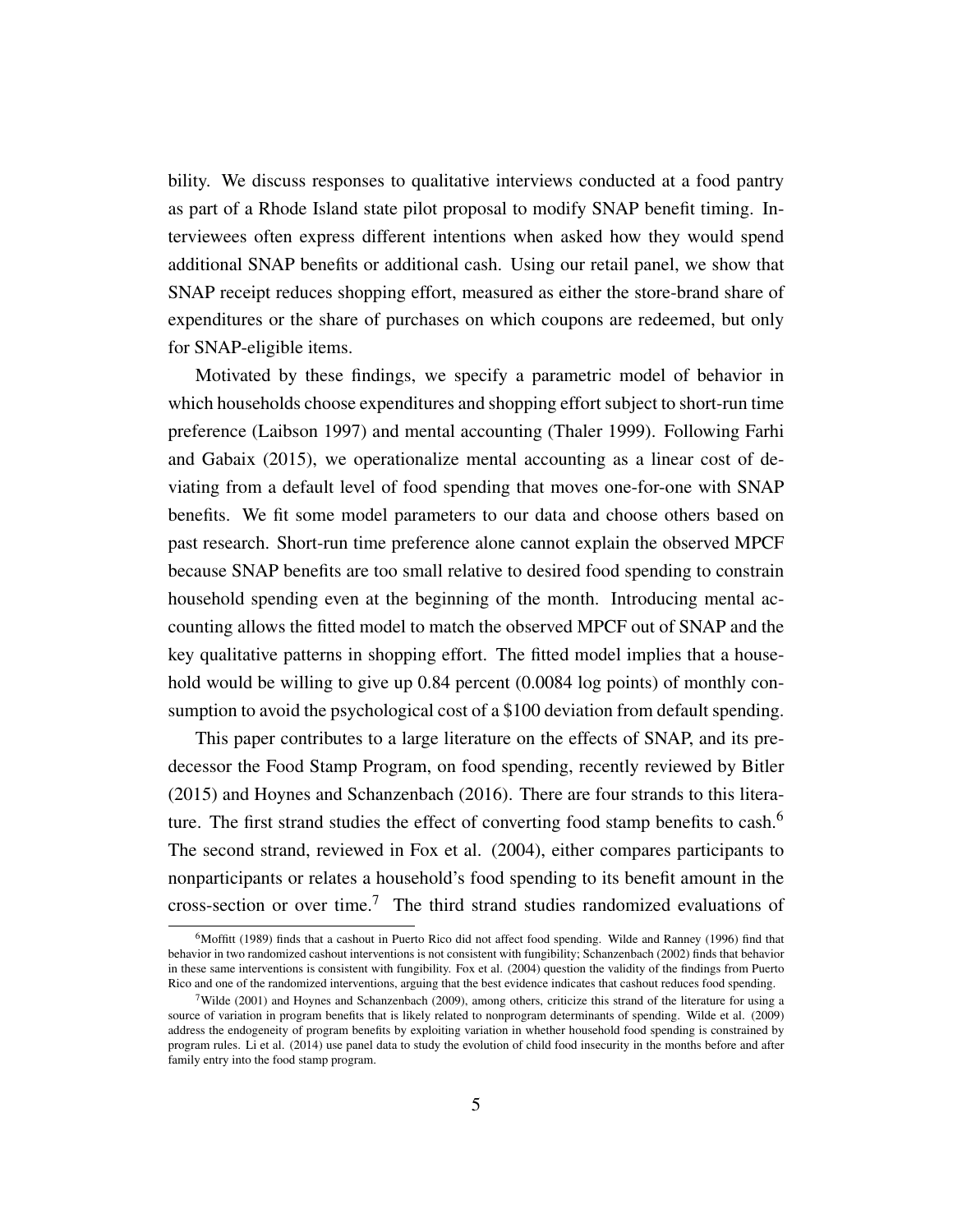program extensions or additions.<sup>8</sup>

The fourth strand exploits policy variation in program availability and generosity. Studying the initial rollout of the Food Stamp Program using survey data, Hoynes and Schanzenbach (2009) estimate an MPCF out of food stamps of 0.16 to 0.32, with confidence interval radius ranging from 0.17 to 0.27. Hoynes and Schanzenbach (2009) estimate an MPCF out of cash income of 0.09 to 0.10 and cannot reject the hypothesis that the MPCF out of food stamps is equal to the MPCF out of cash income. Studying the effect of legislated benefit increases between 2007 and 2010 survey data, Beatty and Tuttle (2015) estimate an MPCF out of SNAP benefits of 0.53 to 0.64 (they do not report a confidence interval on these values) and an MPCF out of cash income of  $0.15<sup>9</sup>$  Closest to our study, Bruich (2014) uses retail scanner data with method-of-payment information to study the effect of a 2013 SNAP benefit reduction, estimating an MPCF out of SNAP benefits of 0.3 with confidence interval radius of 0.15.<sup>10</sup> We estimate an MPCF out of SNAP benefits of 0.5 to 0.6 with confidence interval radius as low as 0.015, and an MPCF out of cash income of no more than 0.1.

This paper contributes new evidence of violations of fungibility in a large-stakes real-world decision with significant policy relevance. That households mentally or even physically separate different income sources according to spending intentions is well-documented in hypothetical-choice scenarios (e.g., Heath and Soll 1996; Thaler 1999) and ethnographic studies (e.g., Rainwater et al. 1959). Much of the recent evidence from real-world markets is confined to settings with little direct policy relevance (e.g., Milkman and Beshears 2009; Hastings and Shapiro 2013; Abeler and Marklein 2017). Important exceptions include Kooreman's (2000) study of a child tax credit in the Netherlands, Jacoby's (2002) study of a school nutrition program in the Philippines, Feldman's (2010) study of a change in US federal income

<sup>8</sup>Collins et al. (2016) study a randomized evaluation of the Summer Electronic Benefit Transfer for Children program and use survey data to estimate an MPCF out of program benefits of 0.58.

<sup>9</sup>Studying the effect of the benefit increase arising from the 2009 American Recovery and Reinvestment Act (ARRA) using survey data, Tuttle (2016) estimates an MPCF out of SNAP of 0.53 with confidence interval radius of 0.38. Nord and Prell (2011) estimate the effect of the 2009 benefit expansion on food security and food expenditures. Ratcliffe et al. (2011) and Yen et al. (2008) estimate the effect of SNAP and food stamps, respectively, on food insecurity, using state-level policy variables as excluded instruments.

<sup>10</sup>Bruich (2014) does not report an MPCF out of cash income. Andreyeva et al. (2012) and Garasky et al. (2016) use retail scanner data to describe the food purchases of SNAP recipients, but not to estimate the causal effect of SNAP on spending.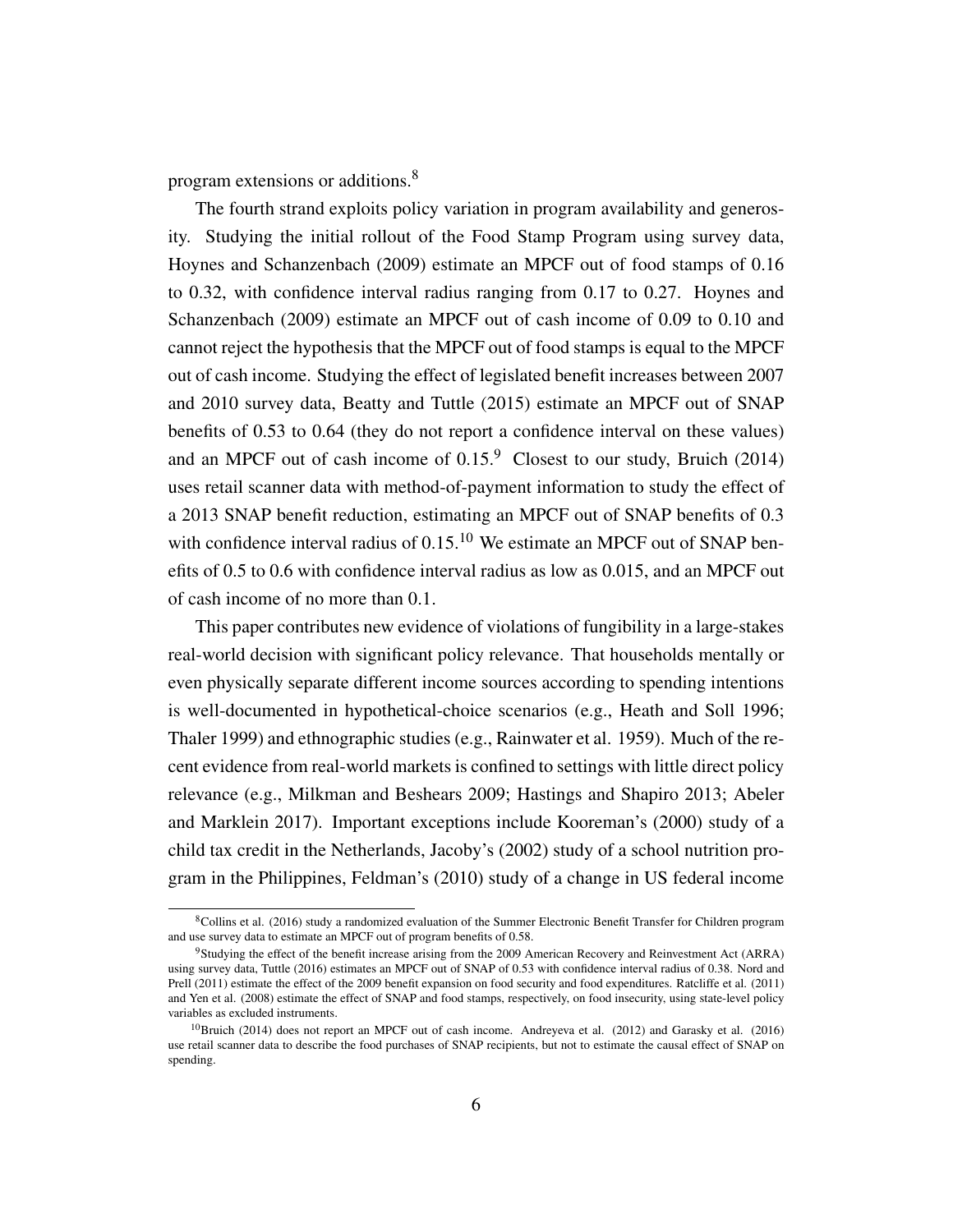tax withholding, Card and Ransom's (2011) and Kooreman et al.'s (2013) studies of employee savings programs in the US and the Netherlands, respectively, Beatty et al.'s (2014) study of a labeled cash transfer in the UK, and Benhassine et al.'s  $(2015)$  study of a labeled cash transfer in Morocco.<sup>11</sup>

This paper also shows how to test for the fungibility of money without assuming that the consumption function is linear or that the consumption function is identical for all households. Our approach nests Kooreman's (2000), but, like Kooreman et al.'s (2013), avoids the concern that a rejection of fungibility is due to misspecification of functional forms (Ketcham et al. 2016).

Our use of a parametric model to quantify the predictions of multiple psychological departures from the neoclassical benchmark is similar in spirit to DellaVigna et al. (2017). Hastings and Shapiro (2013), Ganong and Noel (2017), and Thakral and Tô (2017) also compare the predictions of alternative psychological models. The only other paper we are aware of that reports an estimate of a structural parameter of a model of mental accounting based on nonlaboratory evidence is Farhi and Gabaix (2017), who calibrate parameters of their model to match our empirical findings. In this sense, our paper contributes to the growing literature on structural behavioral economics (DellaVigna 2017).

#### I. Motivating evidence from administrative and survey data

#### *A. Rhode Island administrative data*

We use Rhode Island state administrative records housed in a secure facility at the Rhode Island Innovative Policy Lab (RIIPL) at Brown University. Personally identifiable information has been removed from the data and replaced with anonymous identifiers that make it possible for researchers with approved access to join and analyze records associated with the same individual while preserving anonymity. These records are not linked to our retail panel.

The data include anonymized state SNAP records from October 2004 through June 2016, which indicate the months of benefit receipt and the collection of in-

<sup>&</sup>lt;sup>11</sup>See also Islam and Hoddinott (2009), Afridi (2010), Shi (2012), and Aker (2017). A closely related literature on "flypaper effects" studies violations of fungibility by governments (Hines and Thaler 1995; Inman 2008).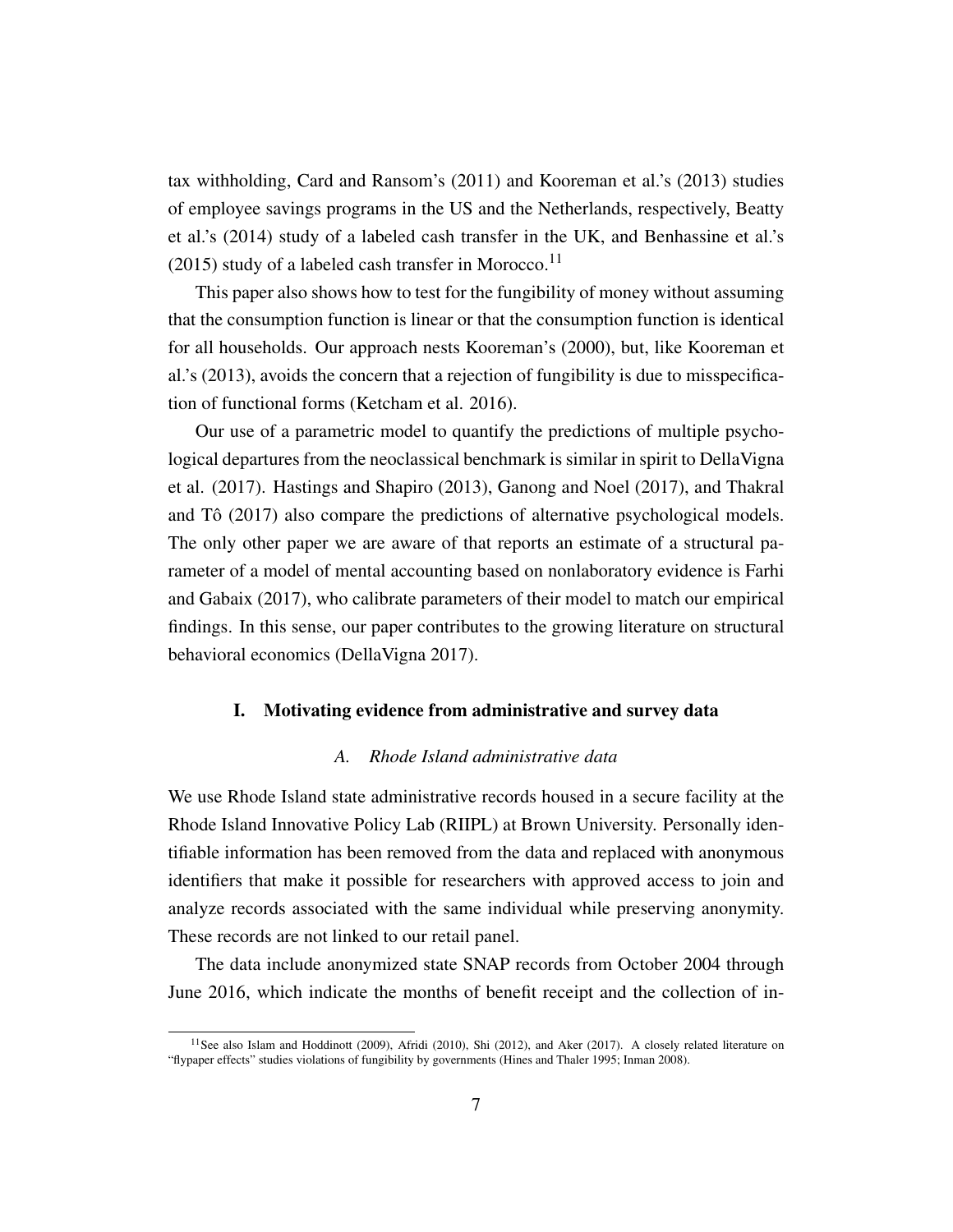dividuals associated with each household on SNAP in each month. We define a SNAP spell to be a contiguous period of benefit receipt. We assume that an individual belongs to the household of her most recent spell, does not change households between the end of any given spell and the start of the next spell, and belongs to the household of her first spell as of the start of the sample period. We determine each individual's age in each month, and we exclude from our analysis any household whose membership we cannot uniquely identify in every month,  $12$  or whose adult (over 18) composition changes during the sample period. The final sample consists of 184,308 unique households. For each household and month, we compute the total number of children under five years old.

The data also include anonymized administrative records of the state's unemployment insurance system joined via anonymized identifiers to the individuals in the SNAP records over the same period. We compute, for each household and quarter,<sup>13</sup> the sum of total unemployment insurance benefits received from and total earnings reported for all individuals who are in the household as of the quarter's end.<sup>14</sup> We will sometimes refer to this total as "in-state earnings" for short, and we note that it excludes income sources such as social security benefits and out-of-state earnings.

Finally, the data include anonymized administrative records of all debits and credits to the SNAP Electronic Benefit Transfer (EBT) cards of Rhode Island residents for the period September 2012 through October 2015. From these we identify all household-months in which the household received a SNAP benefit and all household-months in which the household spent SNAP benefits at a large, anonymous retailer in Rhode Island ("Rhode Island Retailer") chosen to be similar to the retailer that provided our retail panel.

 $12$ This can occur either because we lack a unique identifier for an individual in the household or because a given individual is associated with multiple households in the same month.

 $13$ The quarterly level is the most granular at which earnings data are available. We use data only on household-quarters in which the household is observed for all three months of the quarter. Data on earnings are missing from our database for the fourth quarter of 2004 and the second quarter of 2011.

<sup>&</sup>lt;sup>14</sup>We exclude from our analysis any household-quarter in which the household's total quarterly earnings exceed the 99.9999th percentile or in which unemployment insurance benefits in any month of the quarter exceed three times the fourweek equivalent of the 2016 maximum individual weekly benefit of \$707 (Rhode Island Department of Labor and Training 2016).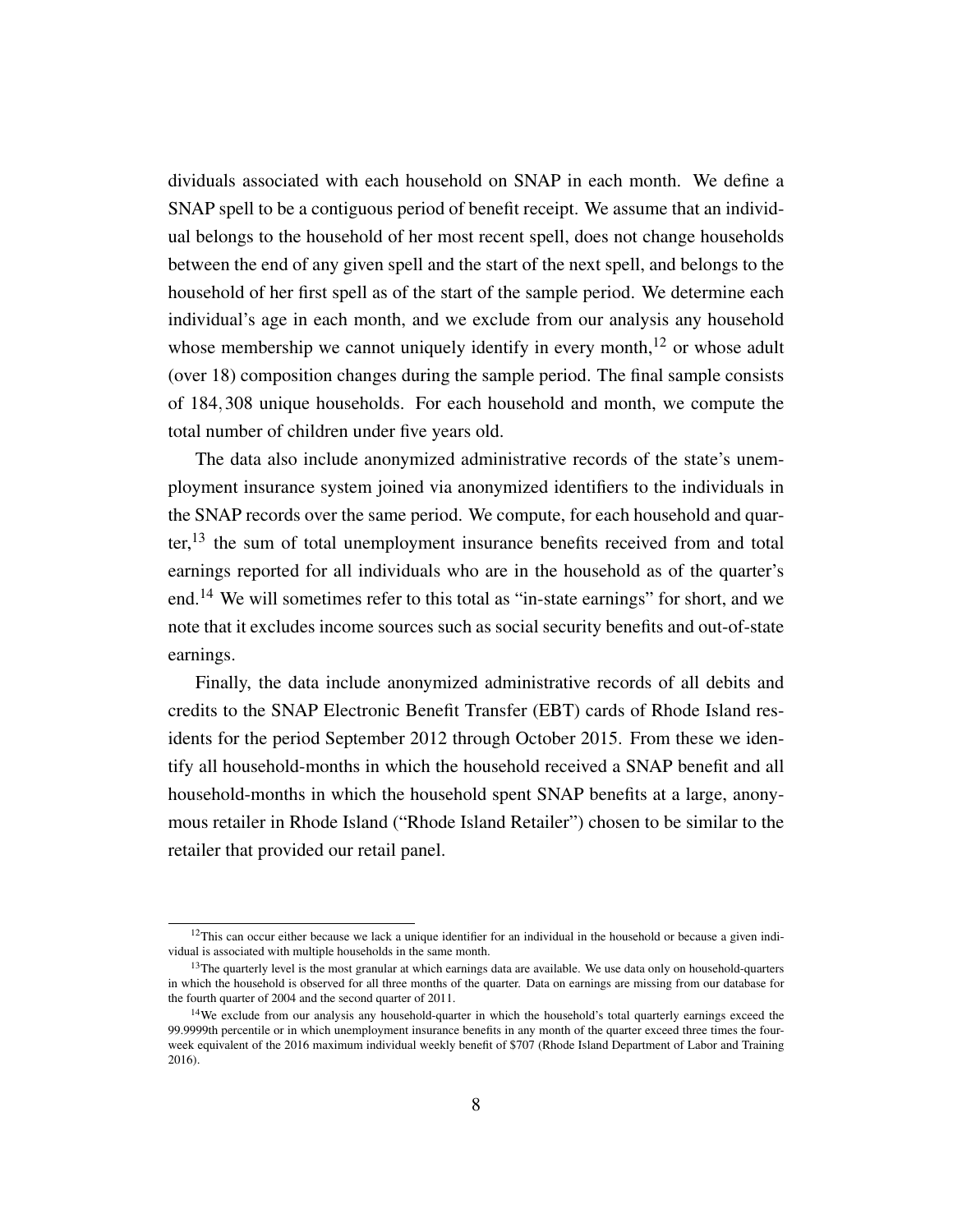#### *B. Changes in household circumstances around SNAP adoption*

Because SNAP is a means-tested program and its eligibility rules incorporate a poverty line standard, household income and household size are major determinants of SNAP eligibility (FNS 2016b). We therefore hypothesize that entry into SNAP is associated with a decrease in in-state earnings and an increase in the number of children. Figure 1 shows panel event-study plots of in-state earnings and number of children as a function of time relative to SNAP adoption, which we define to occur in the first quarter or month, respectively, of a household's first SNAP spell. In the period of SNAP adoption, in-state earnings decline and the number of children rises, on average.<sup>15</sup>

Past research shows that greater household size and lower household income are associated, respectively, with greater and lower at-home food expenditures among the SNAP-recipient population (Castner and Mabli 2010).<sup>16</sup> It is therefore unclear whether these contextual factors should contribute a net rise or fall in food expenditures in the period of SNAP adoption. Because figure 1 shows that these factors trend substantially in the periods preceding SNAP adoption, we can assess their net effect by studying trends in spending prior to adoption.

Figure 1 therefore motivates our panel event-study research design, in which we look for sharp changes in spending around SNAP enrollment, and use trends in spending prior to SNAP adoption to diagnose the direction and plausible magnitude of confounds.

 $<sup>15</sup>$ An analogous plot in the online appendix shows that in-state earnings rise in the quarters leading up to program exit.</sup> The online appendix also includes a plot of trends in income and number of children around SNAP adoption constructed from the Survey of Income and Program Participation (Roth 2008).

<sup>&</sup>lt;sup>16</sup>Past research also finds that unemployment—a likely cause of the decline in income associated with SNAP adoption is associated with a small decline in at-home food expenditure. Using cross-sectional variation in the Continuing Survey of Food Intake by Individuals, Aguiar and Hurst (2005) estimate that unemployment is associated with 9 percent lower athome food expenditure. Using pseudo-panel variation in the Family Expenditure Survey, Banks et al. (1998) estimate that unemployment is associated with a 7.6 percent decline in the sum of food consumed in the home and domestic energy. Using panel variation in the Panel Study of Income Dynamics, Gough (2013) estimates that unemployment is associated with a statistically insignificant 1 to 4 percent decline in at-home food expenditure. Using panel variation in checking account records, Ganong and Noel (2016) estimate that the onset of unemployment is associated with a 3.1 percent decline in at-home food expenditure.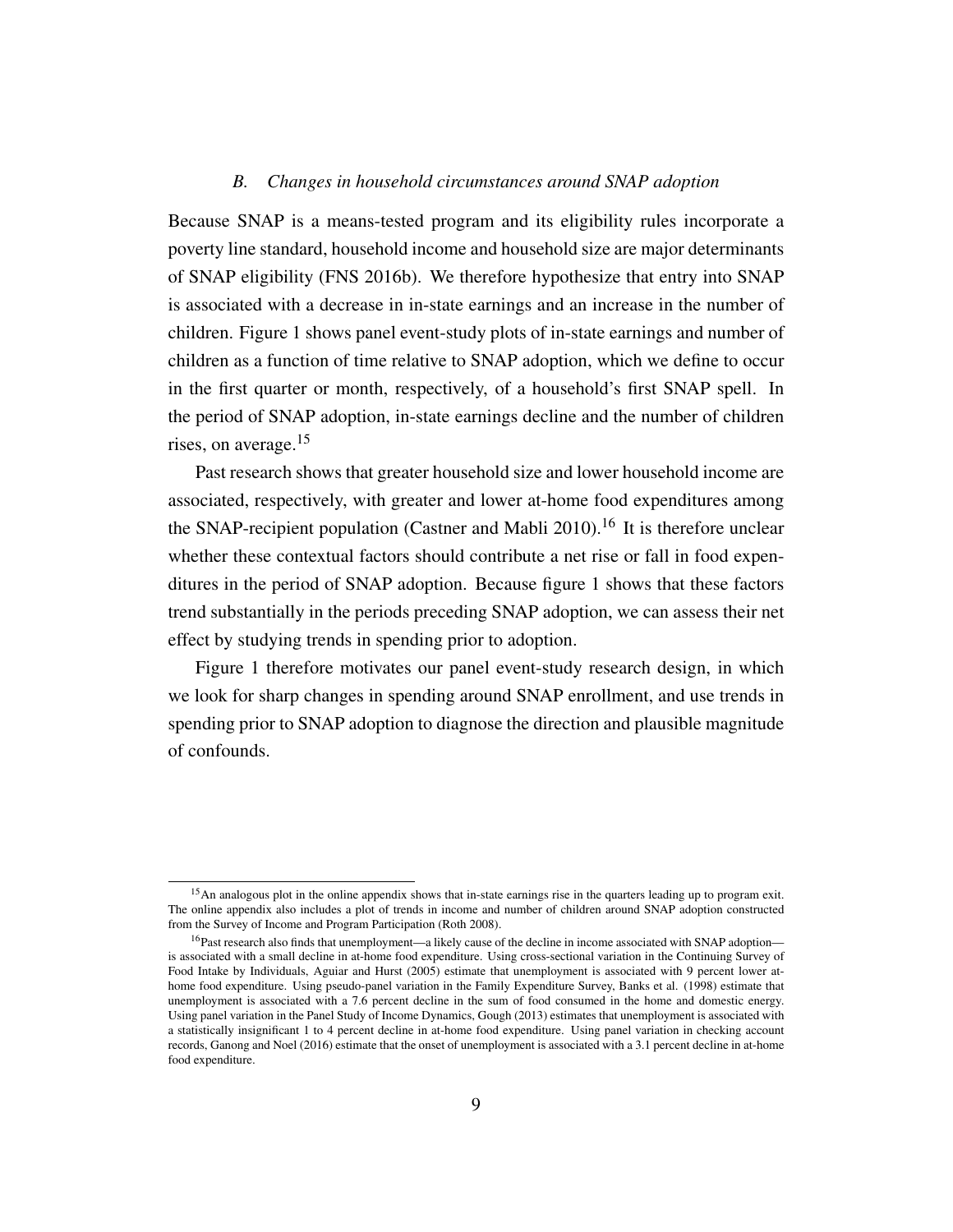#### *C. Length of SNAP spells and the certification process*

When a state agency determines that a household is eligible for SNAP, the agency sets a certification period at the end of which benefits will terminate if the household has not documented continued eligibility.<sup>17</sup> The certification period may not exceed 24 months for households whose adult members are elderly or disabled, and may not exceed 12 months otherwise (FNS 2014). In practice, households are frequently certified for exactly these lengths of time, or for other lengths divisible by 6 months (Mills et al. 2014).

Figure 2 shows the distribution of SNAP spell lengths in Rhode Island administrative data. The figure shows clear spikes in the density at spell lengths divisible by 6 months. The online appendix reports that the change in in-state earnings is economically similar between quarters that do and do not contain a spell month divisible by 6.

Figure 2 motivates our instrumental variables research design, which exploits the six-month divisibility of certification periods as a source of plausibly exogenous timing of program exit.

#### *D. Legislated changes in SNAP benefit schedules*

The online appendix shows the average monthly SNAP benefit per US household from February 2006 to December 2012, which coincides with the time frame of our retail panel. The series exhibits two large discrete jumps, which correspond to two legislated changes in the benefit schedule: an increase before October 2008 due to the 2008 Farm Bill, and an increase in April 2009 due to the American Recovery and Reinvestment Act.<sup>18</sup> These facts motivate our differences-in-differences research design, which exploits these legislated benefit increases to estimate the MPCF out of SNAP.

<sup>&</sup>lt;sup>17</sup>Federal rules state that "the household's certification period must not exceed the period of time during which the household's circumstances (e.g., income, household composition, and residency) are expected to remain stable" (FNS 2014).

<sup>&</sup>lt;sup>18</sup>Two smaller jumps, in October of 2006 and 2007, coincide with the annual cost of living adjustments to SNAP payments (FNS 2017b). We do not exploit these smaller changes in our analysis as we expect more precise inference from larger changes in benefits.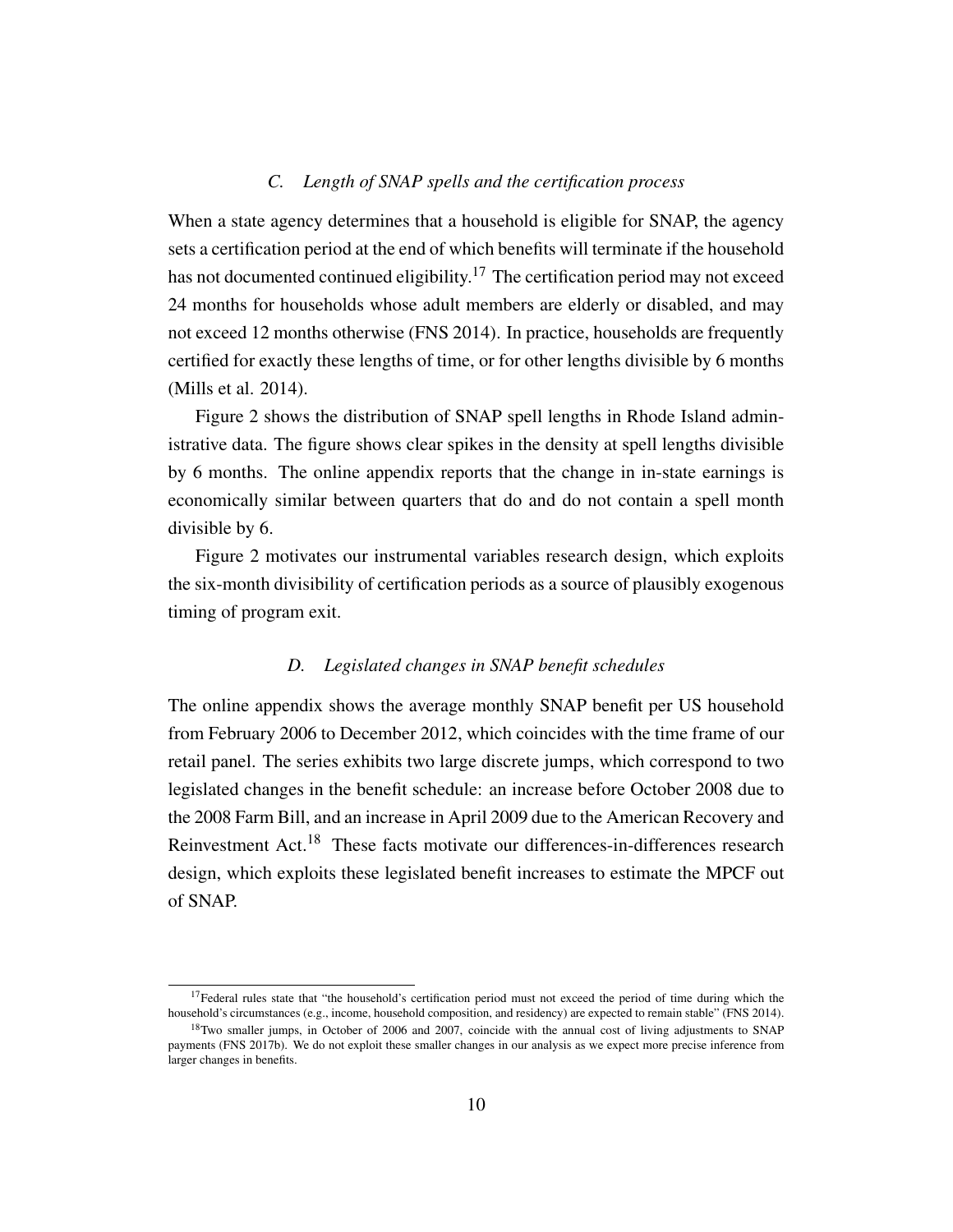#### *E. Inferring SNAP adoption from single-retailer data*

Households can spend SNAP at any authorized retailer (FNS 2012). Because we will conduct our analysis of household spending using data from a single retail chain, we are at risk of mistaking changes in a household's choice of retailer for program entry or exit. We use Rhode Island EBT records to determine how best to infer program transitions in single-retailer data.

For each  $K \in \{1, ..., 12\}$  and for each household in the EBT records, we identify all cases of *K* consecutive months without SNAP spending at the Rhode Island Retailer followed by *K* consecutive months with SNAP spending at the Rhode Island Retailer. We then compute the share of these transition periods in which the household newly enrolled in SNAP within two months of the start of SNAP spending at the retailer, where we define new enrollment as receipt of at least \$10 in SNAP benefits following a period of at least three consecutive months with no benefit.

Figure 3 plots the share of households newly enrolling in SNAP as a function of the radius *K* of the transition period. For low values of *K*, many transitions reflect retailer-switching rather than new enrollments in SNAP. The fraction of transitions that represent new enrollments increases with *K*. For  $K = 6$ , the fraction constituting new enrollments is 87 percent. When we focus on households who do the majority of their SNAP spending at the retailer in question—a sample arguably more comparable to the regular customers in our retail panel—this fraction rises to 96 percent.

Motivated by figure 3, our main analysis of SNAP adoption in the retailer data will use transitions with  $K = 6$  and above, and we will present sensitivity analysis using larger minimum values of *K*.

## *F. SNAP participation and choice of retailer*

Even if we isolate suitably exogenous changes in SNAP participation and benefits, our analysis of single-retailer data could be misleading if SNAP participation directly affects retailer choice.

Ver Ploeg et al. (2015) study the types of stores at which SNAP recipients shop using nationally representative survey data collected from April 2012 through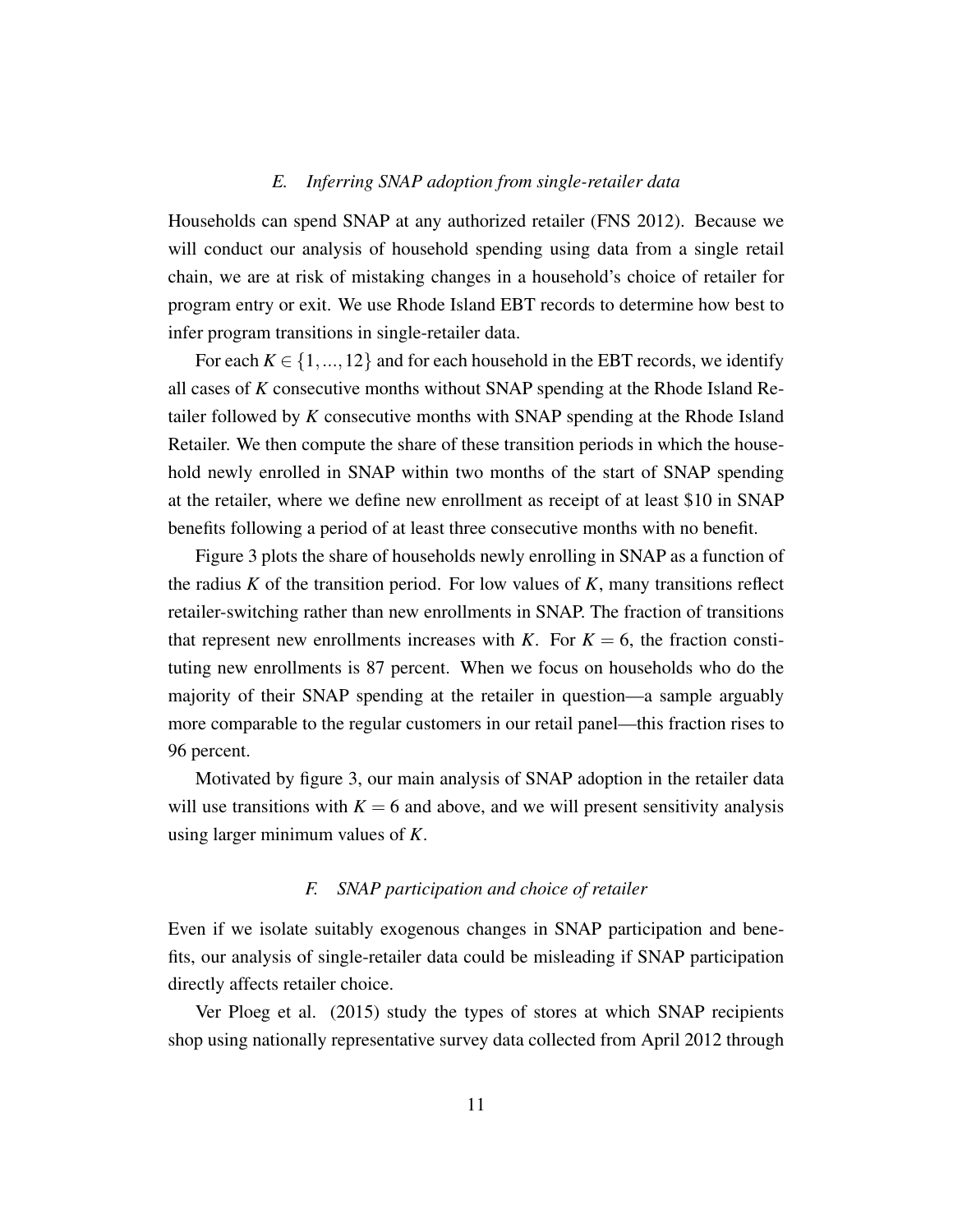January 2013. For 46 percent of SNAP recipients, the primary grocery retailer is a supercenter, for 43 percent it is a supermarket, for 3 percent it is another kind of store, and for 8 percent it is unknown.<sup>19</sup> The corresponding values for all US households are 45 percent, 44 percent, 4 percent, and 7 percent. As with primary stores, the distribution of alternate store types is nearly identical between SNAP recipients and the population as a whole. SNAP recipients' choice of store type is also nearly identical to that of low-income nonrecipients.

The online appendix presents analogous evidence on choice of retail chain using the same data as Ver Ploeg et al. (2015). We find that SNAP participation is not strongly related to households' choice of retail chain.

Appendix A and appendix table 1 present the results of a longitudinal analysis of the relationship between SNAP participation and choice of retailer using data from the Nielsen Homescan Consumer Panel. For the full sample of households, we find that SNAP participation is associated with a statistically insignificant increase of 0.4 percentage points (or 0.7 percent of the mean) in the share of spending devoted to the primary retailer. For households whose primary retailer is a grocery store, we find a statistically significant increase of 1.1 percentage points (2.2 percent). Section D. shows that our main conclusions are not sensitive to allowing for these estimated changes in retail choice.

#### II. Retailer data and definitions

#### *A. Household purchases and characteristics*

We obtained anonymized transaction-level data from a large U.S. grocery retailer with gasoline stations on site. The data comprise all purchases in five states made using loyalty cards by customers who shop at one of the retailer's stores at least every other month.<sup>20</sup> We refer to these customers as households.

The loyalty card is used to deliver and track promotions (Holmes 2011). Communication with the retailer indicates that at least 90 percent of purchases involve

 $<sup>19</sup>$ Administrative data show that 84 percent of SNAP benefits are redeemed at supercenters or supermarkets (Castner and</sup> Henke 2011).

 $^{20}$ The retailer also provided us with data on the universe of transactions at a single one of the retailer's stores. In the online appendix we show that our estimates of the MPCF are similar between our baseline panel and this alternative panel.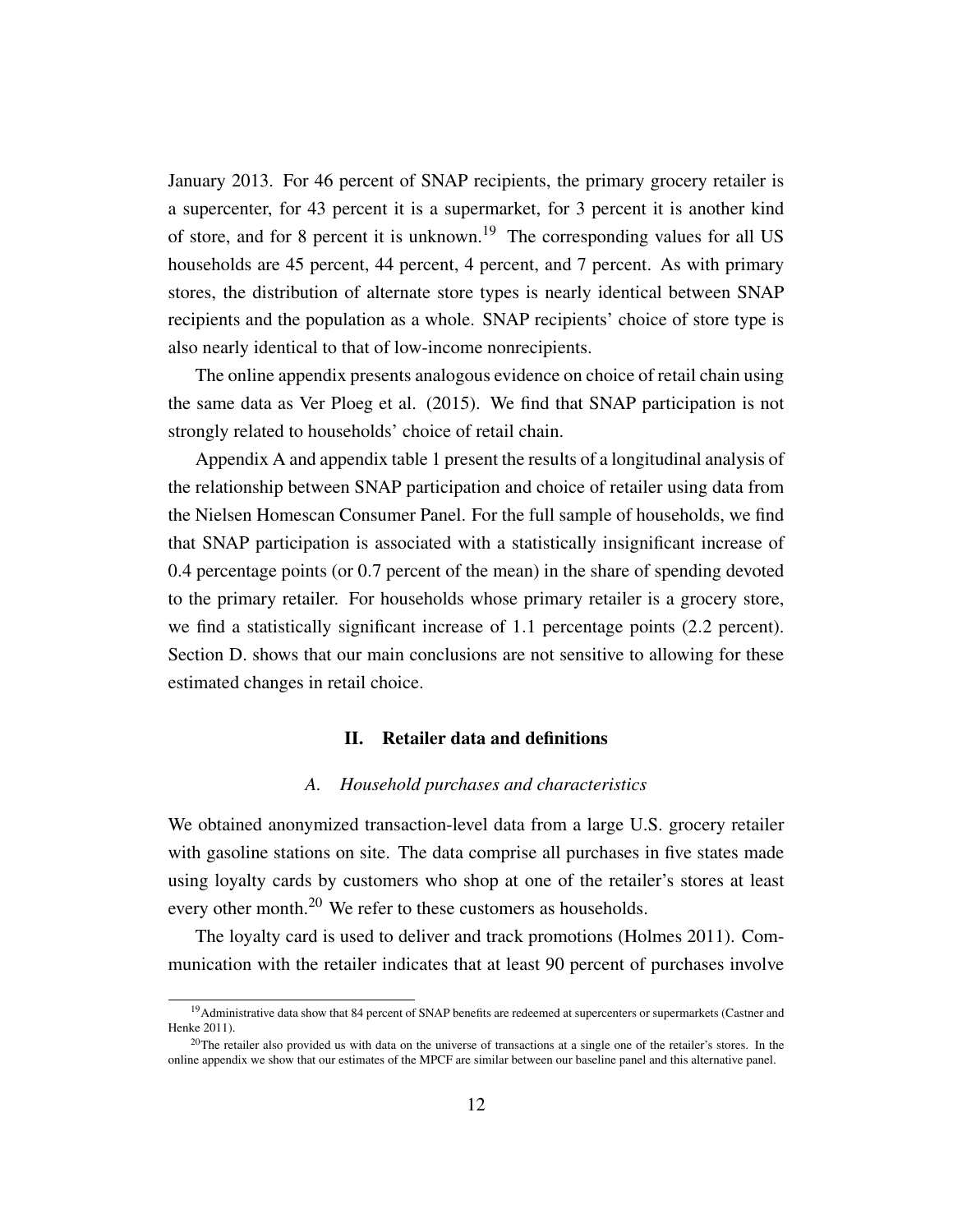the use of a loyalty card, consistent with the magnitude reported by Andreyeva et al. (2013), who also conduct research using loyalty-card data from a grocery retailer.

We observe 6.02 billion purchases made on 608 million purchase occasions by 486,570 households from February 2006 through December 2012. We exclude from our analysis the 1,214 households who spend more than \$5,000 in a single month.

For each household, the retailer provided us with characteristics including the age and gender of adult household members, the median years of schooling of adult household members, an indicator for the presence of children, a categorical measure of household income, and ZIP code. These are based on a combination of sources, including information supplied by the household when obtaining the loyalty card, information purchased from third parties, and information imputed from Census statistics for the local area. We use these data in robustness checks and to explore heterogeneity in our estimates. We match ZIP codes to counties and states using federal data files.<sup>21</sup>

For each item purchased, we observe the quantity, the pretax amount paid, a flag for the use of WIC, and the dollar amount of coupons or other discounts applied to the purchase.

For each purchase occasion, we observe the date, a store identifier, and a classification of the store into a retailer division, which is a grouping based on the store's brand and distribution geography. We also observe a classification of the main payment method used for the purchase, defined as the payment method accounting for the greatest share of expenditure. The main payment method categories include cash, check, credit, debit, and a government benefit category that consists of SNAP, WIC, cash benefits (e.g., TANF) delivered by EBT card, and a number of other, smaller government programs.

For purchase occasions in March 2009 and later, we further observe the exact breakdown of spending according to a more detailed classification that itemizes specific government programs. These data indicate that, excluding WIC transactions, SNAP accounts for 99.3 percent of expenditures classified as a government benefit.

 $21$ We assign ZIP codes to counties and states using the crosswalk for the first quarter of 2010 from US Department of Housing and Urban Development (2017) and state codes from US Census Bureau (1990). We assign each ZIP code to the county that contains the largest fraction of the ZIP code's residential population, breaking ties at random.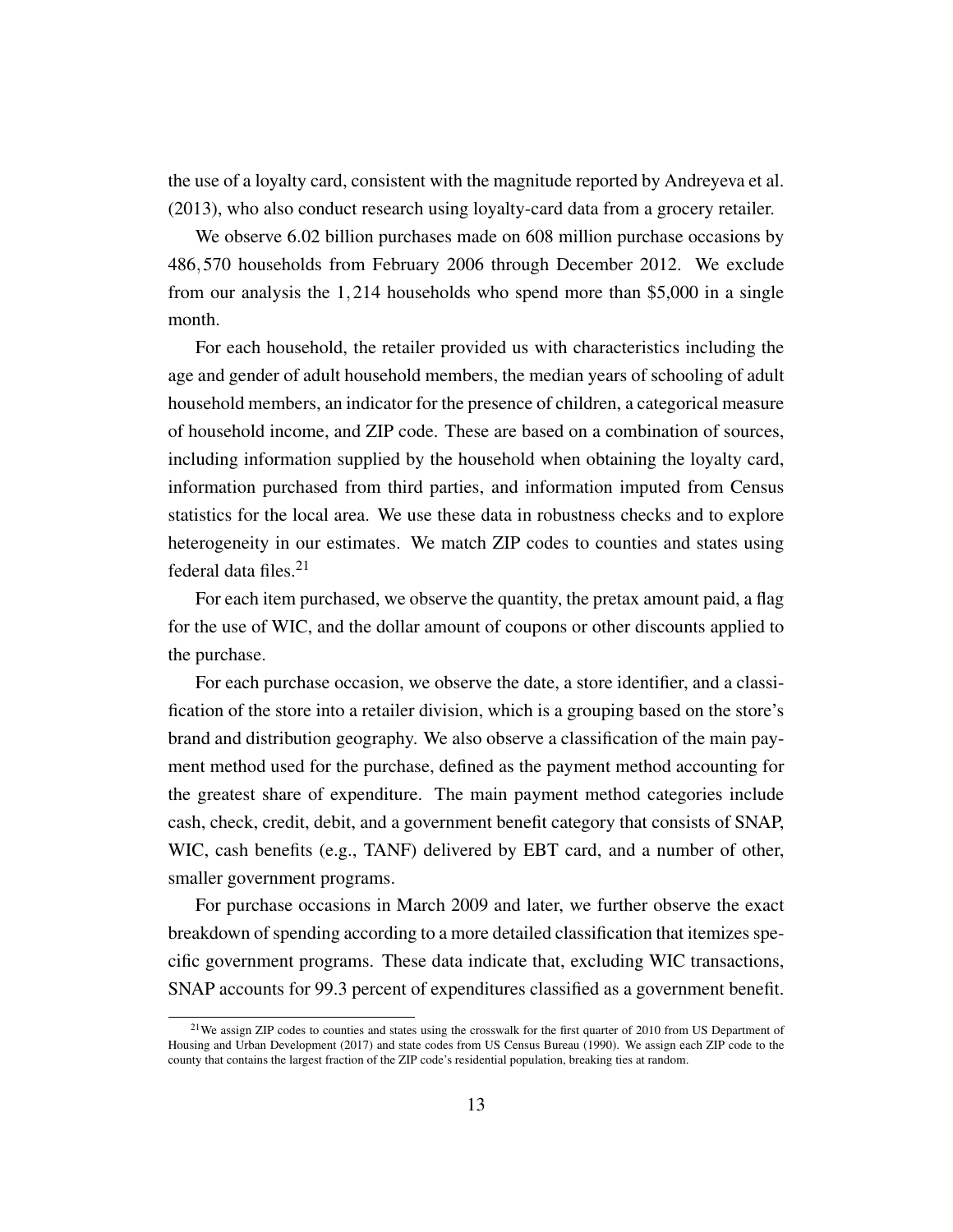We classify a purchase occasion as a *SNAP purchase occasion* if the main payment method is a government benefit and WIC is not used. Using the detailed payment data for purchase occasions in March 2009 and later, we calculate that SNAP is used in only 0.23 percent of the purchase occasions that we do not classify as SNAP purchase occasions. Appendix table 2 shows that our key results are not sensitive to excluding from the sample any household that ever uses WIC.

We define a *SNAP month* as any household-month with positive total spending across SNAP purchase occasions.<sup>22</sup> Of the household-months in our panel, 7.7 percent are SNAP months. Of the households in our panel, 42.9 percent experience at least one SNAP month, and 21.6 percent experience at least two consecutive SNAP months.<sup>23</sup>

SNAP penetration is lower in the retail panel than in the US as a whole. Calculations in the online appendix show that an average of 14.5 percent of US households were on SNAP during the months of the retail sample period. The fraction of households on SNAP is similar when focusing only on the counties of residence of the households in the retail panel. A possible explanation is that households in the retail panel have higher-than-average income. Consistent with this, we show in the online appendix that retail panelists live in ZIP codes with higher income than the average in their counties of residence.

#### *B. Product characteristics*

The retailer provided us with data on the characteristics of each product purchased, including an indicator for whether the product is store-brand, a text description of the product, and the product's location within a taxonomy.

We classify products as SNAP-eligible or SNAP-ineligible based on the retailer's taxonomy and the guidelines for eligibility published on the USDA website.<sup>24</sup> Among all nonfuel purchases in our data, 71 percent of spending goes to

 $22$ Using our detailed payment data for March 2009 and later, we can alternatively define a SNAP month as any month in which a household uses SNAP. This definition agrees with our principal definition in all but 0.27 percent of householdmonths.

 $23$ Calculations in the online appendix show that in the 2008 Survey of Income and Program Participation (Roth 2008), households are on SNAP in 9.0 to 11.9 percent of survey months, and 17.2 to 21.7 percent of households are on SNAP at some point during the panel.

 $^{24}$ Grocery and prepared food items intended for home consumption are generally SNAP-eligible (FNS 2017a). Alcohol, tobacco, pet food, and prepared food intended for on-premise consumption are SNAP-ineligible (FNS 2017a).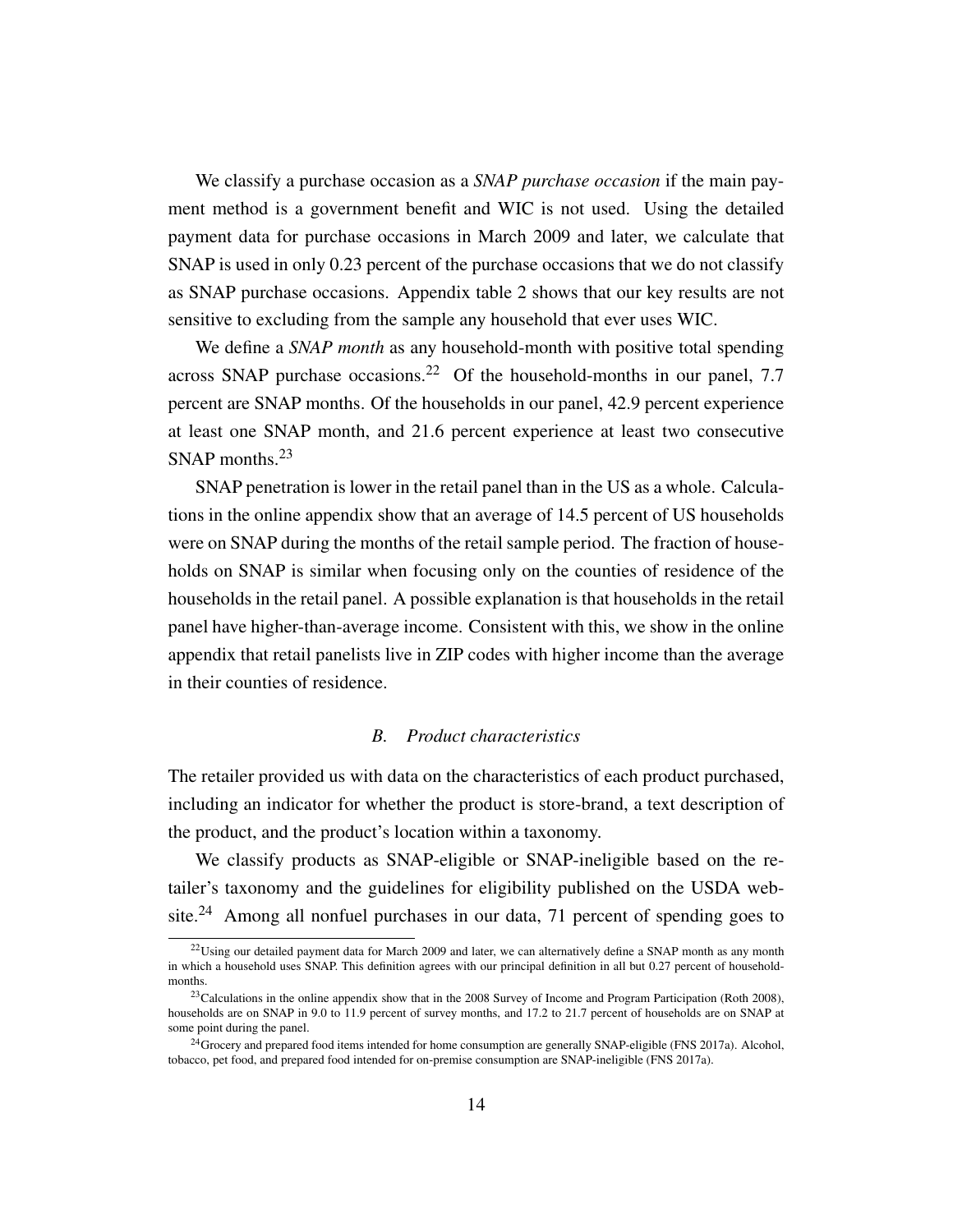SNAP-eligible products, 25 percent goes to SNAP-ineligible products, and the remainder goes to products that we cannot classify.<sup>25</sup>

We use our detailed payment data for purchases made in SNAP months in March 2009 or later to validate our product eligibility classification. Among all purchases made at least partly with SNAP in which we classify all products as eligible or ineligible, in 98.6 percent of cases the expenditure share of SNAP-eligible products is at least as large as the expenditure share paid with SNAP. Among purchases made entirely with SNAP, in 98.7 percent of cases we classify no items as SNAPineligible. Among purchases in which all items are classified as SNAP-ineligible, in more than 99.9 percent of cases SNAP is not used as a payment method.

## *C. Shopping effort*

For each household and month we compute the store-brand share of expenditures and the share of purchases for which coupons are redeemed for both SNAP-eligible and SNAP-ineligible purchases.<sup>26</sup> We adjust these measures for the composition of purchases as follows. For each item purchased, we compute the store-brand share of expenditure among other households buying an item in the same product category in the same retailer division and the same calendar month and week. The expenditureweighted average of this measure across purchases by a given household in a given month is the predicted store-brand share, i.e. the share of expenditures that would be store-brand if the household acted like others in the panel who buy the same types of goods. Likewise, we compute the share of purchases by other households buying the same item in the same retailer division, month, and week in which a coupon is redeemed, and compute the average of this measure across purchases by a given household in a given month to form a predicted coupon use. We subtract the predicted from the actual value of each shopping effort measure to form measures of *adjusted store-brand share* and *adjusted coupon redemption share*.

Nevo and Wong (2015) find that the store-brand share and rate of coupon re-

<sup>&</sup>lt;sup>25</sup>Using the Nielsen Homescan Consumer Panel data that we describe in appendix A, we calculate that the share of SNAP-eligible spending among all classified nonfuel spending is at the 15th percentile of the top 20 grocery retail chains by total sales.

 $^{26}$ We treat these shares as undefined whenever the household has a nonpositive SNAP-eligible or SNAP-ineligible expenditure in a given month. In the small number of cases in which product returns lead to shares above one or below zero, we truncate the relevant share to lie between zero and one.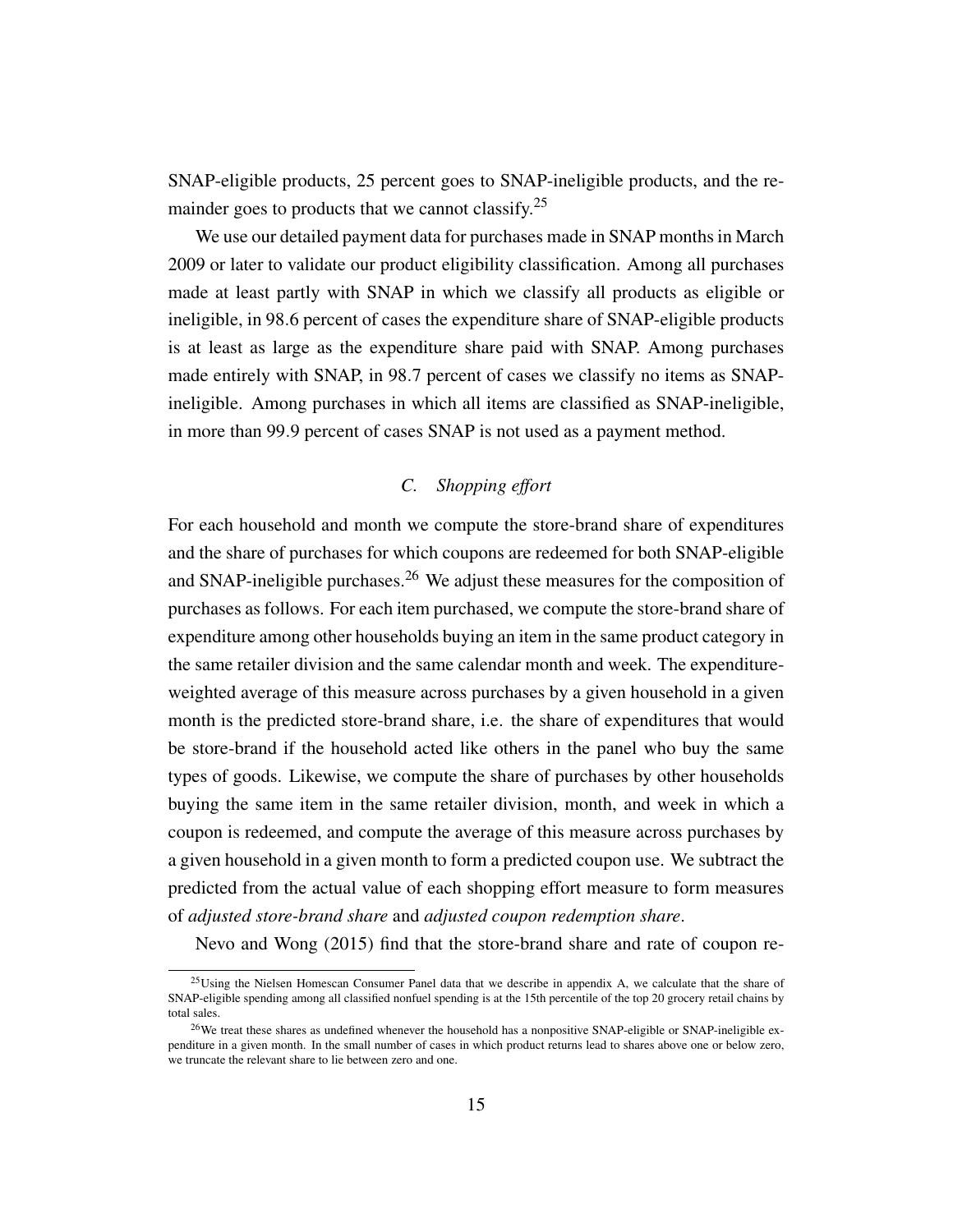demption rose along with other measures of shopping effort during the Great Recession, reflecting households' greater willingness to trade time for money. The store brand is comparable to the national brand in many categories (Bronnenberg et al. 2015), but comparison shopping requires time and effort. Likewise, redeeming coupons requires keeping track of them and bringing them to the store if they have been mailed to the home. As in Nevo and Wong (2015), we use these measures as proxies for the overall level of shopping effort, which we do not observe directly.

In SNAP-eligible product categories, the average store-brand price is \$0.63 below the average non-store-brand price of \$3.34. In SNAP-ineligible product categories, the average store-brand price is \$1.21 below the average non-store-brand price of \$8.07. The average coupon redeemed delivers savings of \$1.01 in SNAPeligible categories and \$1.53 in SNAP-ineligible categories.<sup>27</sup>

## *D. Monthly spending and benefits*

For each household in our panel, we calculate total monthly spending on SNAPeligible items, fuel, and SNAP-ineligible items excluding fuel. We calculate each household's total monthly SNAP benefits as the household's total spending across all SNAP purchase occasions within the month.<sup>28</sup> The online appendix compares the distribution of SNAP benefits between the retail panel and the administrative data for the Rhode Island Retailer.

Our data corroborate prior evidence (e.g., Hoynes et al. 2015) that, for most households, SNAP benefits do not cover all SNAP-eligible spending. For 94 percent of households who ever use SNAP, average SNAP-eligible spending in non-SNAP months exceeds average SNAP benefits in SNAP months. SNAP-eligible spending exceeds SNAP benefits by at least \$10 in 93 percent of SNAP months and by at least 5 percent in 92 percent of SNAP months. Appendix table 2 reports estimates of key parameters for the subset of households for whom, according to various definitions, SNAP benefits are inframarginal to total food spending.

<sup>&</sup>lt;sup>27</sup>These calculations are performed at the level of the store division, product category and week, weighting by total expenditures, and excluding the top and bottom 0.1 percent of observations for each respective calculation.

 $^{28}$ Our concept of total SNAP benefits has a correlation of 0.99 with the exact amount of SNAP spending calculated using detailed payment information in SNAP months March 2009 and later.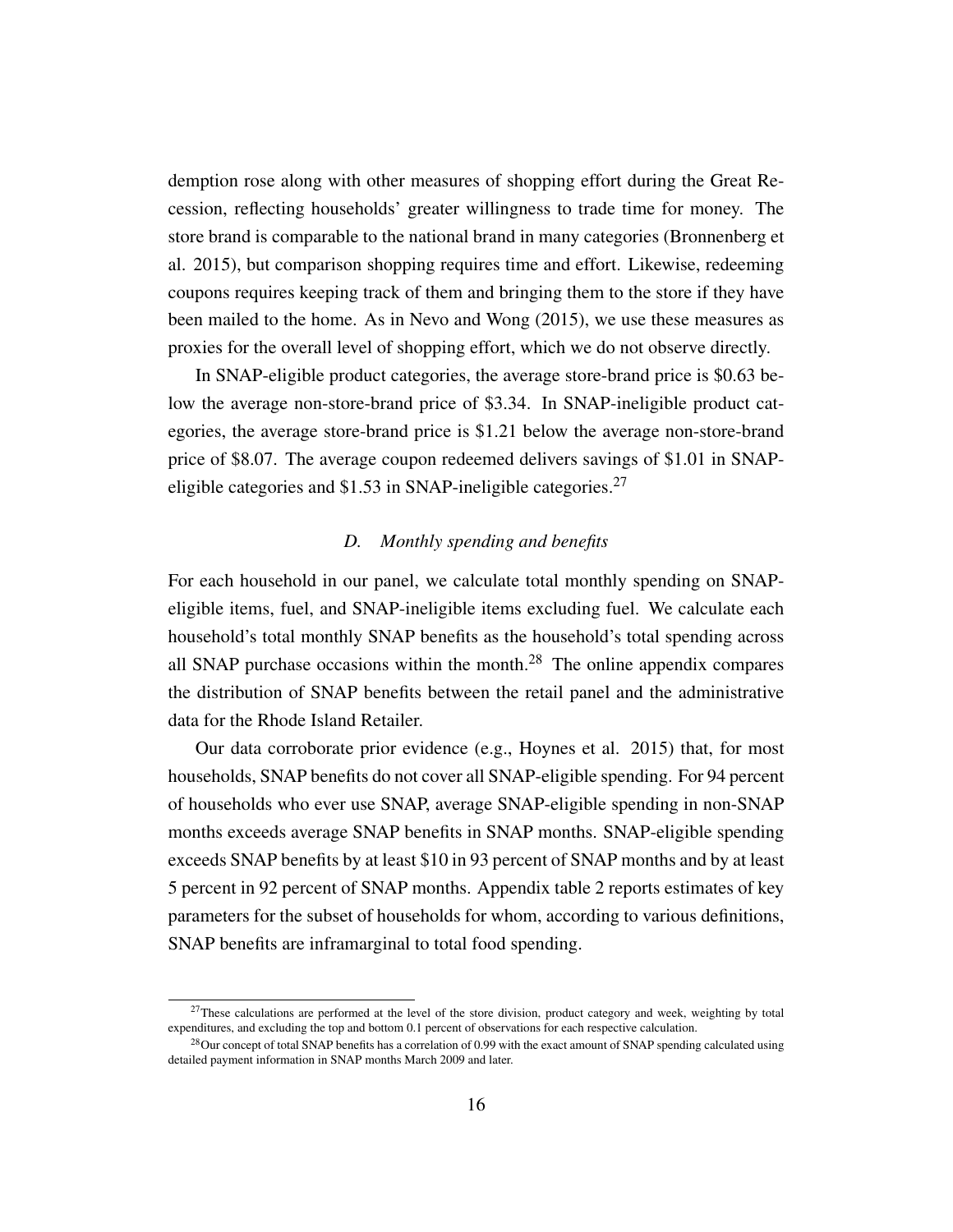#### *E. SNAP adoption*

Motivated by the analysis in section E., we define a *SNAP adoption* as a period of six or more consecutive non-SNAP months followed by a period of six or more consecutive SNAP months. We refer to the first SNAP month in an adoption as an *adoption month*. We define a *SNAP adopter* as a household with at least one SNAP adoption. Our panel contains a total of 24,456 SNAP adopters.<sup>29</sup>

Panel A of figure 4 shows the share of SNAP adopters with positive SNAP spending in each of the 12 months before and after a household's first SNAP adoption. Panel B of figure 4 shows average SNAP benefits before and after adoption. Following adoption, the average household receives just over \$200 in monthly SNAP benefits. For comparison, the average US SNAP benefit per household in fiscal 2009, roughly at the midpoint of our sample period, was \$276 (FNS 2016a). The average benefit in fiscal 2008 was \$227 (FNS 2016a). The online appendix reports that the average SNAP benefit among SNAP adopters is 82 percent of the average benefit among demographically similar households in publicly available administrative records. The online appendix also compares the distribution of benefits between the two sources.

We conduct the bulk of our analysis using the sample of SNAP adopters. Appendix table 2 presents our key results for a broader sample and for a more stringent definition of SNAP adoption.

#### *F. Retailer share of wallet*

Spending patterns suggest that panelists buy a large fraction of their groceries at the retailer. Mabli and Malsberger (2013) estimate average 2010 spending on food at home by SNAP recipients of \$380 per month using data from the Consumer Expenditure Survey.<sup>30</sup> Hoynes et al. (2015) find that average per-household food expenditures are 20 to 25 percent lower in the Consumer Expenditure Survey than in

 $29$ To assess the potential for false positives in our definition of SNAP adoption, we identified the set of all cases in which a household exhibits six or more consecutive SNAP months with SNAP spending at or below five dollars, followed by six or more consecutive SNAP months with spending above five dollars. Such cases are likely not true adoptions but could arise if households' propensity to spend SNAP at the retailer fluctuates sufficiently from month to month. We find no such cases in our data. When we increase the cutoff to ten dollars, we find one such case.

<sup>&</sup>lt;sup>30</sup>Our own calculations from FoodAPS public-use data (Economic Research Service 2016a) imply average monthly food-at-home spending of \$379 for SNAP recipients and \$371 for SNAP recipients shopping primarily at supermarkets.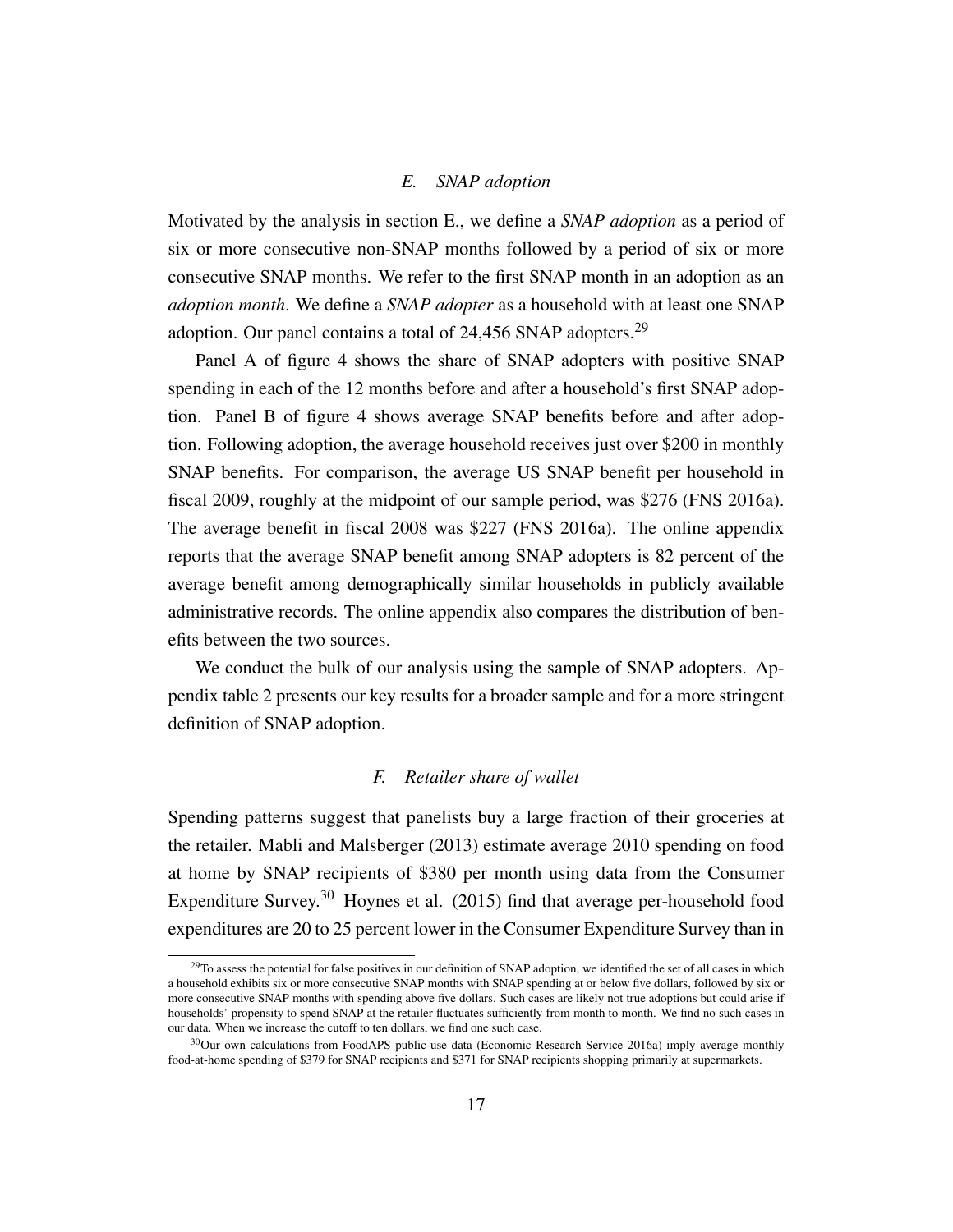the corresponding aggregates from the National Income and Product Accounts. Bee et al. (2015) estimate a gap of 14 percent for expenditures on food-at-home. In the six months following a SNAP adoption, average monthly SNAP-eligible spending in our data is \$469. Likewise, Mabli and Malsberger (2013) estimate average 2010 spending on food at home by eligible nonparticipants of \$292, and we find that average monthly SNAP-eligible spending in our data is \$355 in the six months prior to a SNAP adoption.

Panelists also seem to buy a large fraction of their gasoline at the retailer: average monthly fuel spending at the retailer is \$97 in the six months following SNAP adoption, as compared to Mabli and Malsberger's (2013) estimate of \$115 for SNAP recipients in 2010.

Survey data from the retailer do not suggest that SNAP use is associated with an increase in the retailer's share of overall category spending. During the period June 2009 to December 2011, the retailer conducted an online survey on a convenience sample of customers. The survey asked:

About what percentage of your total overall expenses for groceries, household supplies, or personal care items do you, yourself, spend in the following stores?

Respondents were presented with a list of retail chains including the one from which we obtained our data. Excluding responses in which the reported percentages do not sum to 100, we observe at least one response from 961 of the households in our panel. Among survey respondents that ever use SNAP, the average reported share of wallet for the retailer is 0.61 for those surveyed during non-SNAP months  $(N = 311)$ survey responses) and 0.53 for those surveyed during SNAP months ( $N = 80$  survey responses). $31$ 

In appendix table 2 we verify that our results are robust to restricting attention to households with relatively few supermarkets in their county, for whom opportunities to substitute across retailers are presumably more limited.

<sup>&</sup>lt;sup>31</sup>The difference in means is statistically significant ( $t = 2.15$ ,  $p = 0.032$ ).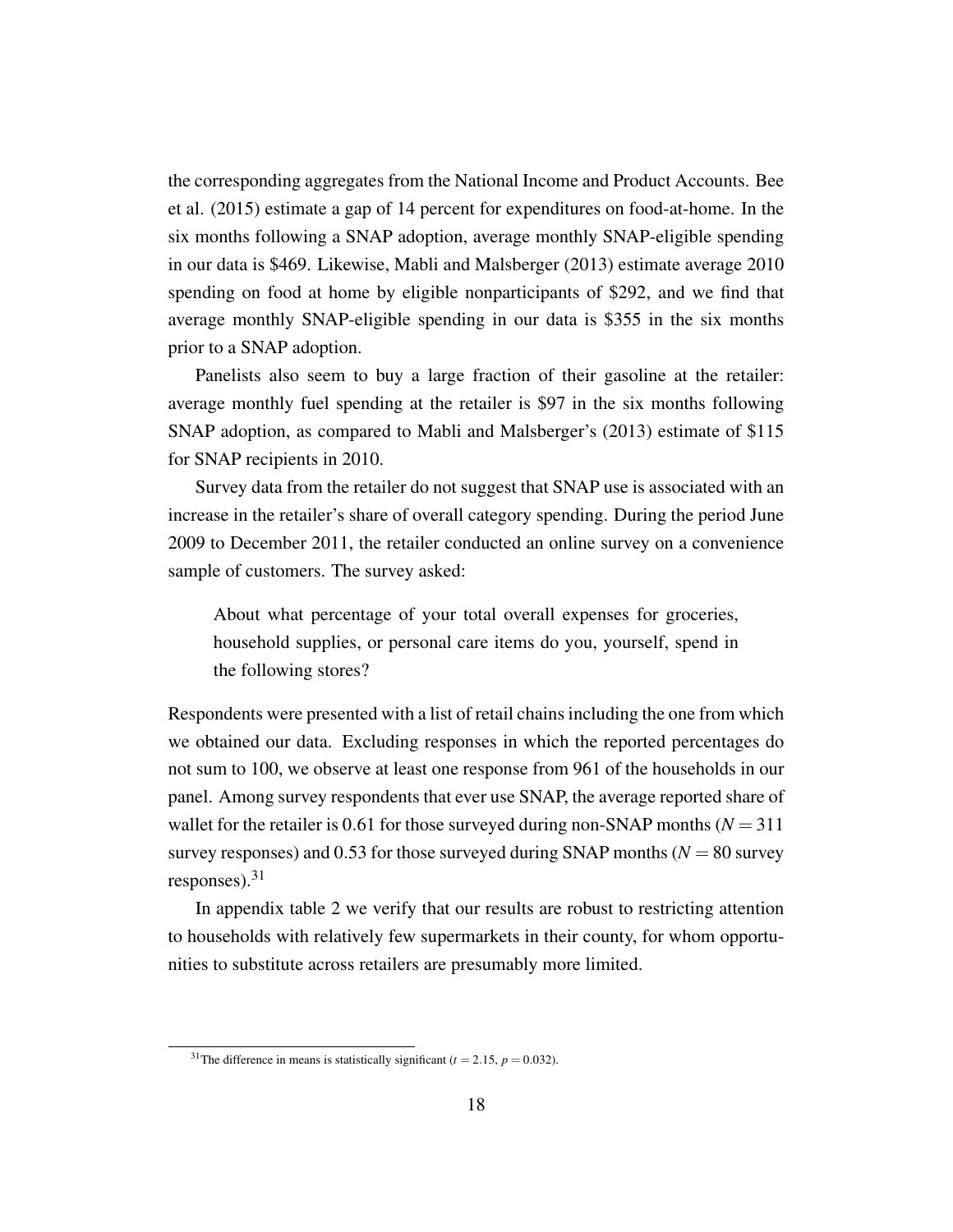#### III. Descriptive evidence

#### *A. Marginal propensity to consume out of SNAP benefits*

1. Trends in spending before and after SNAP adoption

Figure 5 shows the evolution of monthly spending before and after SNAP adoption for our sample of SNAP adopters. Each plot shows coefficients from a regression of spending on a vector of indicators for months relative to the household's first SNAP adoption. Panel A shows that SNAP-eligible spending increases by approximately \$110 in the first few months following SNAP adoption. Recall from figure 4 that the average household receives monthly SNAP benefits of approximately \$200 following SNAP adoption. Taking the ratio of the increase in spending to the benefit amount, we estimate an MPCF out of SNAP benefits between 0.5 and 0.6. The online appendix shows that the increase in SNAP-eligible spending at adoption is greatest for those households who experience the greatest increase in SNAP benefits, and that SNAP-eligible expenditures decline significantly on exit from the program. The online appendix also presents a decomposition exercise showing that the increase in spending at adoption is due both to an increase in the frequency of shopping trips and to an increase in the amount of spending per trip.

To address the possibility that the increase in spending is due to short-term stockpiling of nonperishables, the online appendix shows that the increase in spending at adoption is similar for both perishable and nonperishable items.

Panel B shows that SNAP-ineligible spending increases by approximately \$5 following SNAP adoption, implying an MPC of a few percentage points. The increase in SNAP-ineligible spending is smaller in both absolute and proportional terms than the increase in SNAP-eligible spending. The online appendix shows directly that the share of spending devoted to SNAP-eligible items increases significantly following SNAP adoption. This finding is not consistent with the hypothesis that SNAP leads to a proportional increase in spending across all categories due to substitution away from competing retailers. Consistent with an important role for SNAP, the online appendix also shows that the increase in spending at adoption is concentrated in the early weeks of the month, when SNAP benefits are typically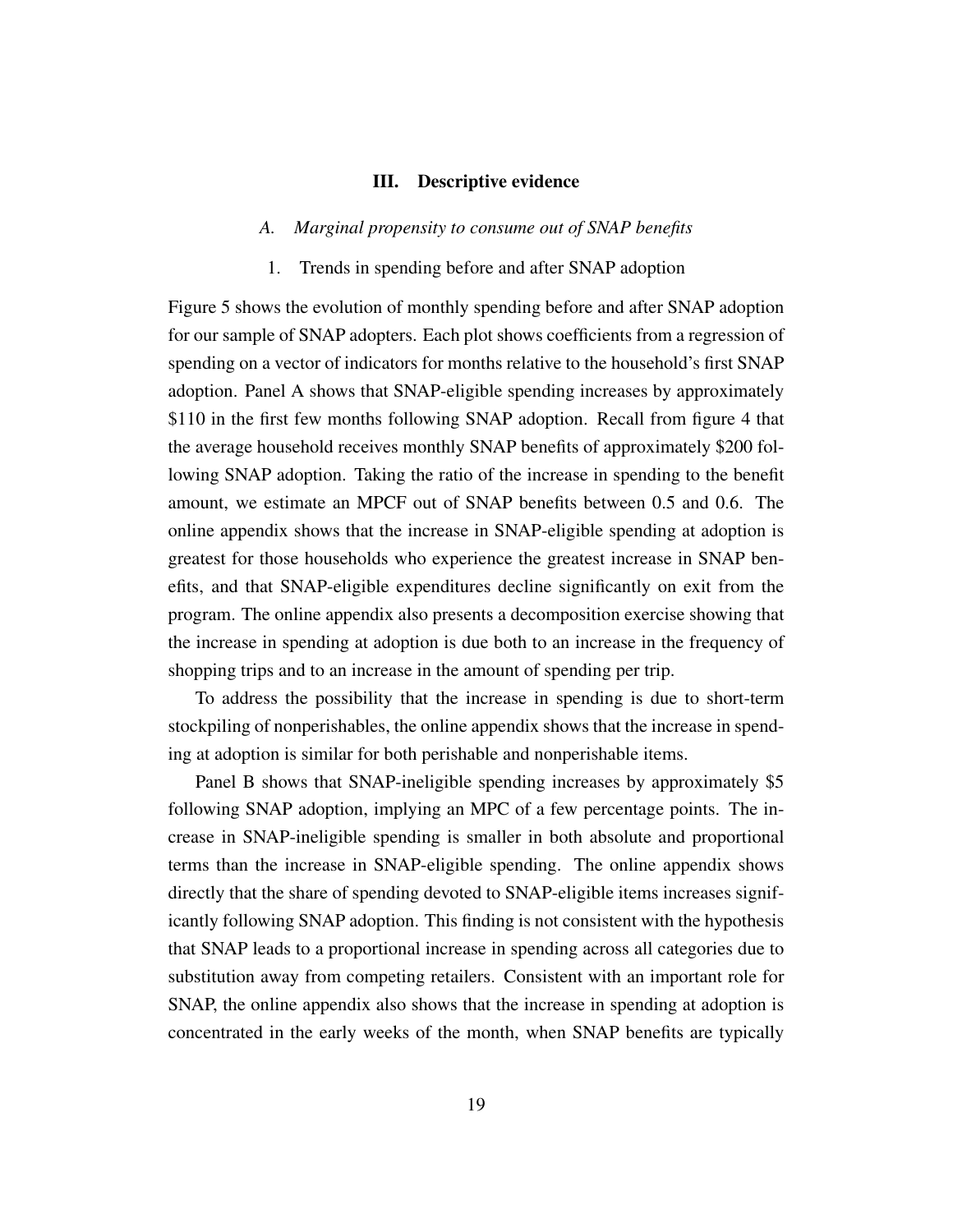spent.

Following the analysis in section B., trends in spending prior to adoption should provide a sense of the influence of changes in contextual factors on spending. Panel A shows very little trend in SNAP-eligible spending prior to SNAP adoption. Panel B shows, if anything, a slight decline in SNAP-ineligible spending prior to adoption, perhaps due to economic hardship. Neither of these patterns seems consistent with the hypothesis that the large increase in SNAP-eligible spending that occurs at SNAP adoption is driven by changes in contextual factors.

The trends in SNAP-eligible spending prior to SNAP adoption documented in figure 5 appear quantitatively reasonable given the trends in in-state earnings and number of children documented in figure 1. The estimates underlying panel A of figure 1 imply a decline in in-state earnings of \$95.91 between the fourth and first quarter prior to SNAP adoption. The estimates underlying panel A of figure 5 imply a decline in SNAP-eligible spending of \$3.24 between the first three preadoption months and the last three preadoption months. The ratio of these values implies an MPCF out of in-state earnings of 0.034, on the low end of the range for the MPCF out of cash reported by Hoynes and Schanzenbach (2009). Moreover, the estimates underlying panel B of figure 1 imply an increase in the number of children under five years old of 0.025 between the first and last three preadoption months. If, as a rough guide, we take Lino's (2017) estimate that an additional child aged 0 to 2 costs \$134 in monthly food expenditures for a low-income, single-parent household, the trends are mutually consistent with an MPCF out of in-state earnings of 0.069, well within the range for the MPCF out of cash reported by Hoynes and Schanzenbach (2009).

The preceding analysis of trends is informal and does not account for the evolution of program participation before and after SNAP adoption. The online appendix presents a formal analysis using the approach proposed in Freyaldenhoven et al. (2018) to control explicitly for confounding trends in in-state earnings and number of children. This approach yields an estimated MPCF out of SNAP of 0.49. The confidence intervals on the MPCF out of in-state earnings and the effect of children on food spending are wide and include reasonable values.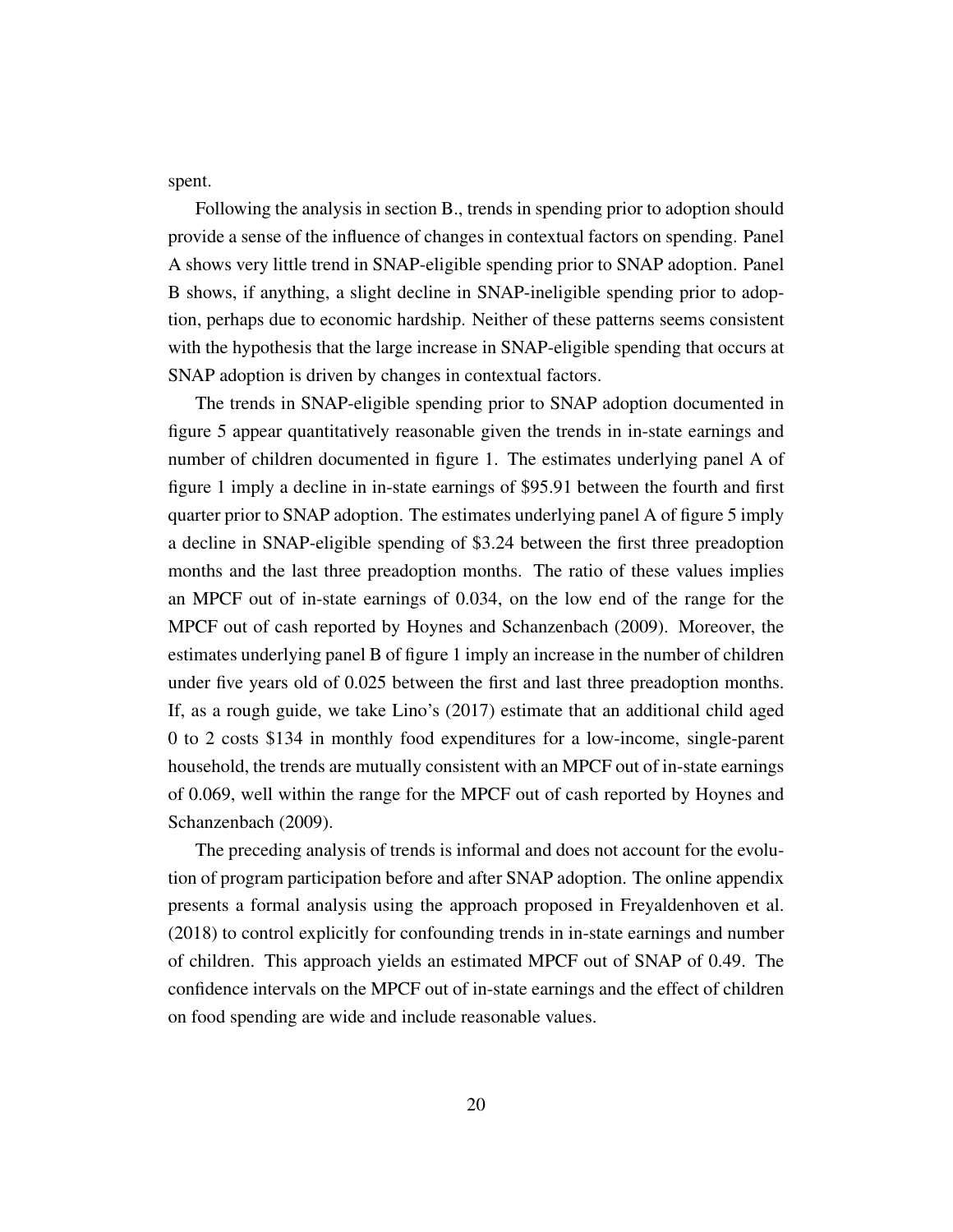#### 2. Timing of program exit due to certification period lengths

Figure 6 shows the evolution of monthly spending during a monthly clock that begins at SNAP adoption and resets every six months. Panels A and B show that SNAP participation and benefits fall especially quickly in the first month of the clock, consistent with the finding in section C. that SNAP spell lengths tend to be divisible by six months. Participation and benefits also fall more quickly in the sixth month, perhaps reflecting error in our classification of adoption dates. The online appendix presents analogues of these plots constructed using administrative data for the Rhode Island Retailer.

Panel C of figure 6 shows that the pattern of SNAP-eligible spending closely follows that of SNAP benefits. Benefits decline by about \$12 more in the first month of the cycle than in the second. Correspondingly, SNAP-eligible spending declines by \$6 to \$7 more in the first month than in the second. Taking the ratio of these two values implies an MPCF out of SNAP benefits between 0.5 and 0.6, consistent with the evidence in figure  $5^{32}$ 

#### 3. Legislated benefit changes

Figure 7 plots the evolution of SNAP benefits and SNAP-eligible spending around the legislated benefit changes described in section D. Panel A shows the evolution of SNAP benefits in administrative data (FNS 2015). Panel B shows the evolution of SNAP benefits and SNAP-eligible spending in the retail data, comparing likely SNAP recipients to likely nonrecipients. Both plots show increases in benefits corresponding to the implementation dates of the Farm Bill and ARRA, respectively.<sup>33</sup> Panel B further shows that the SNAP-eligible spending of likely SNAP recipients increases relative to that of likely nonrecipients around the periods of benefit increases. The online appendix reports the results of a differences-in-differences analysis of these benefit increases in the spirit of Bruich (2014) and Beatty and Tuttle (2015). We estimate an MPCF out of SNAP benefits of 0.53, and if any-

 $32$ The online appendix shows that patterns similar to those in figure 6 obtain for those SNAP adopters who exhibit a period of six consecutive non-SNAP months after initial exit from SNAP, for whom short-run "churn" off of and back on to SNAP (Mills et al. 2014) is less likely to be a factor.

<sup>&</sup>lt;sup>33</sup>The increase in benefits in September 2008, before the implementation of the Farm Bill, appears to be due to emergency SNAP benefits issued in response to Hurricane Ike. See, for example, Center for Public Policy Priorities (2008).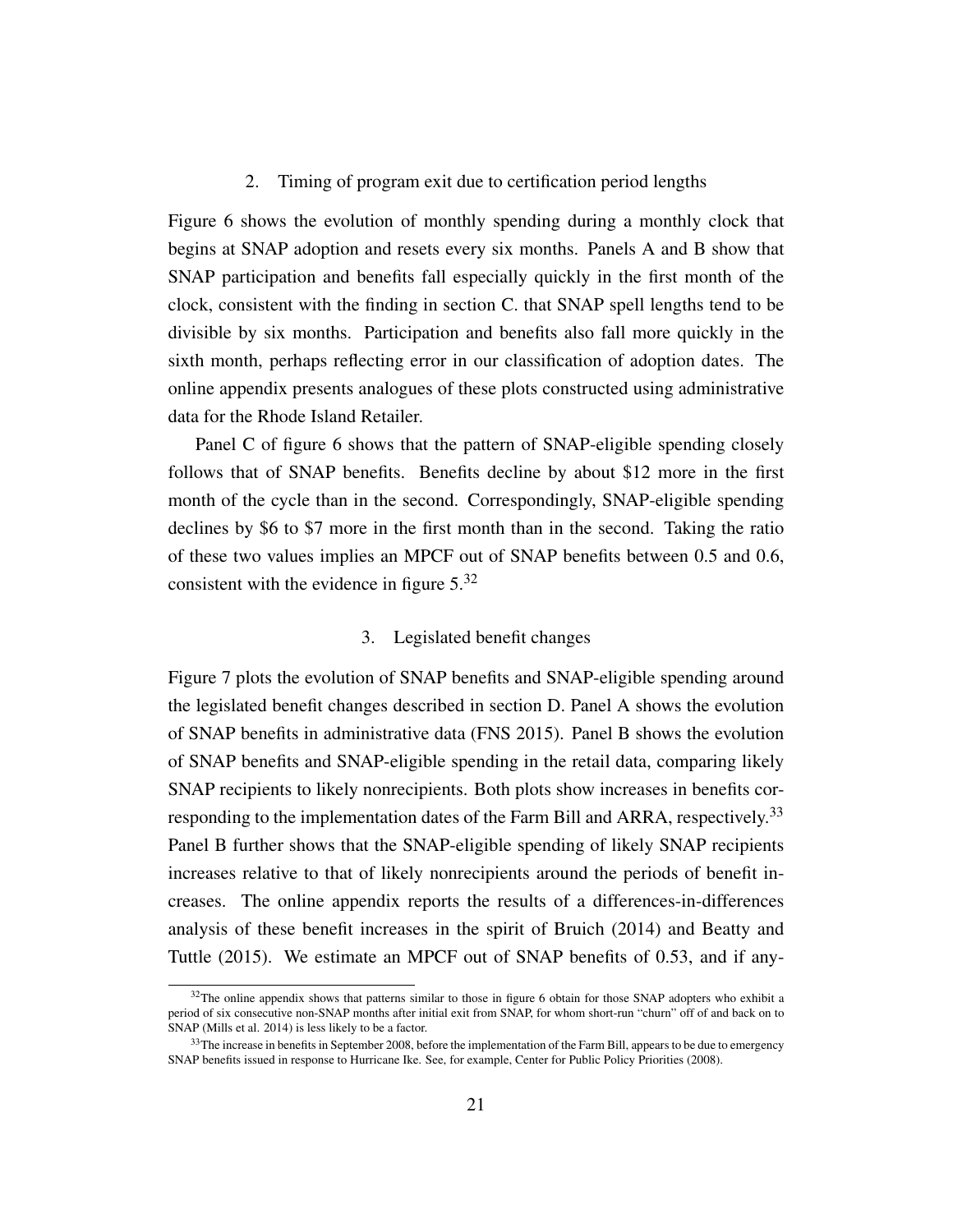thing a negative effect of benefit expansions on SNAP-ineligible spending. The online appendix reports on the fit of the estimated differences-in-differences model to the plot in panel B of figure 7, and on the effect of aggregating the data to the store-month level on the precision of the estimates.

#### *B. Marginal propensity to consume food out of cash*

Two existing pieces of evidence suggest that SNAP recipients' MPCF out of cash is much below the values of 0.5 to 0.6 that we estimate for the MPCF out of SNAP.

The first is that, for the average SNAP recipient, food at home represents only 18 percent of total expenditure (Mabli and Malsberger 2013). Engel's Law (Engel 1857; Houthakker 1957) holds that the budget share of food declines with total resources, and hence that the budget share exceeds the MPCF. Engel's Law is not consistent with a budget share of 0.18 and an MPCF of 0.5 to 0.6.

The second is that existing estimates of the MPCF out of cash for low-income populations are far below 0.5. Castner and Mabli (2010) estimate an MPCF of 0.07 for SNAP recipients. Hoynes and Schanzenbach (2009) estimate an MPCF of 0.09 to 0.10 for populations with a high likelihood of entering the Food Stamp Program. Assessing the literature, Hoynes and Schanzenbach (2009) note that across "a wide range of data (cross sectional, time series) and econometric methods" past estimates of the MPCF out of cash income are in a "quite tight" range from 0.03 to 0.17 for low-income populations.

For more direct evidence on the MPCF out of cash for the SNAP recipients in our sample, we study the effect on spending of the large changes in gasoline prices during our sample period. These changes provide an attractive source of variation in disposable income because gasoline prices vary at high frequency and the demand for gasoline is relatively price-inelastic in the short run (Hughes et al. 2008). Disadvantages are that fuel prices may affect the relative price of goods, including food (e.g., Esmaeili and Shokoohi 2011), may affect shopping behavior directly through effects on transportation costs (Ma et al. 2011), and may have a different psychological status than other income shocks (Hastings and Shapiro 2013).

Panel A of figure 8 shows the time-series relationship between gasoline prices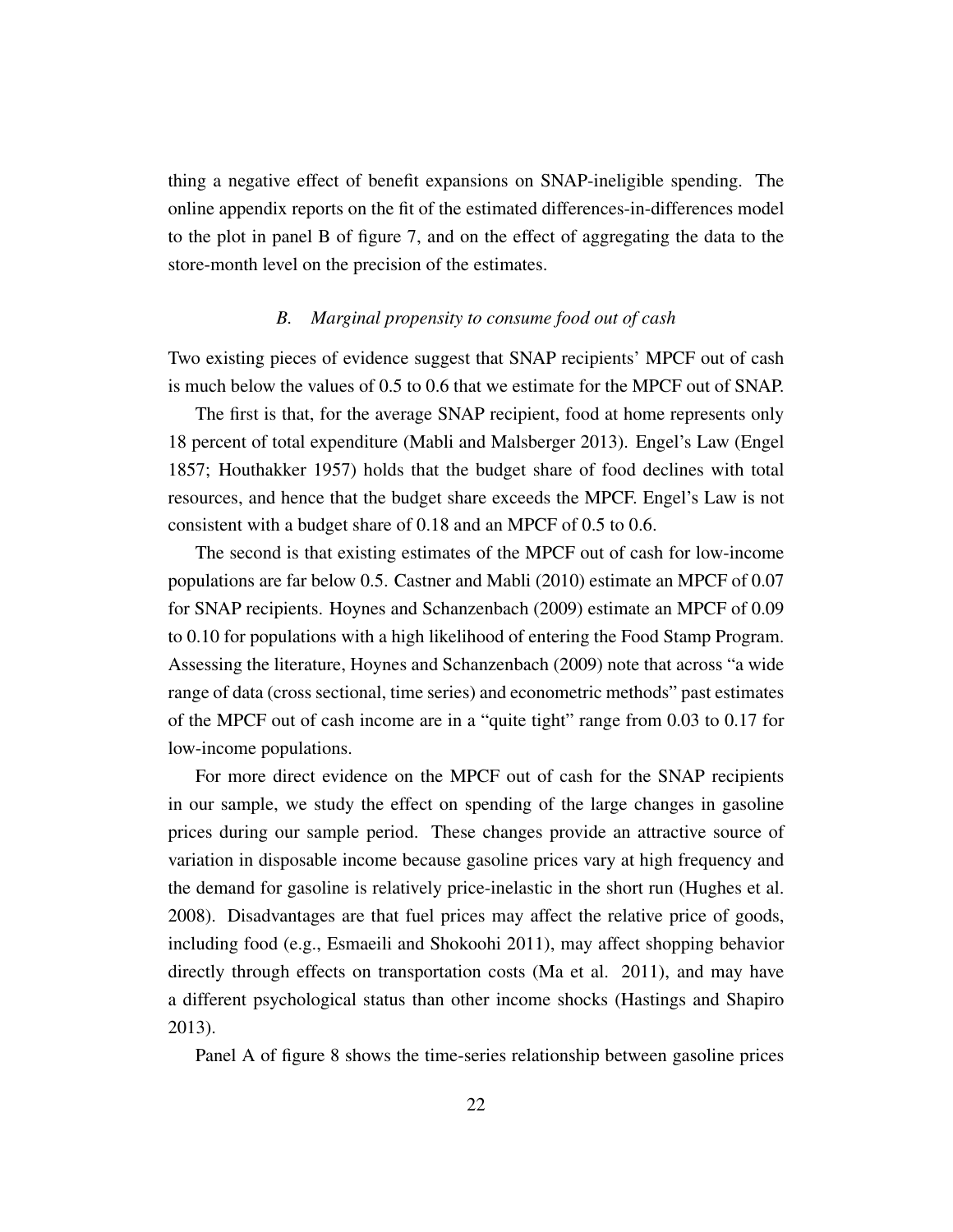and fuel expenditure for SNAP adopters at different quartiles of the distribution of average fuel expenditure. Those households in the upper quartiles exhibit substantial changes in fuel expenditure when the price of gasoline changes. For example, during the run-up in fuel prices in 2007—part of an upward trend often attributed to increasing demand for oil from Asian countries (e.g., Kilian 2010)—households in the top quartile of fuel spending increased their spending on fuel by almost \$100 per month. Households in lower quartiles increased their fuel spending by much less.

Panel B of figure 8 shows the time-series relationship between gasoline prices and SNAP-eligible expenditure for the same groups of households. The relationship between the two series does not appear consistent with an MPCF out of cash income of 0.5 to 0.6. For example, if the MPCF out of cash income were 0.5 we would expect households in the top quartile of fuel spending to decrease their SNAPeligible spending significantly during the run-up in fuel prices in 2007. In fact, we see no evidence of such a pattern, either looking at the top quartile in isolation, or comparing it to the lower quartiles.

The absence of a strong response of SNAP-eligible spending to fuel prices is consistent with prior evidence of a low MPCF out of cash. It is not consistent with the hypothesis that changes in income drive large changes in the retailer's share of wallet, as such income effects would lead to a relationship between gasoline prices and measured SNAP-eligible spending.

## *C. Quantitative summary*

Table 1 presents two-stage least squares (2SLS) estimates of a series of linear regression models. In each model the dependent variable is the change in spending from the preceding month to the current month. The endogenous regressors are the change in SNAP benefits and the change in the additive inverse of fuel spending. The coefficients on these endogenous regressors can be interpreted as MPCs out of SNAP and cash, respectively. Each model includes calendar month fixed effects. Household fixed effects are implicit in the first-differencing of the variables in the model.

All models use the interaction of the change in the price of regular gasoline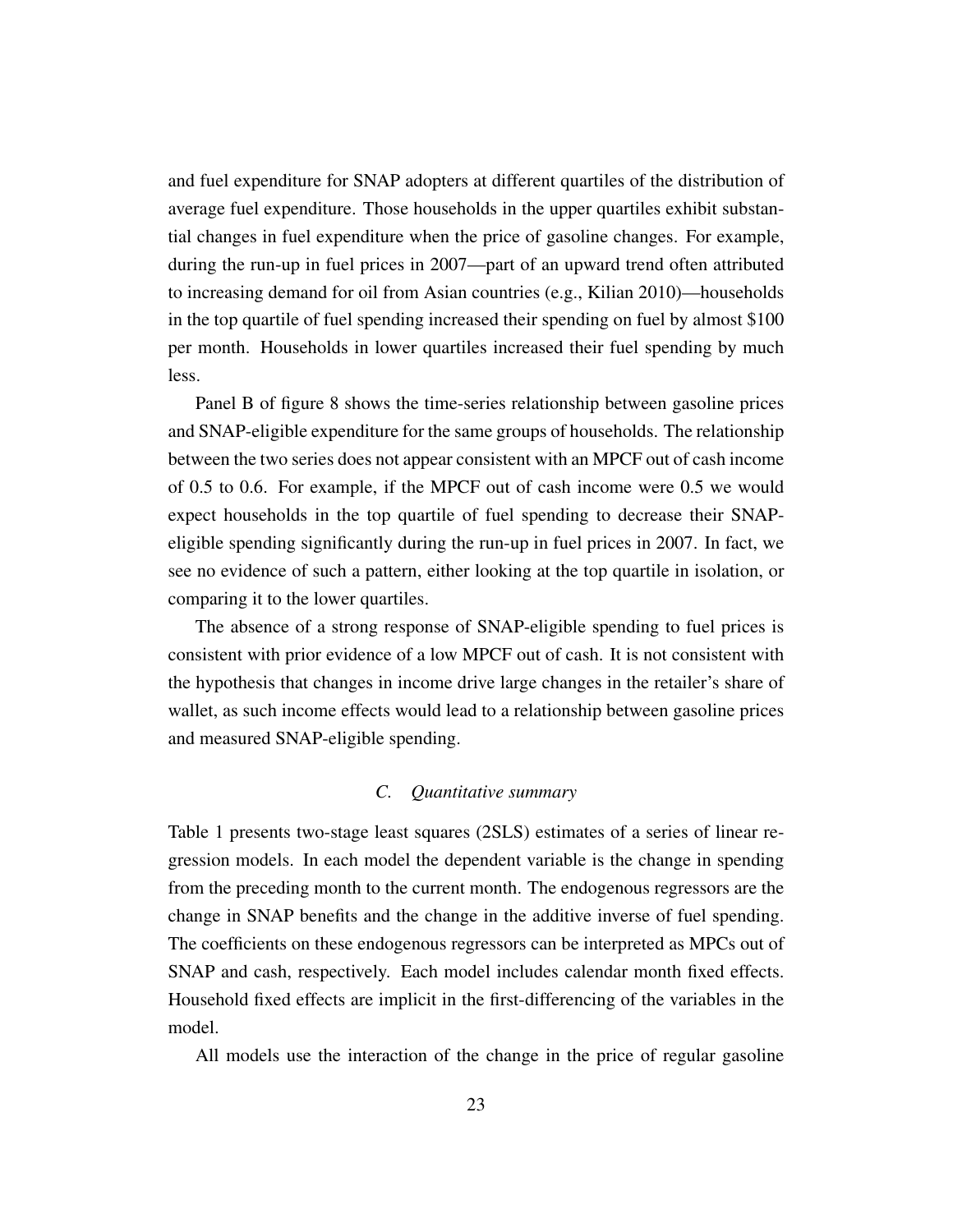and the household's sample-period average monthly number of gallons of gasoline purchased as an excluded instrument. This instrument permits estimating the MPC out of cash following the logic of figure 8.

Models (1), (2), and (3) of table 1 use the change in SNAP-eligible spending as the dependent variable. The models differ in the choice of excluded instruments for SNAP benefits. In model (1), the instrument is an indicator for whether the month is an adoption month. In model (2), it is an indicator for whether the month is the first month of the six-month SNAP clock. These instruments permit estimating the MPCF out of SNAP following the logic of figures 5 and 6, respectively. In model (3), both of these instruments are used.

Estimates of models (1), (2), and (3) indicate an MPCF out of SNAP between 0.55 and 0.59 and an MPCF out of cash close to 0. In model (3), confidence intervals exclude an MPCF out of SNAP below 0.57 and an MPCF out of cash above 0.1. In all cases, we reject the null hypothesis that the MPCF out of SNAP is equal to the MPCF out of cash. We also reject the null hypothesis that the MPCF out of SNAP is equal to the budget share of food for SNAP households of 18 percent estimated in Mabli and Malsberger (2013).

Model (4) parallels model (3) but uses SNAP-ineligible spending as the dependent variable. We estimate an MPC out of SNAP of 0.02 and an MPC out of cash of 0.04. We cannot reject the hypothesis that these two MPCs are equal.

Appendix table 2 shows that the main conclusion from table 1, that the MPCF out of SNAP exceeds the MPCF out of cash, is robust to a number of changes in sample and specification, such as excluding households for whom SNAP benefits may not be economically equivalent to cash, excluding households with low preadoption SNAP-eligible spending, restricting to single-adult households to limit the role of intrahousehold bargaining, focusing on SNAP exit instead of SNAP adoption, and excluding households who adopted SNAP during the Great Recession.

The online appendix reports that the implied MPCF out of SNAP is slightly higher in the household's first SNAP adoption than in subsequent SNAP adoptions. We cannot reject the hypothesis that the MPCF is equal between first and subsequent adoptions, and the MPCF out of SNAP does not differ meaningfully according to the SNAP penetration in the household's local area. The online appendix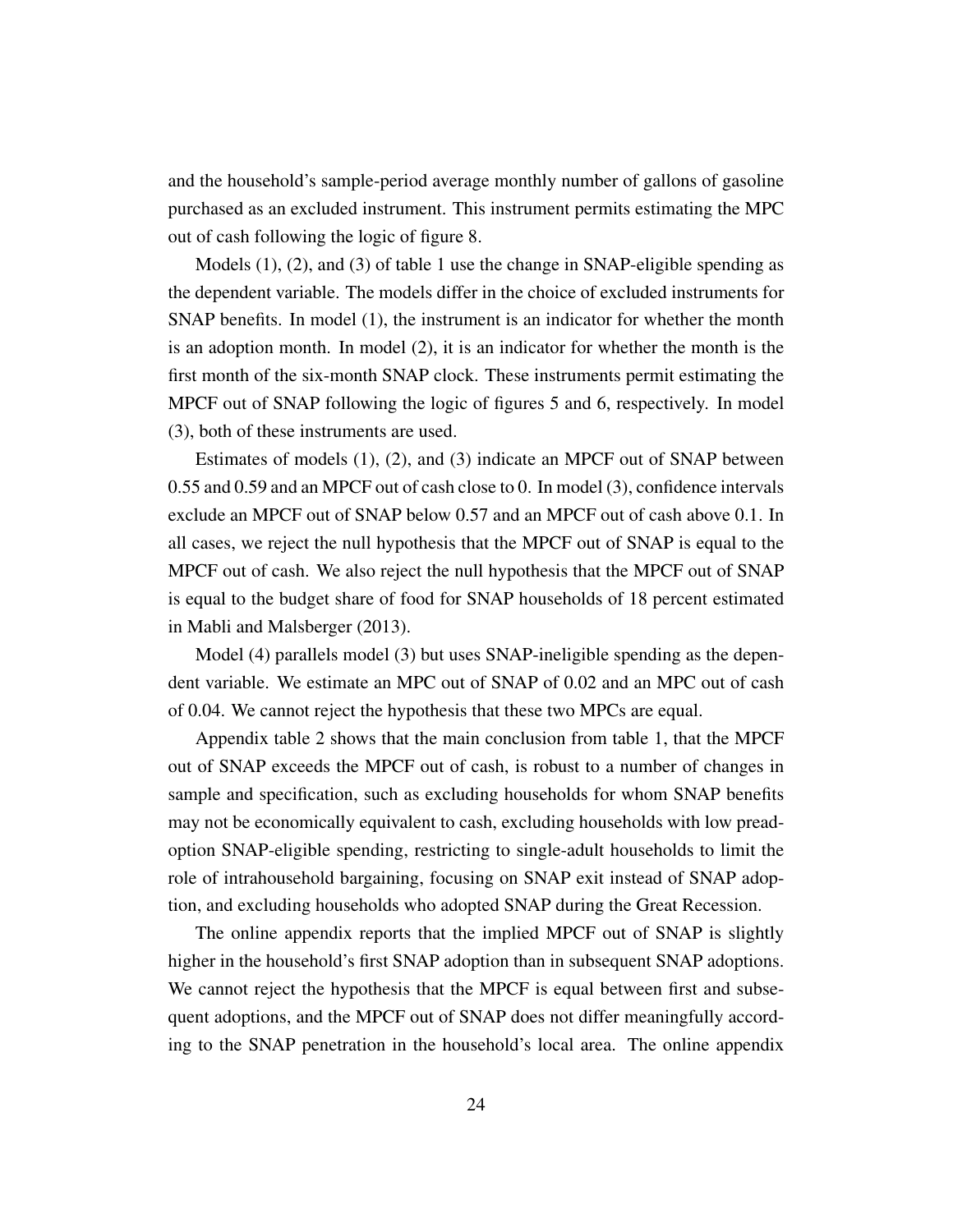also reports estimates of the MPCF out of SNAP and cash for various demographic groups.

#### *D. Sensitivity to assumptions about retailer share of spending*

Table 2 presents estimates of the regression model in column (1) of table 1 under alternative assumptions about the share of SNAP-eligible spending that each household devotes to the retailer. In column (1) of table 2 we assume that each household devotes all SNAP-eligible spending to the retailer in all months. Here the estimates are identical to those in column (1) of table 1.

In column (2) we assume that each household devotes 82 percent of spending to the retailer in all months. This value is obtained as the ratio of average SNAP benefits in the retail sample to average SNAP benefits in demographically similar households in administrative data, as presented in the online appendix. The MPCF out of SNAP is unchanged because both SNAP benefits and SNAP-eligible spending are scaled in proportion. (The MPCF out of cash increases in absolute value because we do not similarly scale fuel expenditures.)

In columns (3) and (4) we assume that the retailer's share of SNAP-eligible spending is greater by 1.1 percentage points and 2.0 percentage points, respectively, when a household is on SNAP than when it is not. These values are obtained as the point estimate and upper bound of the 95 percent confidence interval, respectively, from a panel regression of the primary retailer's share of wallet on SNAP status in the Neilson Homescan Consumer Panel data, as reported in column (2) of appendix table 1. The estimated MPCF out of SNAP falls to 0.56 and 0.54, respectively, and remains easily distinguishable from the MPCF out of cash, both statistically and economically.

In column (5) we ask how strong a relationship between SNAP participation and retailer market share is needed to maintain the hypothesis of fungibility. Specifically, we assume that households devote 82 percent of SNAP-eligible spending to the retailer when on SNAP, and set the corresponding share for households not on SNAP to be the largest value such that we can no longer reject the null hypothesis that the MPCF out of SNAP is equal to the MPCF out of cash. This implies a change of 14.9 percentage points in the retailer's share of SNAP-eligible spending.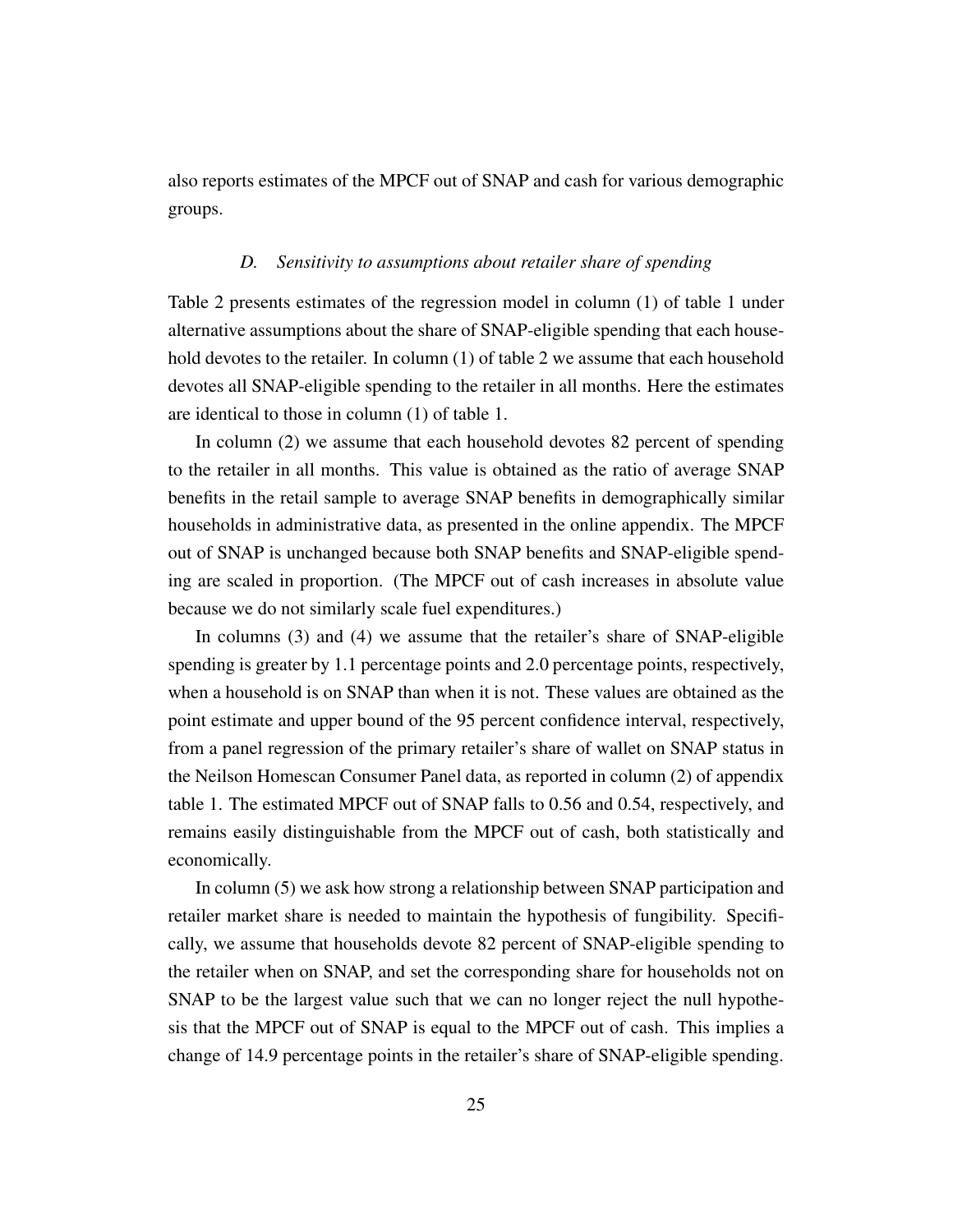In the online appendix, we show that the estimated MPCF out of SNAP based on the legislative benefit changes illustrated in figure 7 is not sensitive to assumptions about the effect of SNAP participation on the retailer's share of spending analogous to those in table 2. The reason is that the research design illustrated in figure 7 exploits variation in benefits rather than participation.

#### IV. Model and tests of fungibility

Table 1 may be thought of informally as testing the hypothesis of fungibility while maintaining that all households share a common, linear consumption function. Here we show formally how to test for fungibility under weaker assumptions on the consumption function.

*A. Model*

In each month  $t \in \{1, ..., T\}$ , household *i* receives SNAP benefits  $b_{it} \geq 0$  and disposable cash income  $y_{it} > 0$ . The household chooses food expenditure  $f_{it}$  and nonfood expenditure  $n_{it}$  to solve

(1) 
$$
\max_{f,n} U_i(f,n;\xi_{it})
$$
  
s.t. 
$$
n \le y_{it} - \max(0,f-b_{it})
$$

where  $\xi_{it}$  is a preference shock and  $U_i()$  is a utility function strictly increasing in  $f$ and *n*. The variables  $(b_{it}, y_{it}, \xi_{it})$  are random with support  $\Omega_i$ .

Assumption 1. *For each household i, optimal food spending can be written as*

$$
f_{it} = f_i \left( y_{it} + b_{it}, \xi_{it} \right)
$$

*where*  $f_i()$  *is a function with range*  $[0, y_{it} + b_{it}]$ *.* 

A sufficient condition for assumption 1 is that, for each household *i*, at any point  $(b, y, \xi) \in \Omega_i$  the function  $U_i(f, y + b - f; \xi)$  is smooth and strictly concave in *f* and has a stationary point  $f^* > b$ . Then optimal food spending exceeds the level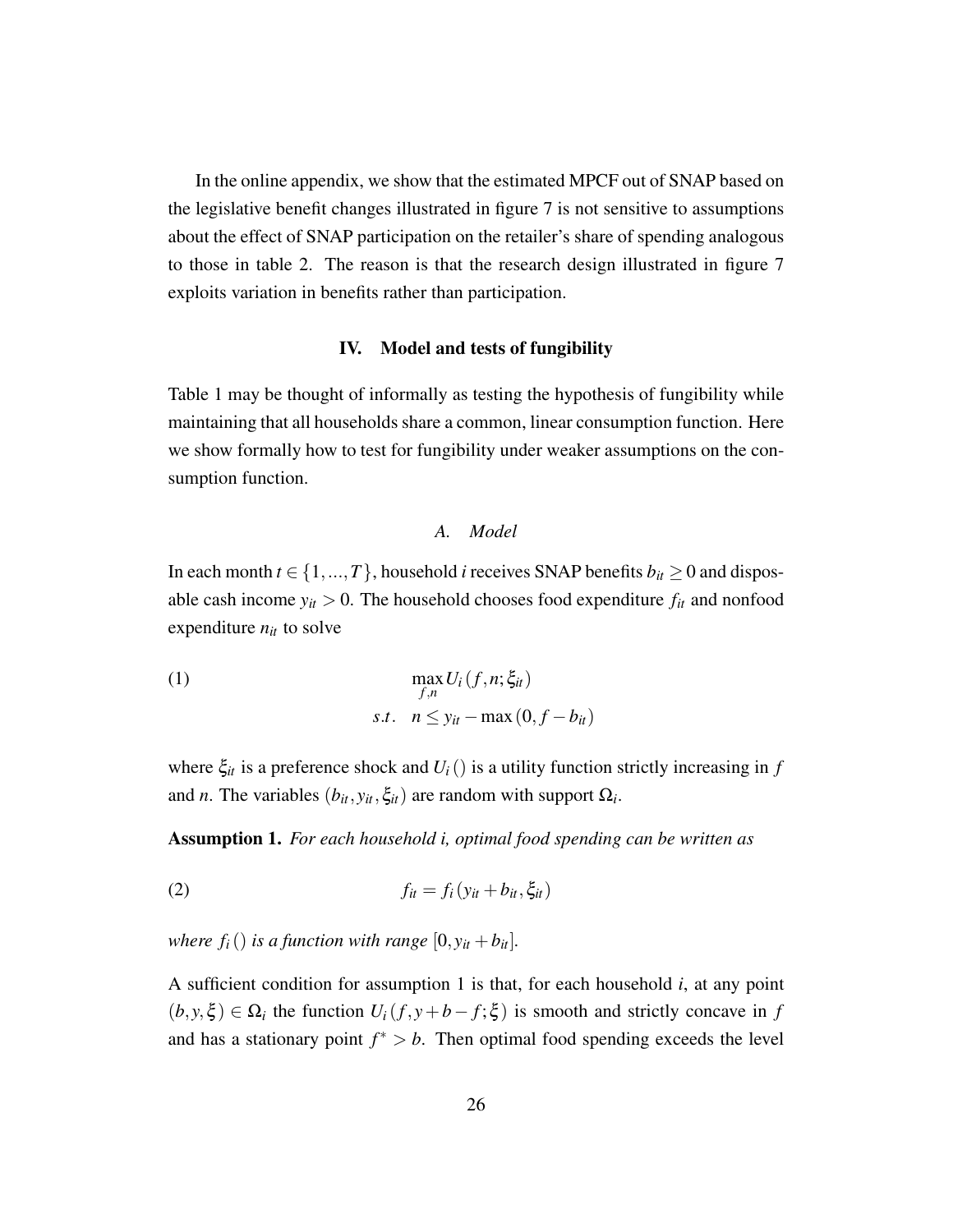of SNAP benefits even if benefits are disbursed as cash, so the "kinked" budget constraint in (1) does not affect the choice of *fit*.

For each household and month, an econometrician observes data  $(f_{it}, b_{it}, y_{it}, z_{it})$ , where  $z_{it}$  is a vector of instruments. A concern is that  $\xi_{it}$  is determined partly by contextual factors such as job loss that directly affect  $y_{it}$  and  $b_{it}$ .

**Assumption 2.** Let  $v_{it} = (y_{it} + b_{it}) - E(y_{it} + b_{it} | z_{it})$ . For each household i, the *instruments zit satisfy*

$$
(3) \qquad (\xi_{it},v_{it}) \perp z_{it}.
$$

Proposition 1. *Under assumptions 1 and 2, for each household i*

(4) 
$$
E(f_{it}|z_{it}) = \varphi_i (E(y_{it} + b_{it}|z_{it}))
$$

*for some function*  $\varphi_i$  ().

*Proof.* Let  $P_i$  denote the CDF of  $(\xi_{it}, v_{it})$ . Then

$$
E(f_{it}|z_{it}) = \int_{\Omega_i} f_i (E(y_{it} + b_{it}|z_{it}) + v_{it}, \xi_{it}) dP_i(\xi_{it}, v_{it}|z_{it})
$$
  
= 
$$
\int_{\Omega_i} f_i (E(y_{it} + b_{it}|z_{it}) + v_{it}, \xi_{it}) dP_i(\xi_{it}, v_{it})
$$
  
= 
$$
\varphi_i (E(y_{it} + b_{it}|z_{it})),
$$

where the first equality follows from assumption 1 and the second from assumption 2. See Blundell and Powell (2003, p. 330).  $\Box$ 

**Example.** (Cobb-Douglas) Suppose that for each household *i* there is  $\theta_i \in (0,1)$ such that:

(5) 
$$
U_i(f, n, \xi) = \begin{cases} (f - \xi)^{\theta_i} (n + \xi)^{1 - \theta_i}, & \text{if } f \ge \xi \ge -n \\ -\infty, & \text{otherwise} \end{cases}
$$

with  $\theta_i(y+b) > (b-\xi)$  and  $(1-\theta_i)(y+b) > \xi$  at all points in  $\Omega_i$ . Then assump-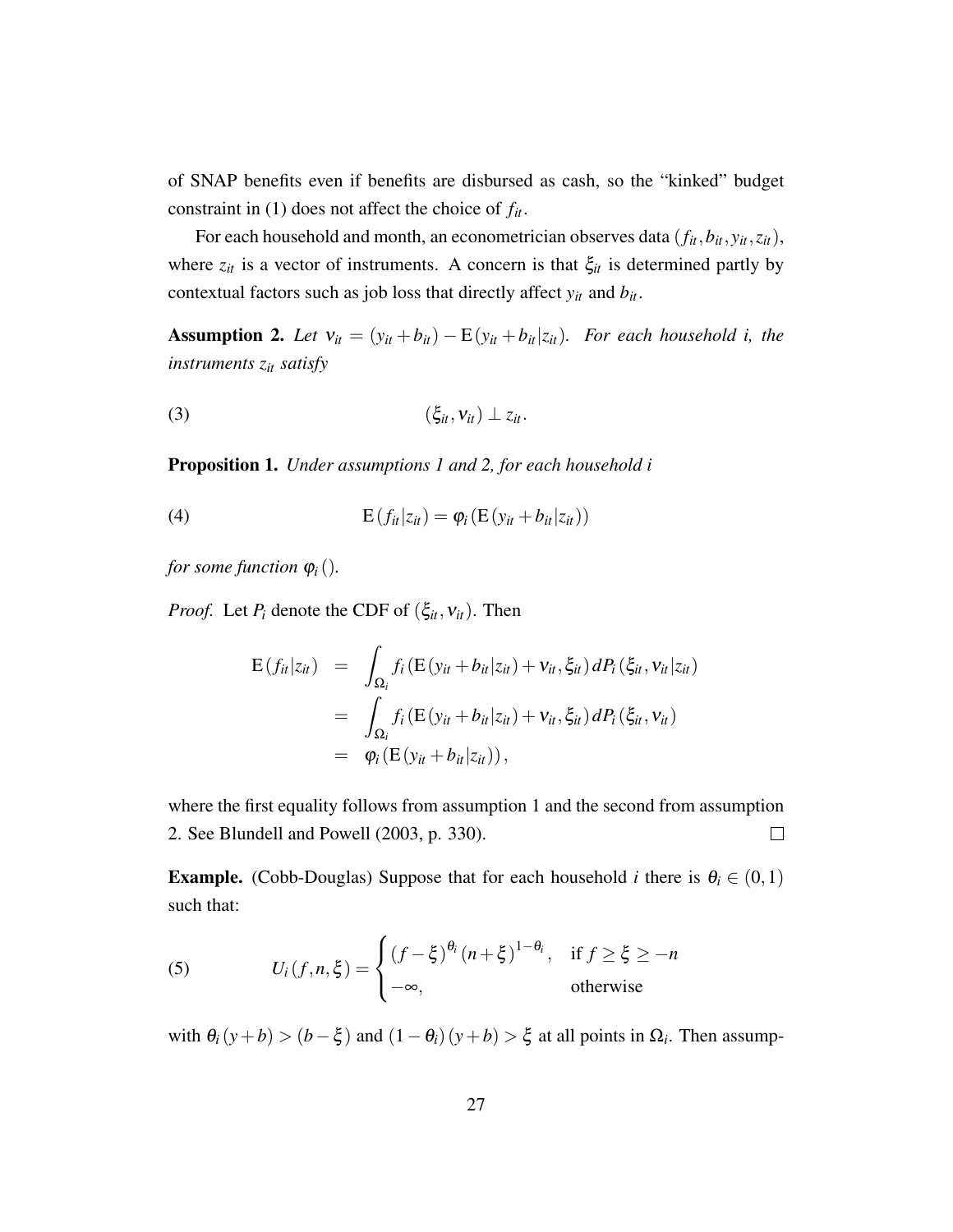tion 1 holds with

(6) 
$$
f_i(y_{it}+b_{it},\xi_{it})=\theta_i(y_{it}+b_{it})+\xi_{it}.
$$

and, under assumption 2, proposition 1 applies with

(7) 
$$
\varphi_i \left( \mathbf{E} \left( y_{it} + b_{it} | z_{it} \right) \right) = \alpha_i + \theta_i \mathbf{E} \left( y_{it} + b_{it} | z_{it} \right)
$$

for  $\alpha_i \equiv E(\xi_{it})$ .

*Remark* 1*.* In his study of a child tax credit in the Netherlands, Kooreman (2000) assumes a version of (6), which he estimates via ordinary least squares using crosssectional data under various restrictions on  $\alpha_i$ ,  $\theta_i$ , and  $\xi_{it}$ .

#### *B. Testing for fungibility*

Index a family of perturbations to the model by γ. Let  $f_{it}^{\gamma}$  be food spending under perturbation  $γ$ , with

(8) 
$$
f_{it}^{\gamma} = f_i(y_{it} + b_{it}, \xi_{it}) + \gamma b_{it}
$$

for  $f_i()$  the function defined in assumption 1. We may think of  $\gamma$  as the excess sensitivity of food spending to SNAP benefits. The null hypothesis that the model holds is equivalent under (8) to  $\gamma = 0$ .

Let  $Y_{it} = E(y_{it} + b_{it} | z_{it})$  and  $B_{it} = E(b_{it} | z_{it})$  and observe that, following proposition 1,

(9) 
$$
f_{it}^{\gamma} - \mathcal{E} (f_{it}^{\gamma} | Y_{it}) = \gamma (B_{it} - \mathcal{E} (B_{it} | Y_{it})) + e_{it},
$$

where  $E(e_{it}|Y_{it}, B_{it}) = 0$ . The nuisance terms  $\varphi_i$  () have been "partialled out" of (9) as in Robinson (1988). The target  $\gamma$  can be estimated via OLS regression of  $(f_{it}^{\gamma} - E(f_{it}^{\gamma}|Y_{it}))$  on  $(B_{it} - E(B_{it}|Y_{it}))$ .

*Remark* 2*.* It is possible to allow for measurement error in *fit* that depends on  $(y_{it} + b_{it})$ . Say that for known function  $\mu$  (), unknown function  $\lambda_{it}$  (), and unob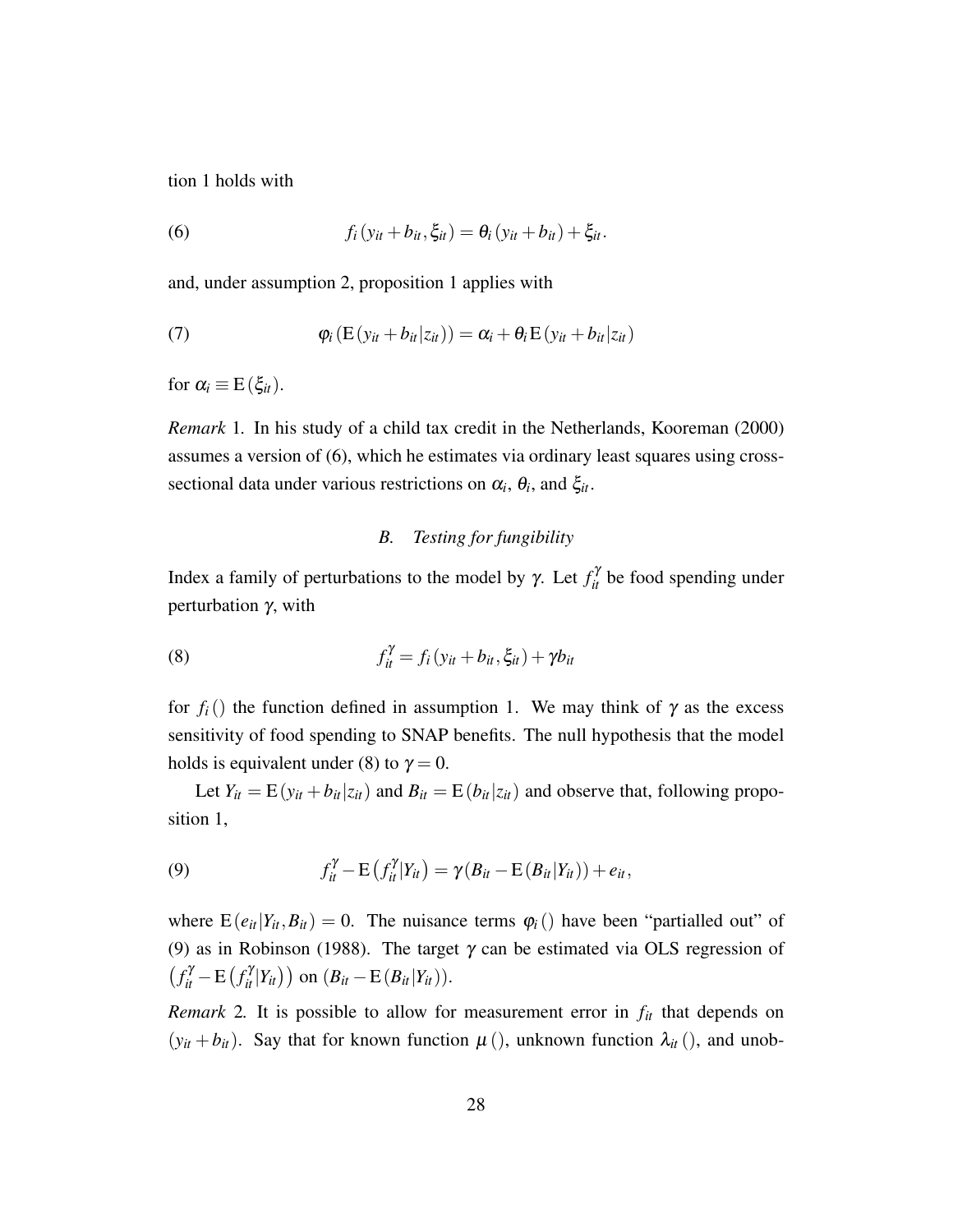served measurement error  $\eta_{it}$  independent of  $z_{it}$  we have that measured food spending  $\hat{f}_{it}$  follows

(10) 
$$
\mu\left(\hat{f}_{it}\right) = \mu\left(f_{it}\right) + \lambda_{it}\left(y_{it} + b_{it}, \eta_{it}\right).
$$

Then under perturbations  $\mu(f_{it}^{\gamma}) = \mu(f_{it}) + \gamma b_{it}$  an analogue of (9) holds, replacing  $f_{it}^{\gamma}$  with  $\mu$  ( $f_{it}^{\gamma}$ ). Examples include additive measurement error, where  $\mu$  () is the identity function, and multiplicative measurement error, where  $\mu$  () is the natural logarithm. The latter case has a simple interpretation as one in which the econometrician observes spending at a single retailer whose share of total household food spending is given by  $\exp(\lambda_{it}(y_{it} + b_{it}, \eta_{it}))$ . Appendix table 2 presents estimates corresponding to this case.

*Remark* 3. The reasoning above is unchanged if  $b_{it}$  and  $y_{it}$  are each subject to an additive measurement error that is mean-independent of  $z_{it}$ . In this case, we can simply let  $Y_{it}$  and  $B_{it}$  represent the conditional expectations of the corresponding mismeasured variables.

#### *C. Implementation and results*

With (9) in mind, estimation proceeds in three steps:

*Step 1.* Estimate  $(Y_{it}, B_{it})$  from  $(y_{it}, b_{it}, z_{it})$ , yielding estimates  $(\hat{Y}_{it}, \hat{B}_{it})$ . *Step 2.* Estimate  $(E(f_{it}^{\gamma}|Y_{it}) , E(B_{it}|Y_{it}))$  from  $(f_{it}^{\gamma}, \hat{Y}_{it}, \hat{B}_{it})$ , yielding estimates  $\left(E\left(\widehat{f_{it}^{\gamma}}|Y_{it}\right),E\left(\widehat{B_{it}|Y_{it}}\right)\right).$ 

*Step 3.* Estimate  $\gamma$  from  $(f_{it}^{\gamma} - \widehat{E(f_{it}^{\gamma}|Y_{it})}, \hat{B}_{it} - \widehat{E(f_{it}^{\gamma}|Y_{it})})$ , yielding estimate  $\hat{\gamma}$ .

We let  $f_{it}^{\gamma}$  be SNAP-eligible spending,  $b_{it}$  be SNAP benefits, and  $y_{it}$  be the additive inverse of fuel spending. We let the instruments  $z_{it}$  be given by the number of SNAP adoptions experienced by household *i* as of calendar month *t*, and the product of the average price of regular gasoline with the household's average monthly number of gallons of gasoline purchased.

In step 1, we estimate  $(Y_{it}, B_{it})$  via first-differenced regression of  $(y_{it} + b_{it})$  and  $b_{it}$  on  $z_{it}$ .

In step 2, we consider four specifications for estimating  $(E(f_{it}^{\gamma}|Y_{it}), E(B_{it}|Y_{it}))$ .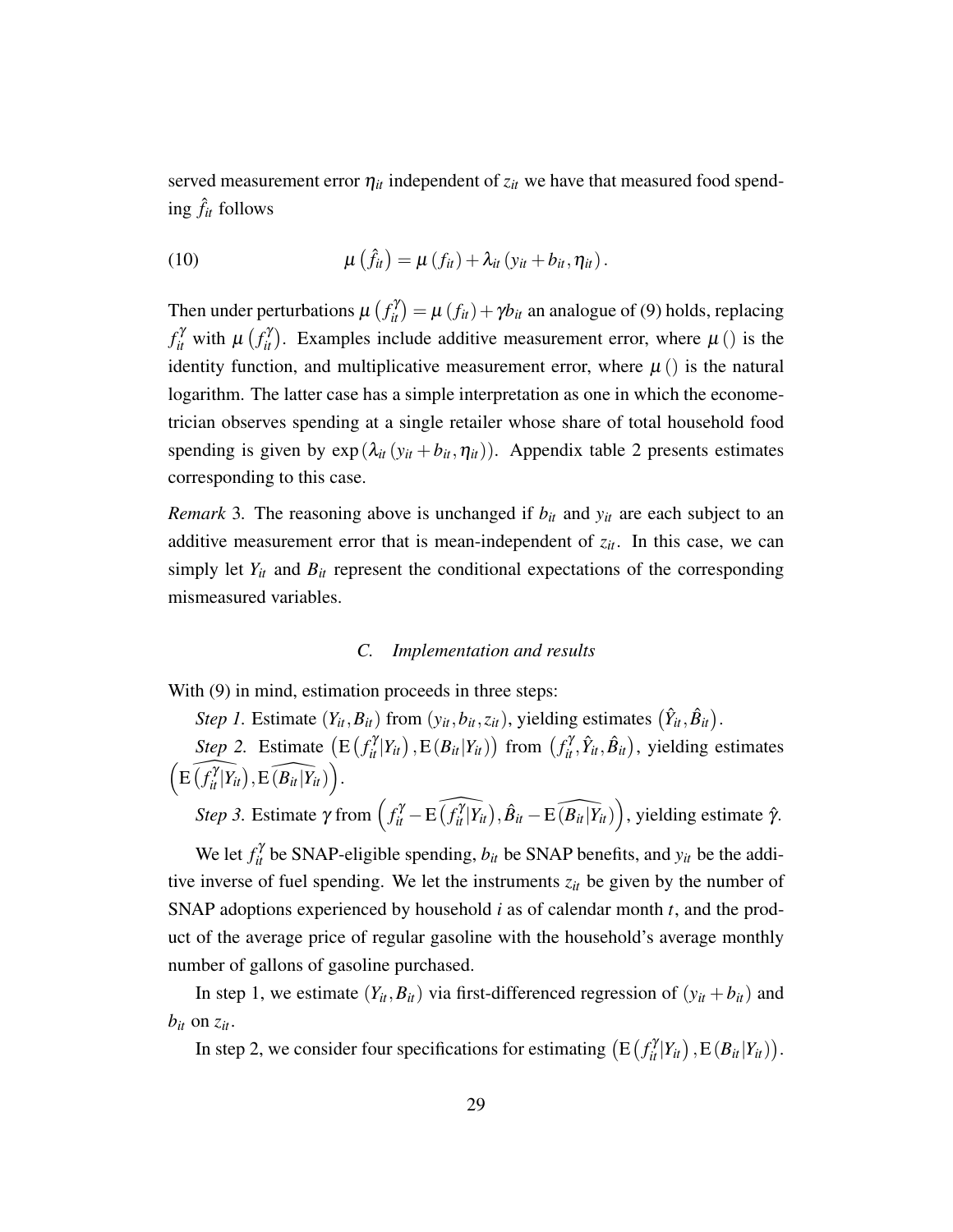In the first, we estimate these via first-differenced regression of  $f_{it}^{\gamma}$  and  $\hat{B}_{it}$  on  $\hat{Y}_{it}$ , pooling across households. In the second, we estimate these via first-differenced regression of  $f_{it}^{\gamma}$  and  $\hat{B}_{it}$  on  $\hat{Y}_{it}$ , separately by household. In the third, we estimate these via first-differenced regression of  $f_{it}^{\gamma}$  and  $\hat{B}_{it}$  on a linear spline in  $\hat{Y}_{it}$  with knots at the quintiles, separately by household. In the fourth, we estimate these via locally weighted polynomial regression of  $f_{it}^{\gamma}$  and  $\hat{B}_{it}$  on  $\hat{Y}_{it}$ , separately by household. Thus, the first specification implicitly treats  $\varphi_i$  as linear and homogeneous across households, the second treats  $\varphi_i$  as linear and heterogeneous across households, and the third and fourth allow  $\varphi_i$  to be nonlinear and heterogeneous across households.

In step 3, we estimate  $\gamma$  via first-differenced regression of  $(f_{it}^{\gamma} - \widehat{E(f_{it}^{\gamma} | Y_{it})})$  on  $(\hat{B}_{it} - \widehat{E(S_{it}|Y_{it})})$ .

Table 3 presents the results. Across all four specifications, our estimates of  $\gamma$  are greater than 0.5, and in all cases we can reject the null hypothesis that  $\gamma = 0$  with a high level of confidence. The online appendix presents simulation evidence on the size of these tests and presents estimates using an alternative method of computing standard errors. Appendix table 2 presents a range of robustness checks for the test in the fourth column of table 3, including one in which we deseasonalize the dependent variable.

The estimated value of  $\gamma$  of 0.58 in column (1) of table 3 is similar to the difference between the estimated MPCF out of SNAP and the estimated MPCF out of cash of 0.59 in column (1) of table 1, where we also impose a linear, homogeneous consumption function.<sup>34</sup> Allowing for heterogeneous, linear consumption functions in column (2) leads to a similar estimate that is slightly larger in magnitude. Allowing for heterogeneous, nonlinear consumption functions in columns (3) and (4) leads to meaningfully larger estimates of  $\gamma$ , possibly indicating that the effect of SNAP on food spending is greater at points on the consumption function where the effect of cash income is smaller.

<sup>&</sup>lt;sup>34</sup>The specifications in table 3 do not include any controls for calendar month whereas those in table 1 include calendar month indicators. This affects precision. Removing calendar month indicators from the specification in column (1) of table 1 causes the standard error on the estimated difference in MPCFs to increase from 0.05 to 0.15. The latter value is close to the standard error of 0.16 on the estimate of  $\gamma$  in column (1) of table 3.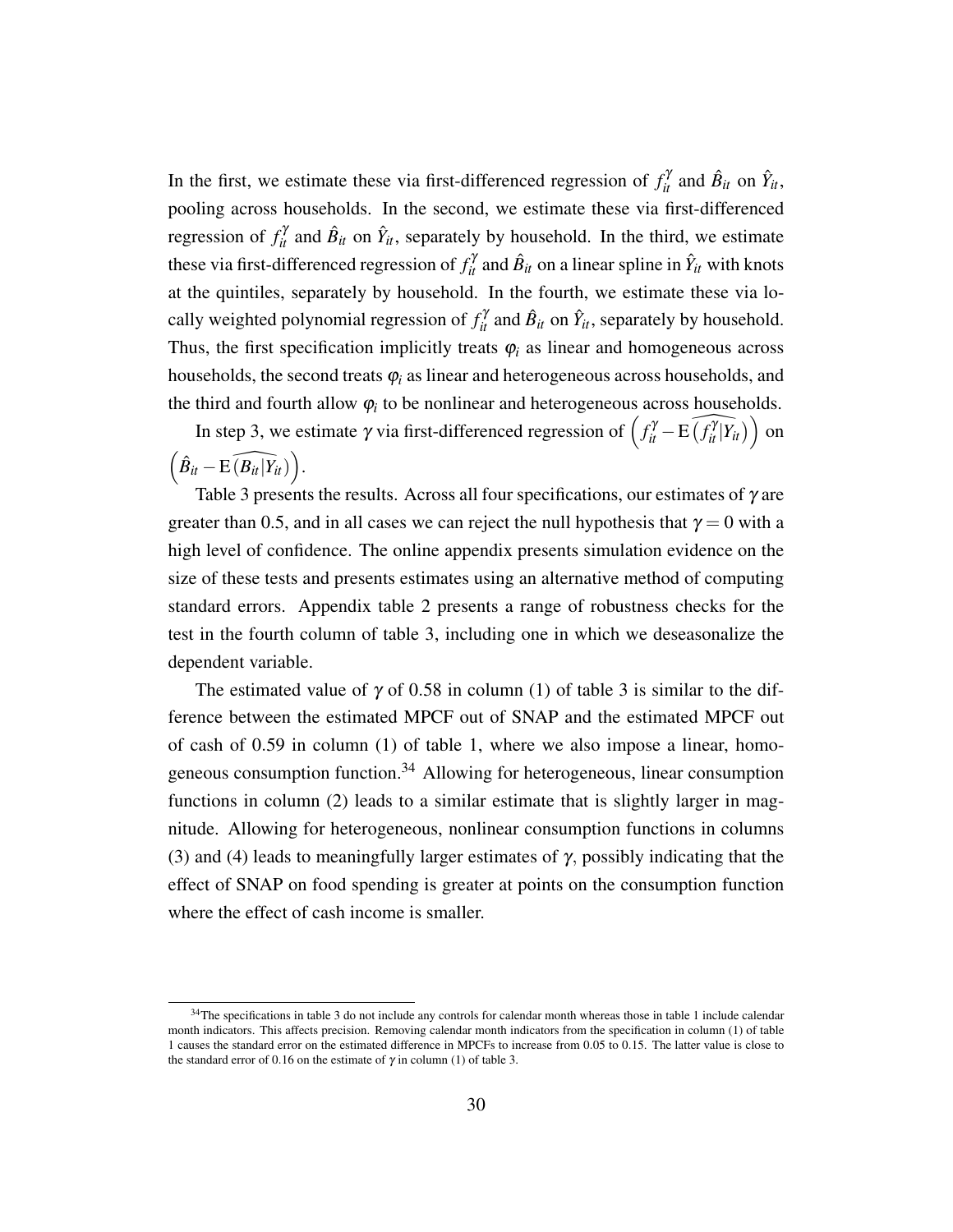#### V. Interpretation

We hypothesize that households treat SNAP benefits as part of a separate mental account that is psychologically earmarked for spending on groceries. In this section we discuss results of qualitative interviews conducted at a food pantry in Rhode Island. We then present quantitative evidence on changes in shopping effort at SNAP adoption. Finally, we present a parametric model that quantifies the potential roles of mental accounting and short-run time preference in explaining our findings.

## *A. Qualitative interviews with SNAP-recipient households*

As part of preparation related to a Rhode Island state proposal to pilot a change to SNAP benefit distribution, RIIPL staff conducted a series of qualitative interviews at a large food pantry in Rhode Island in May, July, and August 2016. Interviewees were approached in the waiting room of the pantry and were offered a \$5 gift card to a grocery retailer in exchange for participating. Interviews were conducted in English and Spanish. Interviewees were not sampled scientifically. Interviews were conducted primarily to inform the implementation of the pilot program and the responses should not be taken to imply any generalizable conclusions. We report them here as context for our quantitative evidence.

Of the 25 interviews conducted, 19 were with current SNAP recipients. Of these, all but three reported spending non-SNAP funds on groceries each month, with an average out-of-pocket spending of \$100 for those reporting positive out-ofpocket spending.

Each interviewee was asked the following two questions, which we refer to as SNAP and CASH:

(SNAP) Imagine that in addition to your current benefit, you received an extra \$100 in SNAP benefits at the beginning of the month. How would this change the way that you spend your money during the month? [emphasis added]

(CASH) Imagine that you received an additional \$100 in cash at the beginning of the month. How would this change the way that you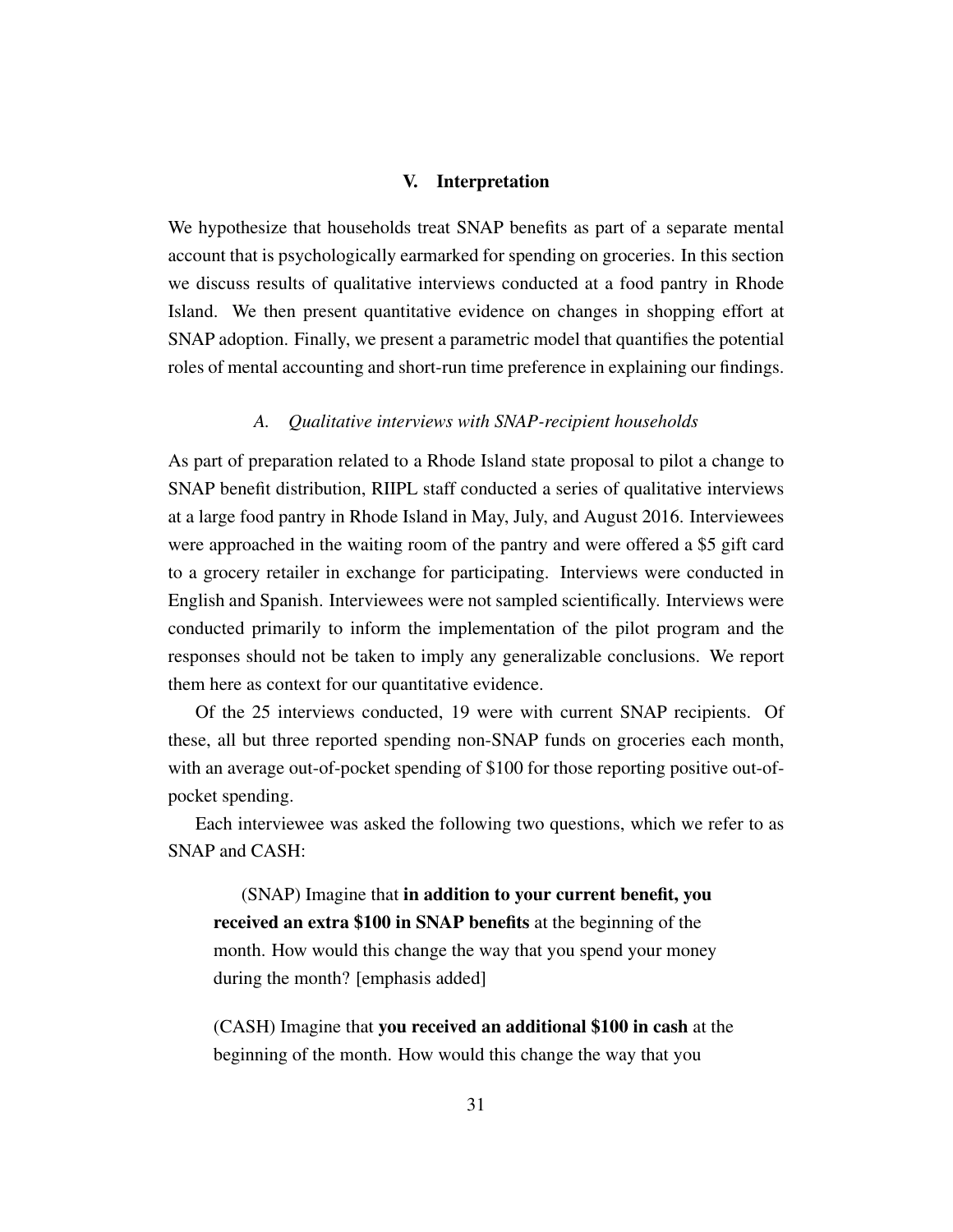spend your money during the month? [emphasis added]

Of the 16 SNAP-recipient interviewees who report nonzero out-of-pocket spending on groceries, 14 chose to answer questions SNAP and CASH.

Interviewers recorded verbal responses to each question as faithfully as possible. The most frequently occurring word in response to the SNAP question is "food," which occurs in 8 of the 14 responses. Incorporating mentions of specific foods or food-related terms like "groceries," the fraction mentioning food rises to 10 out of 14 responses. The word "food" occurs in 3 of the 14 responses to CASH; more general food related terms occur in 5 of the 14 responses to CASH.

Several responses seem to suggest a difference in how the household would spend \$100 depending on the form in which it arrives. For example, in response to question SNAP one interviewee said "[I would] buy more food." In response to CASH the same interviewee said "[I would buy] more household necessities." Another interviewee said in response to SNAP that "[I would buy] more food, but the same type of expenses. If I bought \$10 of sugar, now [I would buy] 20." In response to CASH, the same interviewee said that "[I would spend it on] toilet paper, soap, and other necessary home stuff, or medicine." A third interviewee said in response to SNAP that "I would buy more food and other types of food..." and in response to CASH that "I could buy basic things that I can't buy with  $[SNAP]$ ."<sup>35</sup>

Some responses suggest behavior consistent with inframarginality. For example one interviewee's answer to SNAP included the observation that "I would probably spend \$100 less out of pocket," although this interviewee also mentions increasing household expenditures on seafood and produce. Another interviewee answered SNAP with "[I] would spend all in food, and also buy soap [and] things for [my] two kids."

#### *B. Quantitative evidence on shopping effort*

If SNAP recipients consider SNAP benefits to be earmarked for food, they may view a dollar saved on food as less valuable than a dollar saved on nonfood purchases. To test this hypothesis, we study the effect of SNAP on shopping effort.

<sup>35</sup>The bracketed term is a translation for the Spanish word *cupones*. This word is literally translated as "coupons" but is often used to refer to SNAP. See, for example, Project Bread (2016).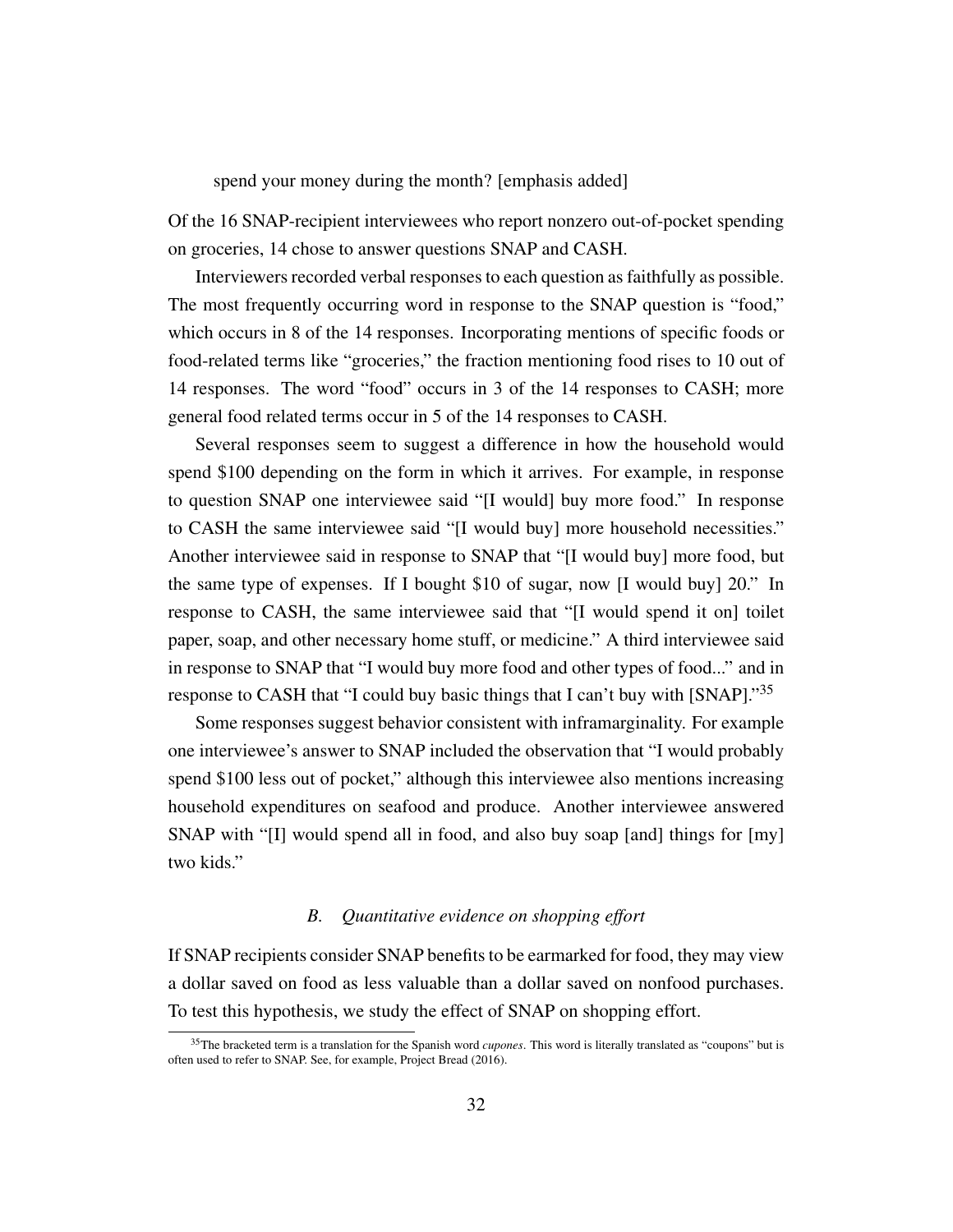Figure 9 shows the evolution of the adjusted store-brand share before and after SNAP receipt for our sample of SNAP adopters. Each plot shows coefficients from a regression of the adjusted store-brand share on a vector of indicators for months relative to SNAP adoption. Among SNAP-eligible items, panel A shows a trend towards a greater store-brand share prior to SNAP adoption, perhaps reflecting the deterioration in households' economic well-being that normally triggers entry into a means-tested program. Once households adopt SNAP, there is a marked and highly statistically significant drop in the store-brand share. Because we have adjusted the store-brand share for the composition of purchases, this decline is driven not by changes in the categories of goods purchased, but by a change in households' choice of brand within a category.

Panel B of figure 9 shows an analogous plot for SNAP-ineligible items. The adjusted store-brand share of SNAP-ineligible expenditure rises before SNAP adoption and does not decline significantly following adoption. In regression analysis presented in the online appendix, we confidently reject the hypothesis that the change in adjusted store-brand share at SNAP adoption is equal between SNAPeligible and SNAP-ineligible products.

Figure 10 shows analogous evidence for coupon use. Following SNAP adoption, the average adjusted coupon redemption share declines for both SNAP-eligible and SNAP-ineligible products, but the decline is more economically and statistically significant for SNAP-eligible products than for SNAP-ineligible products. Because we have adjusted the coupon redemption share for the basket of goods purchased, these patterns are not driven by changes in the goods purchased, but rather by households' propensity to redeem coupons for a given basket of goods. In regression analysis presented in the online appendix, we reject the hypothesis that the change in the adjusted coupon redemption share at SNAP adoption is equal between SNAP-eligible and SNAP-ineligible products. The online appendix also reports regression analysis using an alternative measure of coupon redemptions that exploits data on the set of coupons mailed to individual households.

The observed changes in shopping effort have a small effect on total spending. Recall that in SNAP-eligible product categories, the average store-brand price is \$0.63 below the average non-store-brand price of \$3.34. A one percentage point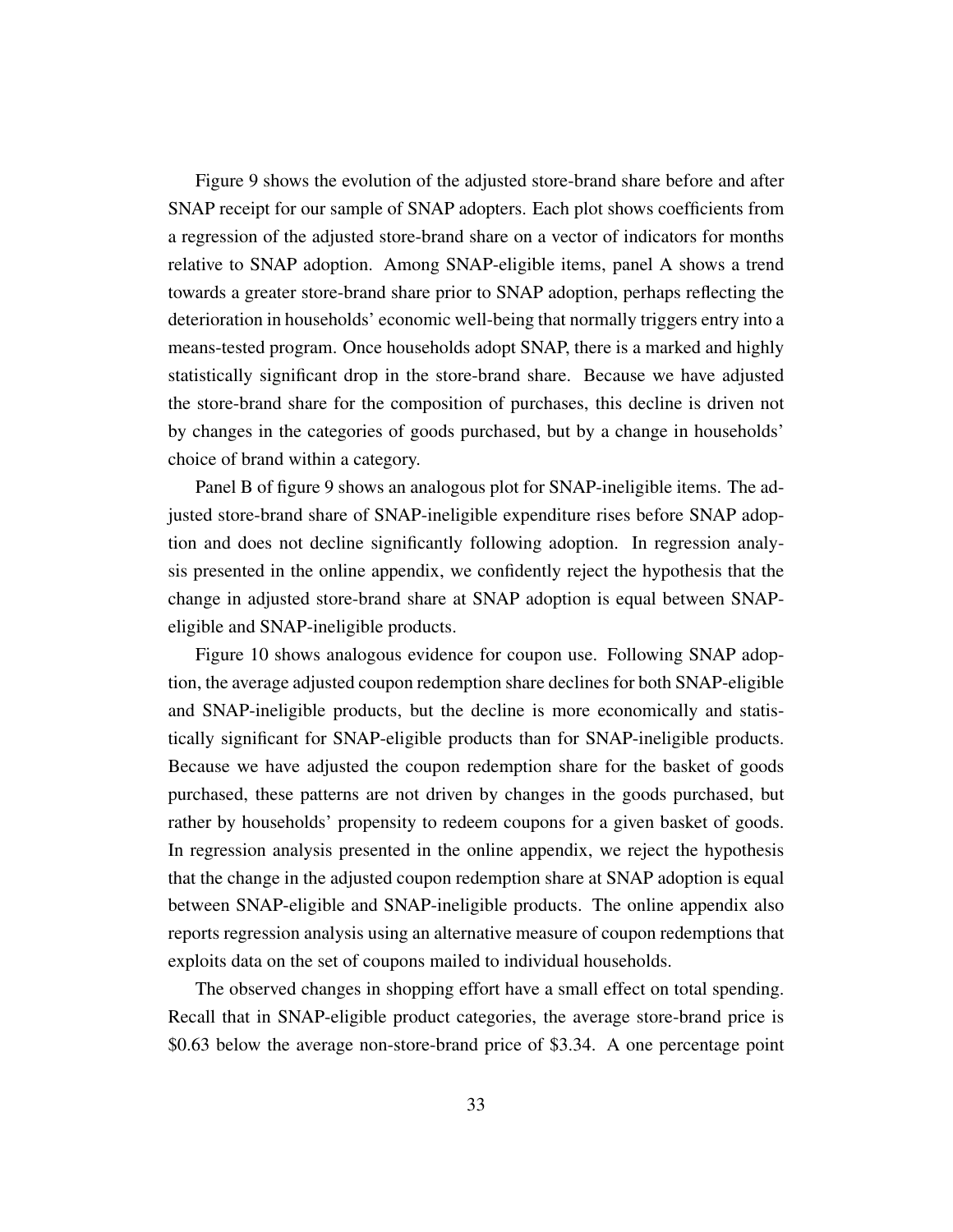decrease in the store-brand share therefore increases the price of the average product by \$0.0063. Even aggregating up to the monthly level, the price impact likely amounts to only a few dollars. Similar reasoning implies that the observed decline in coupon redemptions has a small effect on total spending.

## *C. Quantitative model of psychological forces*

We now specify a model to quantify the potential role of mental accounting and short-run time preference in explaining our findings. In the model, a household makes choices over the month about how to allocate spending between food and nonfood consumption. To connect the model to the evidence in section B., we also allow that the household makes a choice about how much effort to devote to shopping. Greater effort carries a linear cost (which may be thought of as the value of time), but reduces the price paid per unit consumption. The household's intrinsic utility from consumption takes a log-linear form.

We model mental accounting, following Farhi and Gabaix (2015), as a disutility of spending an amount that differs from an exogenous default. We model short-run time preference, following Laibson (1997), as a present-bias that leads to meaningful time discounting even within the month. In the online appendix we further allow, following Liebman and Zeckhauser (2004), that receipt of an in-kind benefit may lead the household to misperceive the price of food.

Formally, consider a single household in a single month that is divided into two or more periods indexed by  $w \in \{1, ..., W\}$ . In each period the household chooses food consumption  $f_w$ , nonfood consumption  $n_w$ , and the effort  $s_w^f$  and  $s_w^n$  devoted, respectively, to shopping for food and nonfood purchases. Greater effort carries a linear cost of  $c > 0$  per unit, and results in lower prices for a given amount of consumption, or, equivalently, greater effective consumption for a given amount of expenditure. Specifically, the price of food consumption in period *w* is given by *d*  $\left(\frac{s_w^f}{f_w}\right)$ ) and the price of nonfood consumption is given by  $d\left(\frac{s_w^n}{n_w}\right)$ ), where  $d(x) = x^{-\rho}$ and  $\rho \geq 0$  is a parameter.

Letting  $b_w$  and  $y_w$  denote the amount of SNAP benefits and cash, respectively,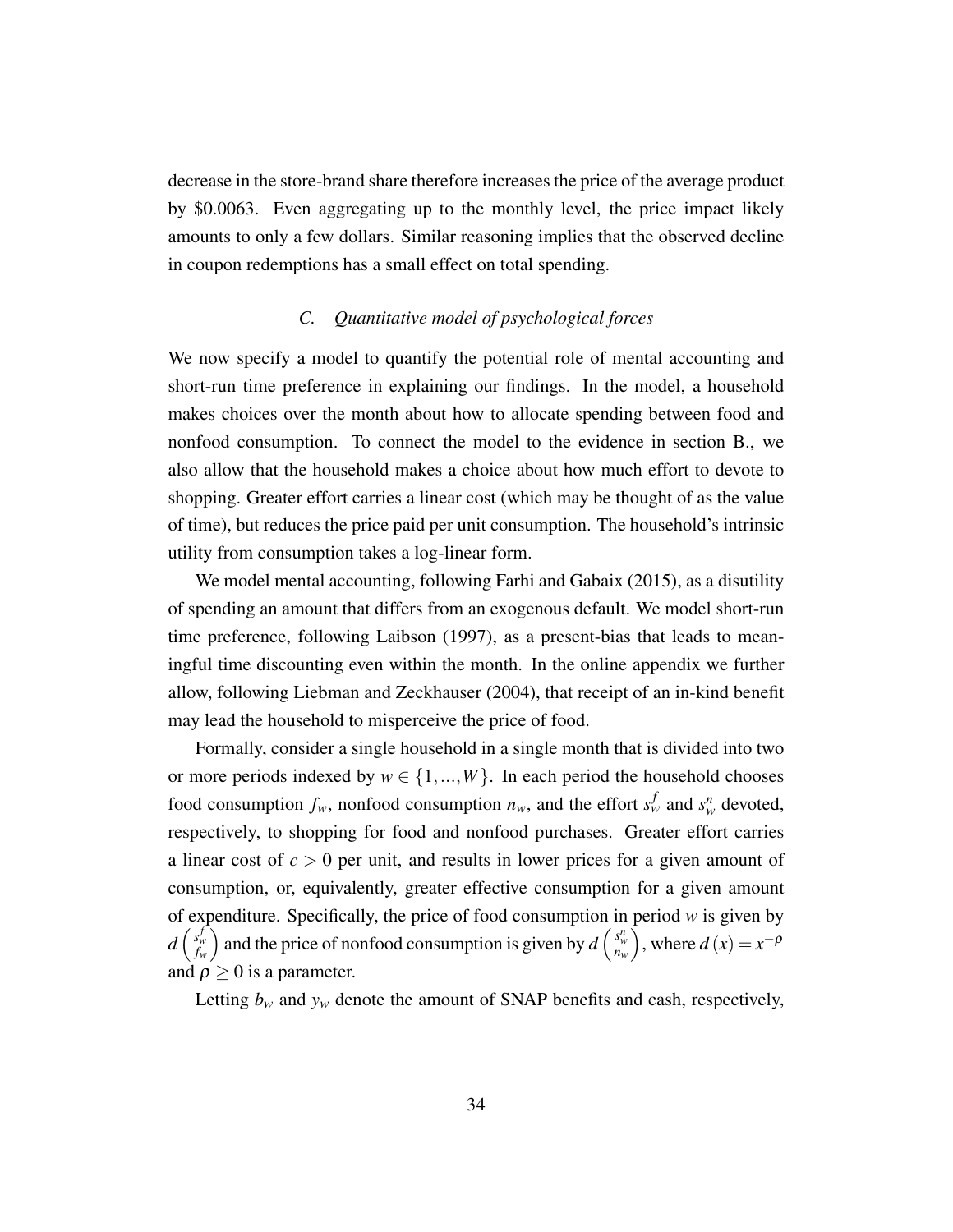available at the end of period *w*, we suppose that

(11) 
$$
b_w = b_{w-1} - \min \left\{ b_{w-1}, d \left( \frac{s_w^f}{f_w} \right) f_w \right\}
$$
  

$$
y_w = m + y_{w-1} - d \left( \frac{s_w^n}{n_w} \right) n_w - \max \left\{ d \left( \frac{s_w^f}{f_w} \right) f_w - b_{w-1}, 0 \right\}
$$

where  $b_0 \ge 0$  is the monthly SNAP benefit,  $y_0 = 0$  is cash holdings, and  $m > 0$  is a per-period cash income. We assume that the household cannot borrow between periods and ends the month penniless (respectively,  $b_w$ ,  $y_w \ge 0$  for all *w* and  $b_w =$  $y_W = 0$ ).

The household's per-period felicity function is given by

(12) 
$$
v\left(f_w,n_w,s_w^f,s_w^n\right)=\theta \ln\left(f_w\right)+\left(1-\theta\right)\ln\left(n_w\right)-c\left(s_w^f+s_w^n\right).
$$

Maximization of the undiscounted sum of felicities in (12) subject to the constraints in (11) can be thought of as a neoclassical benchmark.<sup>36</sup> We depart from this benchmark in allowing, following Farhi and Gabaix (2015), that the household has a target level of food spending and that a gap between actual and target levels of spending causes a loss of utility of  $\kappa \geq 0$  per dollar. We assume that the target level of food spending is given by  $\theta W m + b_0$ , which corresponds to spending the Cobb-Douglas share  $\theta$  of cash income, plus all of SNAP benefits, on food. This specification is *post hoc* but captures the idea that households may think of SNAP as "food money."

We also allow, following Laibson (1997), that future felicity is discounted by a factor  $\beta \in [0,1]$ . Combining these two departures means that in any period w' the

<sup>&</sup>lt;sup>36</sup>If  $y_0 > 0$  and  $m = 0$ , this benchmark is a special case of the model in section IV., where we set the preference shock  $\xi_{it} = 0$  and think of the monthly utility function  $U_i()$  as the maximum undiscounted sum of felicities attainable for given total monthly food and nonfood expenditure.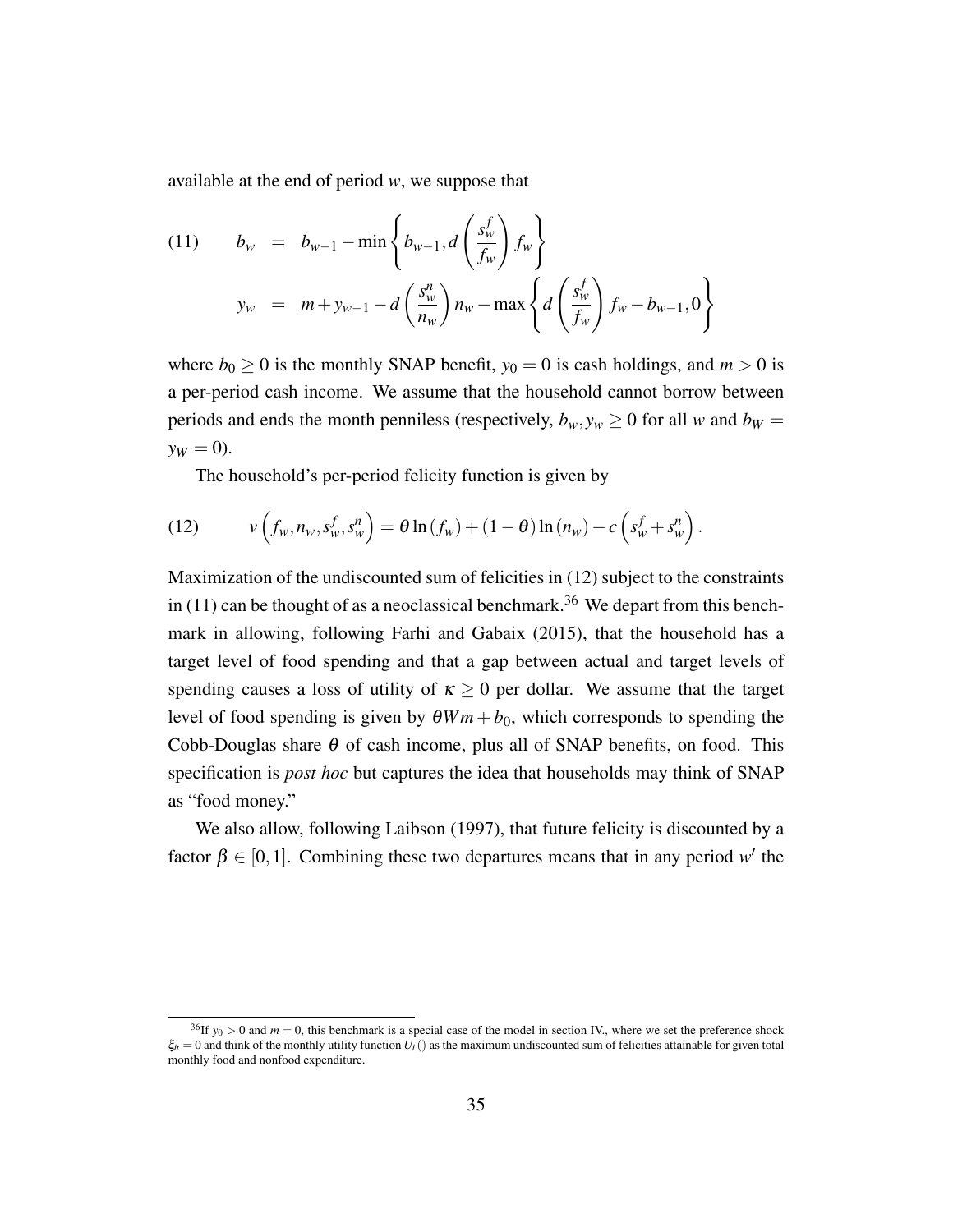household acts to maximize the objective

(13)  
\n
$$
\sum_{w \geq w'} \beta^{\mathbf{1}_{w > w'}} v\left(f_w, n_w, s_w^f, s_w^n\right)
$$
\n
$$
- \kappa \beta^{\mathbf{1}_{w > w'}} \left| \theta W m + b_0 - \sum_w d\left(\frac{s_w^f}{f_w}\right) f_w \right|
$$

where the final term captures the role of mental accounting. The absolute value penalty for deviations from the target spending is chosen for analytical convenience. Note that, in principle, households are psychologically penalized for spending either more or less than their target. In practice, because the target is above the neoclassical benchmark, only the penalty for spending below the target is relevant for our calculations.

We set  $W = 2$  so that cash payments arrive biweekly, which is the modal frequency reported in Burgess (2014). We set the discount factor  $\beta$  to match the daily decline in log caloric intake in Shapiro (2005, table 1, column 2), translated into a decline over two-week periods. The estimated value of  $\beta$  is 0.94.

We set  $b_0$  for households on SNAP equal to the average SNAP benefit in our sample of SNAP adopters in the six months following adoption. We then compute the average SNAP-eligible spending for SNAP adopters in the six months following adoption  $f_1$  and choose *m* so that  $f_1/(2m+b_0) = 0.18$ , where 0.18 is the expenditure share of food at home for SNAP recipients reported in Mabli and Malsberger (2013, figure 2). Given *m*, we choose  $\theta$  to equal the ratio of monthly SNAP-eligible spending prior to adoption  $\overline{f}_0$  to total monthly cash income, i.e.  $\theta = \overline{f}_0/2m$ . We choose  $\overline{f}_0$  so that the difference  $(\overline{f}_1 - \overline{f}_0)$  is equal to  $b_0$  times the MPCF out of SNAP estimated in column 3 of table 1.

We set the elasticity of prices paid with respect to shopping effort  $\rho = 0.085$ , the midpoint of the range reported in Aguiar and Hurst (2007, p. 1548) for their primary measure of shopping effort. We set the cost  $c$  of shopping effort to  $(1/80)$ . If we interpret shopping effort in units of hours per period, this can be interpreted as saying that one hour is equivalent hedonically to an increase in both food and nonfood consumption of (1/80) log points, as would be the case if *c* reflected the value of time for a household earning all consumption through a forty-hour work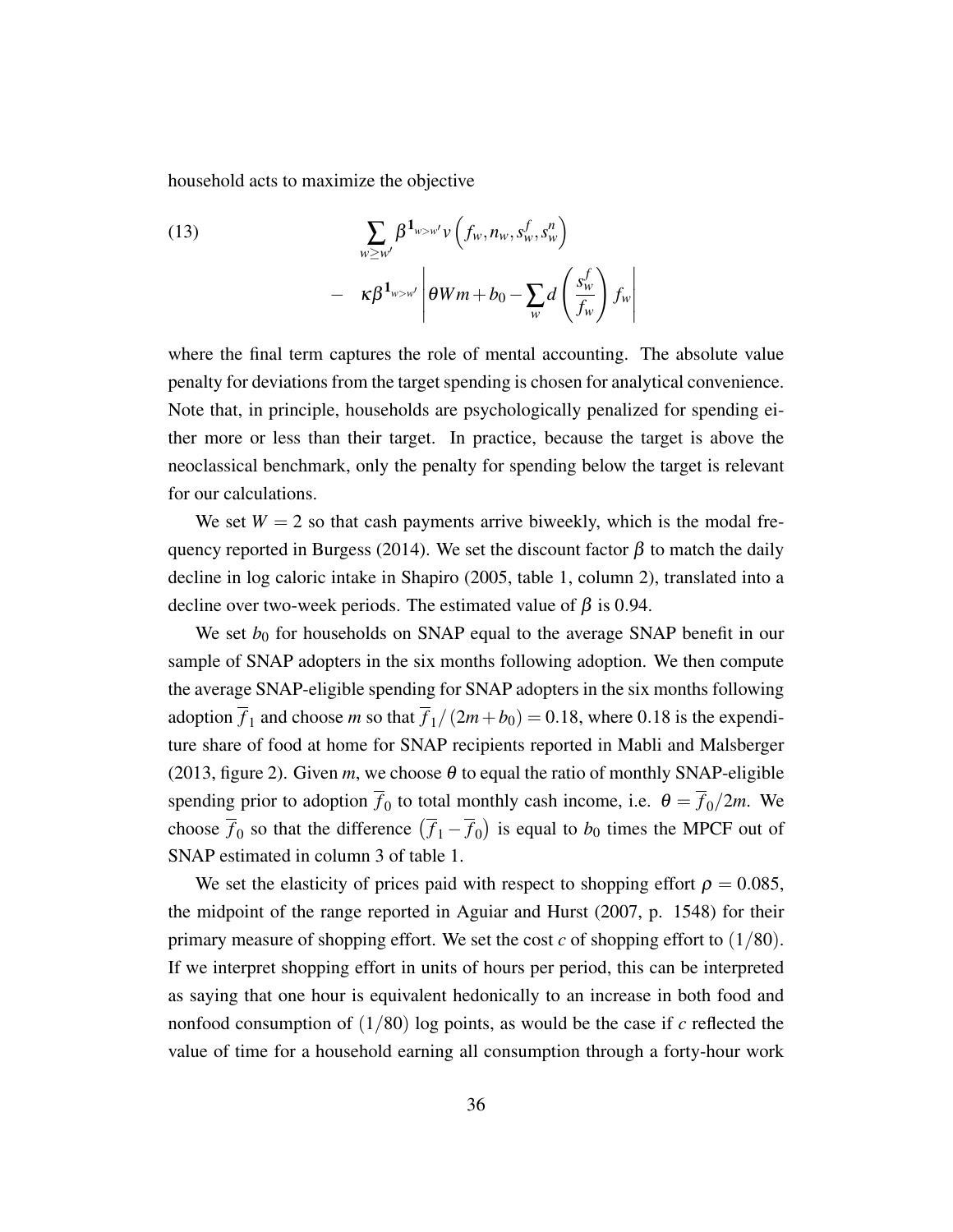week.

The level of shopping effort in period *w*,  $\sqrt{ }$  $d\left(\frac{s^f_w}{f_w}\right)$  $\int^{-1},d\left(\frac{s_{w}^{n}}{n_{w}}\right)$  $\left.\right.^{-1}$ , corresponds to the effective consumption delivered by a given level of expenditure on food or nonfood categories. As we do not observe this directly, we follow Nevo and Wong (2015) in treating our observable measures of shopping effort as proxy variables. We assume, in particular, that the store-brand share in each period is proportional to the level of shopping effort. If this assumption fails to hold, we may think of the model's predictions for shopping effort as qualitative. The online appendix presents sensitivity analysis with respect to our choice of proxy for shopping effort and our choice of value for the parameter  $\rho$ .

Given the values of the other parameters, we set the value of  $\kappa$  so that the model's predictions for monthly food expenditure while on SNAP match the observed value  $f_1$ . Implicitly, this means that the model's predictions will also match the observed MPCF out of SNAP. The estimated value of  $\kappa$  is 0.000174. At this value, the household would, at the start of the month, be willing to reduce food and nonfood consumption by 0.84 percent (0.0084 log points) in all periods in order to avoid the disutility associated with being \$100 further from her target food spending at the end of the month.

We solve the model as follows. If either there are no SNAP benefits or food expenditure is below the psychological default  $\theta W m + b_0$ , we can solve for shopping effort in each period in closed form by exploiting necessary conditions for a local optimum. We can then solve for food and nonfood consumption in the first and second periods numerically.

Table 4 presents the results. Column (1) presents empirical counterparts to model outputs. Column (2) presents the model's implications under the neoclassical benchmark. The remaining columns add, respectively and cumulatively, short-run time preference and mental accounting.

The first row of table 4 shows the MPCF out of SNAP. The estimated value is 0.59. As expected, the neoclassical benchmark in column (2) fails to replicate the high MPCF, implying instead a much smaller value of 0.15.

Adding short-run time preference in column (3) does not meaningfully change the prediction. In principle, short-run time preference could lead to a high MPCF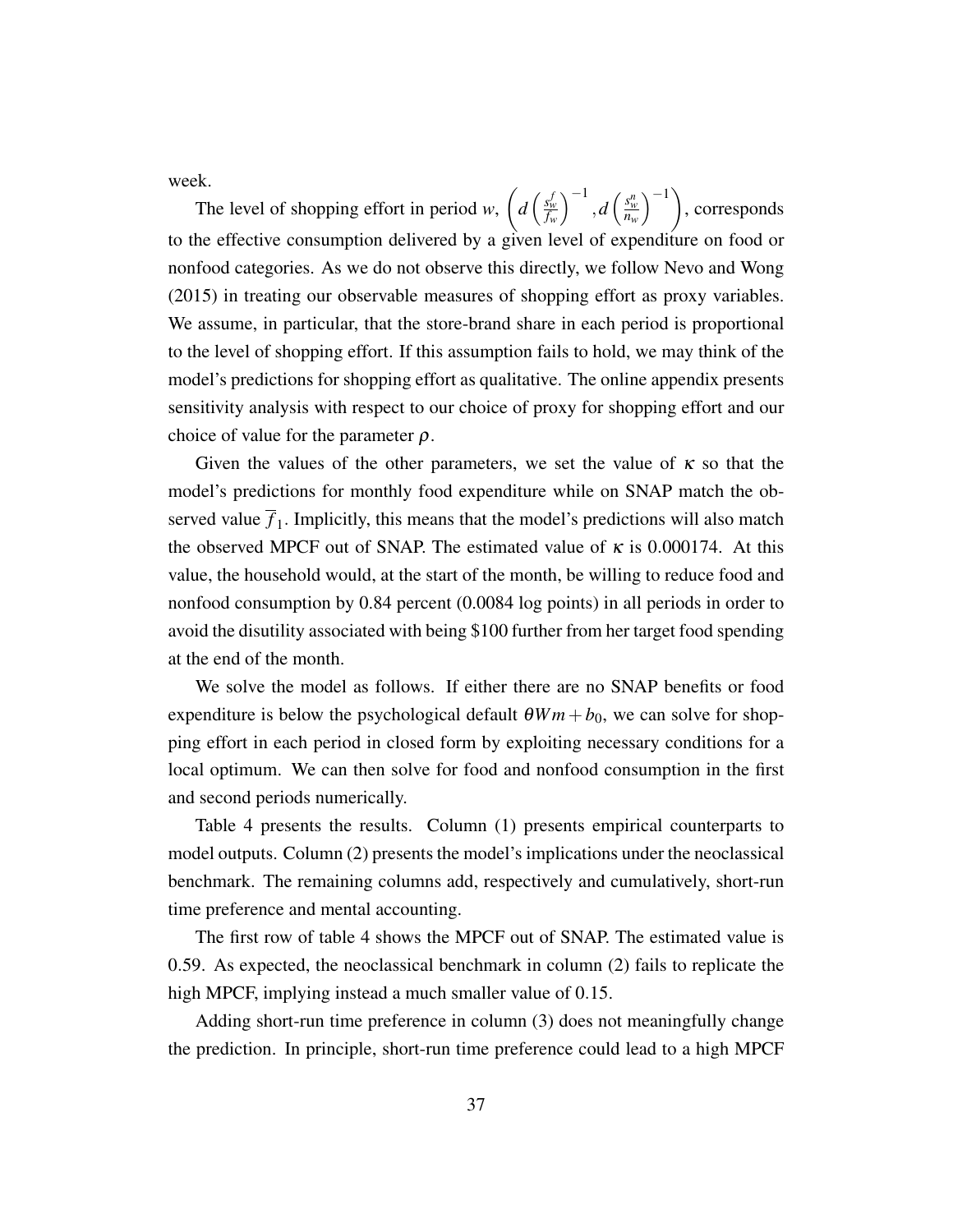as the household tries to exhaust SNAP benefits early in order to consume more in the first period. In practice, SNAP benefits account for a small enough share of total food spending that this force is unimportant quantitatively. In particular, because the Cobb-Douglas share  $\theta$  of first-period resources is close to the value  $b<sub>0</sub>$  of SNAP benefits, even a household who saves nothing between periods will exhibit an MPCF out of SNAP that is close to the neoclassical benchmark. As a result, there is no value of  $\beta$  for which the short-run time preference model can account for the observed MPCF.

Finally, adding mental accounting in column (4) mechanically delivers the observed MPCF of 0.59, as the household strives to reach its default level of spending. (Recall that the parameter  $\kappa$  is chosen to match the observed MPCF.)

The second and third rows of table 4 show, respectively, the percent change in effective shopping effort for food and nonfood. Both the neoclassical benchmark in column (2) and the model with short-run time preference in column (3) fail to predict that shopping effort declines more for food than for nonfood purchases, as we observe in figure 9. Instead, these models predict equal declines in shopping effort for the two groups of products. By contrast, the mental accounting model in column (4) correctly predicts a greater decline in shopping effort for food than nonfood products. This finding is not mechanical, as we did not use the data on store-brand shares to fit model parameters.

To summarize, we find that neither the neoclassical benchmark nor a model with short-run time preference can rationalize the observed MPCF out of SNAP. A model with mental accounting can fit the observed MPCF and also matches patterns in shopping effort that were not used to fit the model. As an additional piece of evidence on the mental accounting channel, the online appendix shows that the MPCF out of SNAP is slightly larger for households who exhibit a greater correlation between octane choice and the price of regular gasoline, which Hastings and Shapiro (2013) argue can be explained by mental accounting. The online appendix also shows that the MPCF out of SNAP is slightly larger for households who concentrate a greater share of their spending in the early portion of the month.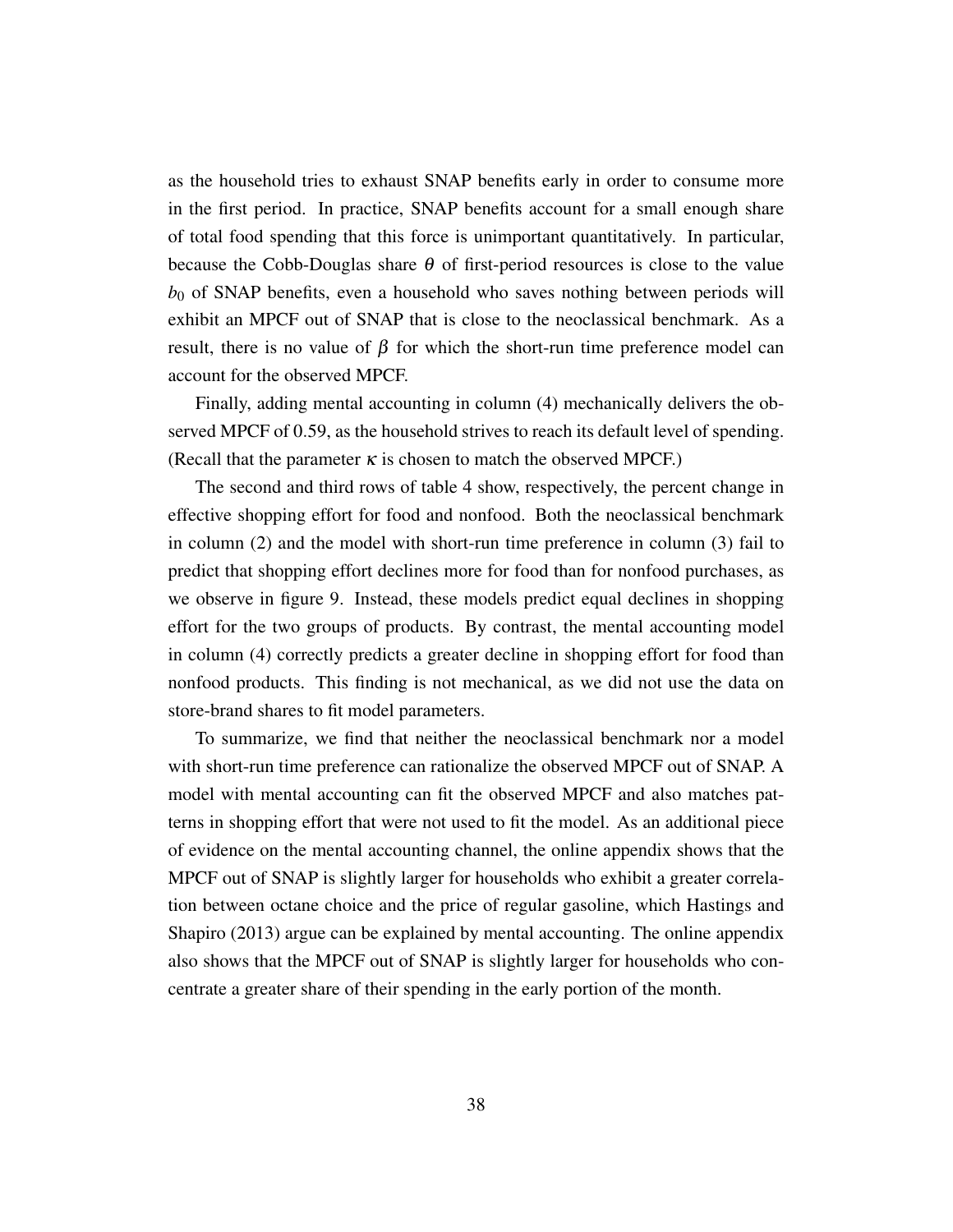#### VI. Conclusions

We use data from a novel retail panel to study the effect of the receipt of SNAP benefits on household spending behavior. Novel administrative data motivate three approaches to causal inference. We find that the MPCF out of SNAP benefits is 0.5 to 0.6 and larger than the MPCF out of cash. We argue that these findings are not consistent with households treating SNAP funds as fungible with non-SNAP funds, and we support this claim with formal tests of fungibility that allow different households to have different consumption functions.

We speculate that households treat SNAP benefits as part of a separate mental account. Responses to hypothetical choice scenarios in qualitative interviews suggest that some households plan to spend SNAP benefits differently from cash. Quantitative evidence shows that, after SNAP receipt, households reduce shopping effort for SNAP-eligible products more so than for SNAP-ineligible products. A *post-hoc* model of mental accounting based on Farhi and Gabaix (2015) matches these facts, whereas other psychologically motivated departures from the neoclassical benchmark do not.

A large MPCF out of SNAP has potentially important aggregate implications. The 2009 American Recovery and Reinvestment Act (ARRA) increased SNAP benefits because these "are spent quickly and have a multiplicative effect on total economic activity" (Economic Research Service 2016b). A large MPCF out of SNAP further implies that SNAP benefit increases have an especially large effect on spending in the food retail sector (Beatty and Tuttle 2015). Indeed, consistent with the evidence in Bruich (2014), the expiration of the ARRA benefit increases in 2013 was often cited in the business press as a factor in declining grocery sales during that period.<sup>37</sup>

The possibility that households treat SNAP benefits as part of a separate mental account from cash is relevant for recent policy proposals to exclude unhealthy items (such as sugar-sweetened beverages) from SNAP eligibility. Because most SNAP

 $37$ Major (2014) cites "a drop in SNAP benefits for its low-income customers" as a factor in Walmart's 2013 sales drop, and Walmart's own annual report cites "the reduction in government food benefits" (Walmart 2014). Similar discussion can be found in the press surrounding smaller, regional chains (Driggs 2014) and discount retailers (Progressive Grocer 2015). Food retailers and manufacturers lobby regarding SNAP (Merlin 2012), including for benefit expansions (Tuttle 2012). See also the discussion in Bruich (2014, footnote 2).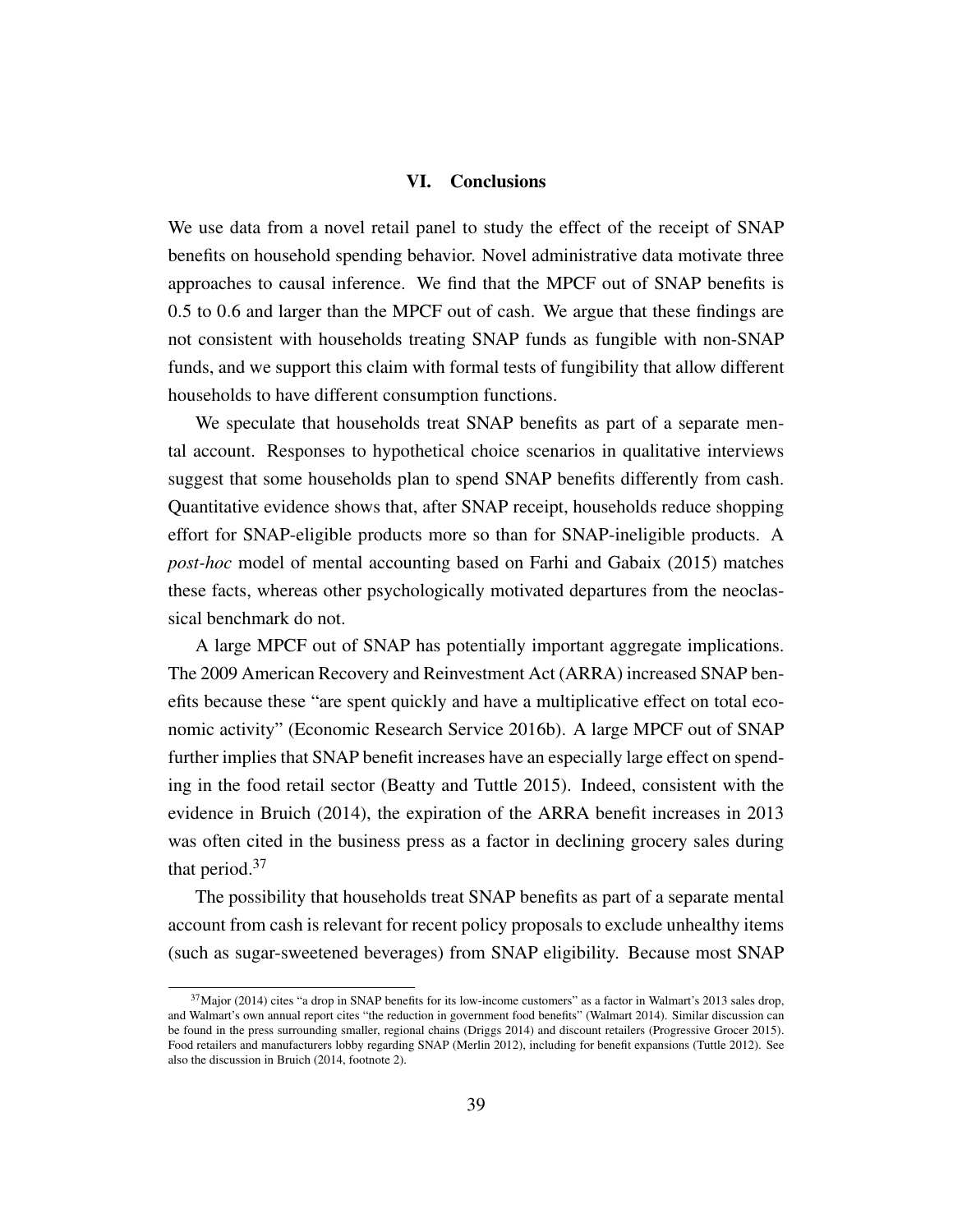recipients spend some of their own money on food each month, traditional demand theory predicts that such exclusions will affect the mode of payment used to purchased different foods and beverages, but not the actual amounts of these foods and beverages that households consume (Schanzenbach 2013). By contrast, if excluding an item from SNAP eligibility causes the household to treat spending on the item as coming from a cash account rather than a SNAP account, such an exclusion could affect the household's choices (Tuttle 2016). How item exclusions and other policy changes affect the mental accounting of benefits and spending therefore seems an important topic for future empirical and theoretical research.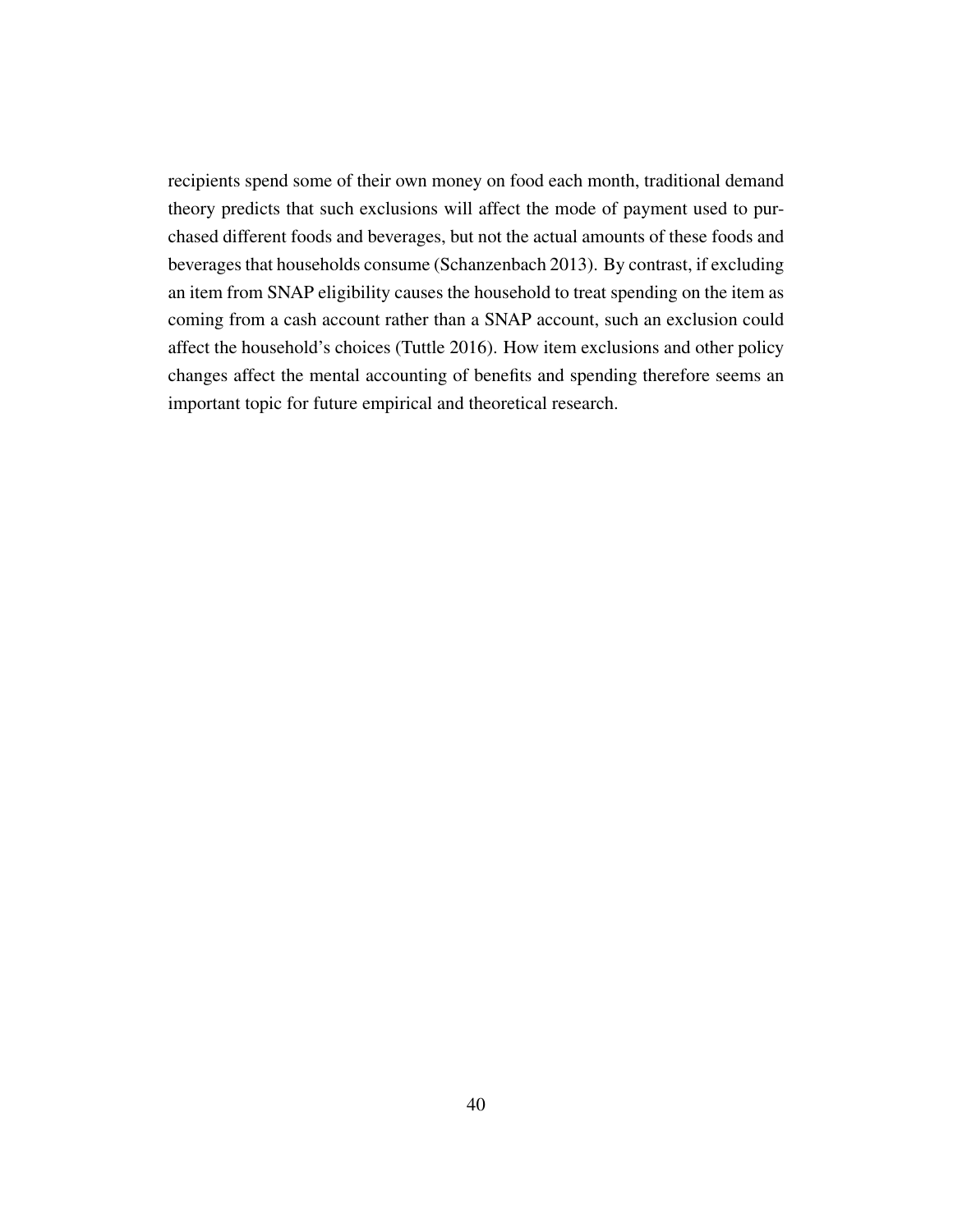## A SNAP and Retailer Choice: Additional Empirical Evidence from the Nielsen Homescan Consumer Panel

This appendix investigates the longitudinal relationship between retailer choice and SNAP participation using data from the Nielsen Homescan Consumer Panel (NHCP).<sup>38</sup> Our discussion of the NHCP draws heavily on Bronnenberg et al. (2015).

We obtained data from the NHCP from the Nielsen Company (US), LLC and marketing databases provided by the Kilts Center for Marketing Data Center at the University of Chicago Booth School of Business<sup>39</sup>. The data comprises more than 119 million shopping trips made by 158,830 households from January 2004 to June 2015. Panelist households are given an optical scanner and are asked to scan the barcode of every consumer packaged good they purchase, regardless of the store where it was purchased.<sup>40</sup> Einav et al. (2010) study the accuracy of the recorded data.

Nielsen recruits its panelists by direct mail and through internet advertising, and they provide incentives to recruit and keep consumers on the panel. Muth et al. (2007) and Kilts Center for Marketing (2016) describe the recruitment process in more detail. Lusk and Brooks (2011) study the representativeness of the panel.

For each product purchased on each shopping trip, we observe the date, the universal product code (UPC) if it has one, the transaction price, the quantity of items purchased, an identifier for the store chain in which the purchase was made, and the total expenditure on the item. We classify products as SNAP-eligible or SNAP-ineligible based on a product taxonomy and the guidelines for eligibility published on the USDA website (FNS 2017a).

For each household, we identify a primary retailer, defined as the retail chain at which the household has the largest total expenditure on SNAP-eligible items across the entire period for which the household is observed in the data. We then compute, for each household and quarter, the share of SNAP-eligible expenditure

 $38$ Copyright 2017, the Nielsen Company. The conclusions drawn from Nielsen data are those of the researchers and do not reflect the views of Nielsen. Nielsen is not responsible for and was not involved in analyzing and preparing the results reported herein.

 $39$ Information on the data is available at  $http://research.chicagobooth.edu/nielsen/.$ 

 $^{40}$ Beginning in 2007, a subset of panelists are asked to itemize purchases of products (e.g., produce) that do not have a barcode. We exclude these products from all of our calculations.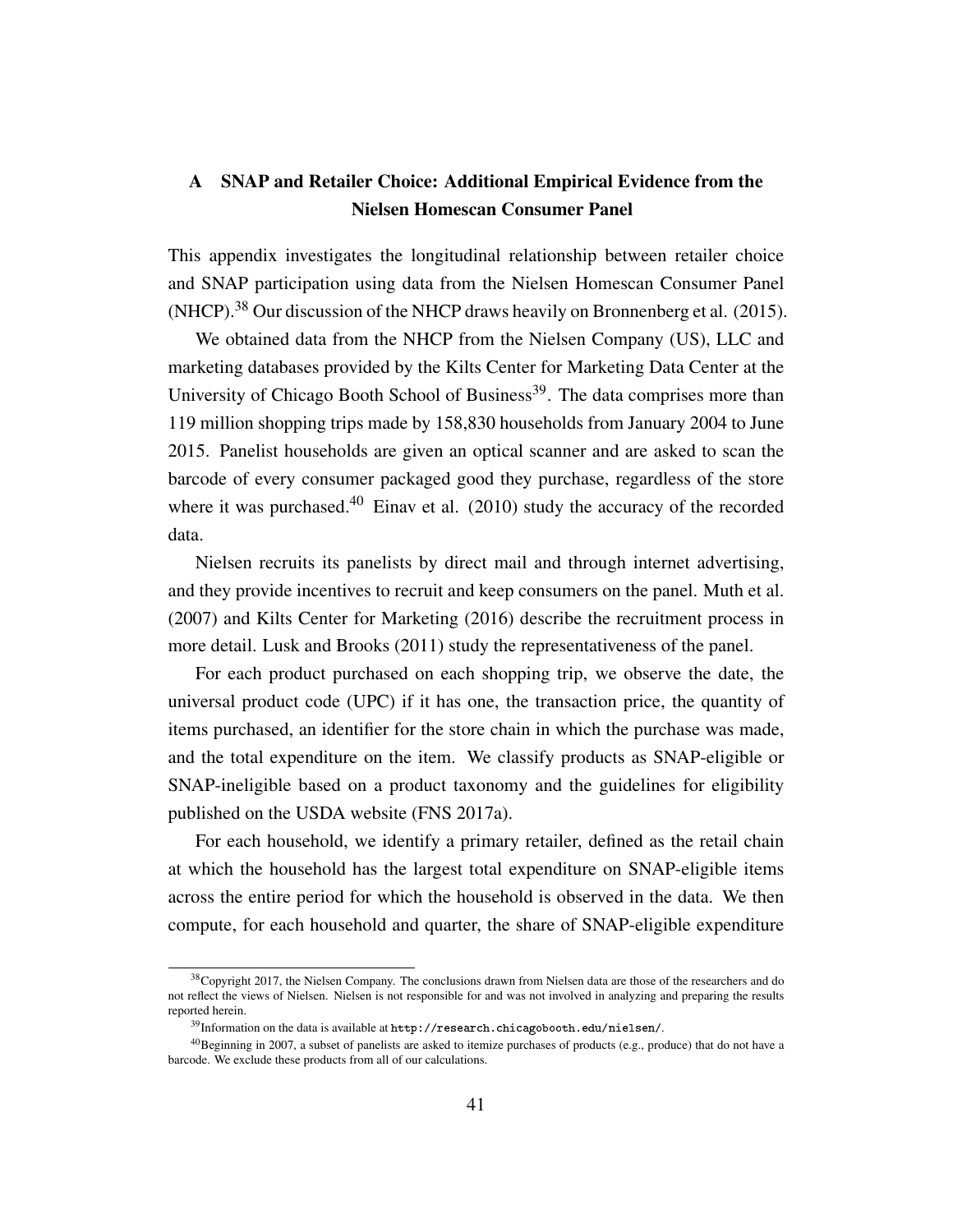devoted to the household's primary retailer in the average month.

We obtained from the Nielsen Company a quarterly supplement from the Homescan Panel Omnibus Survey. The supplement is available for the fourth quarter of 2010 and for every other quarter from the fourth quarter of 2011 to the second quarter of 2015. It contains panelists' answers to the following question:

Are you or anyone in your household currently using or have you ever used food stamps, which includes food stamp card or voucher or cash grant from the state for food (also known as Supplemental Nutritional Assistance Program (SNAP), Electronic Debit Card (EBT card))?

Please read all response options then select the one that best describes you.

1) Currently using food stamps

2) Have used food stamps, but not currently using them.

3) Have never used food stamps.

We compute an indicator for current SNAP participation equal to 1 if the household's answer is "currently using food stamps" and 0 otherwise.

Appendix table 1 presents estimates from a series of panel regressions. In each regression, the dependent variable is the share of SNAP-eligible spending devoted to the primary retailer. The independent variable of interest is the indicator for SNAP participation. All models include both household and calendar quarter fixed effects. In column  $(1)$ , we use our full sample. In columns  $(2)$ ,  $(3)$ , and  $(4)$  we restrict attention to households whose primary retailer is, respectively, a grocery store chain, a discount store or warehouse club chain, or something else.

Column (1) reports that, for the full sample, we estimate an economically small and statistically insignificant relationship between SNAP participation and the share of SNAP-eligible spending devoted to the primary retailer. Column (2) reports that, for households whose primary retailer is a grocery store chain, the share of SNAPeligible expenditures going to the household's primary retailer is greater by 1.1 percentage points in quarters in which the household is on SNAP. Columns (3) and (4) reports that, for households whose primary retailer is a discount store or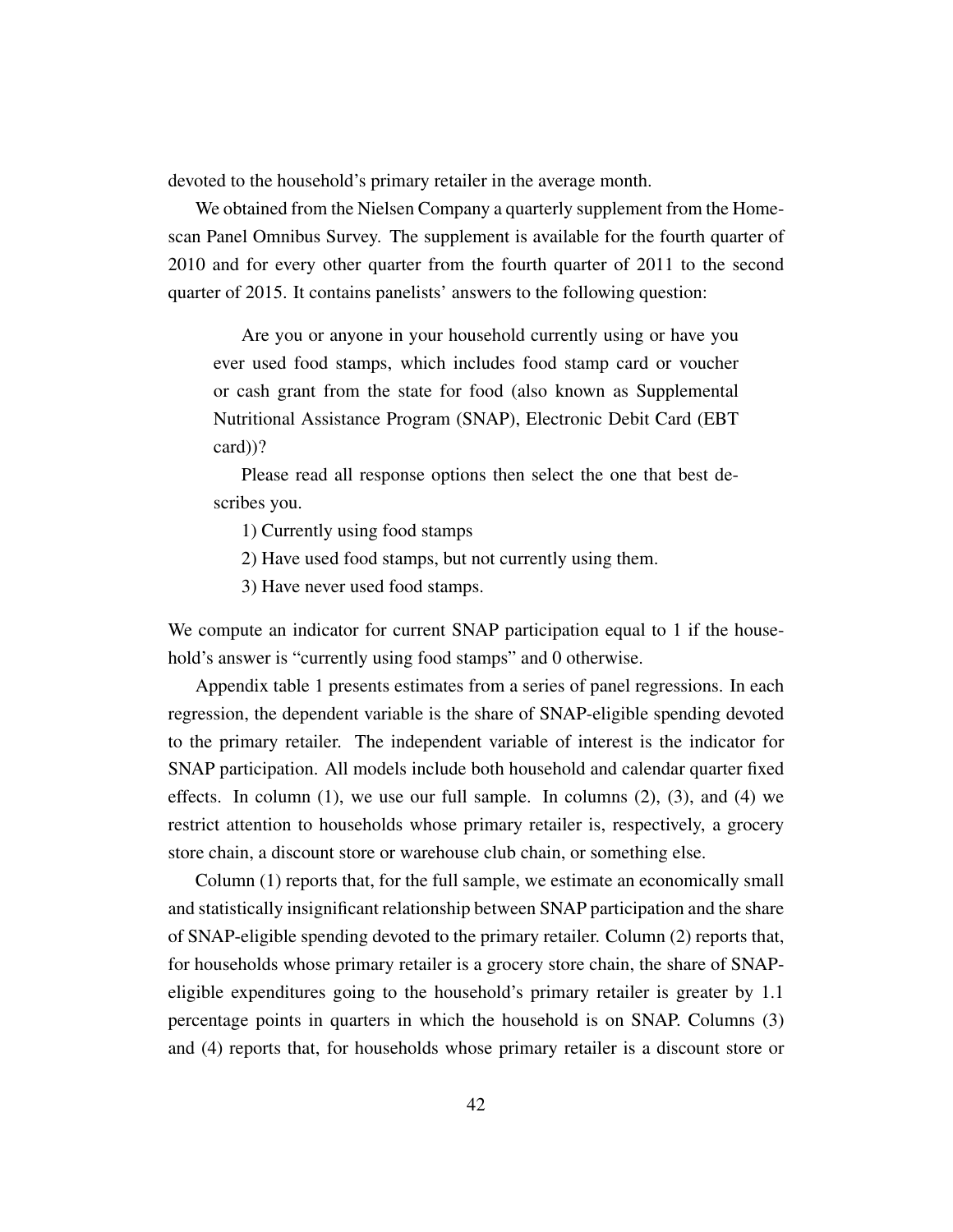warehouse club chain, and for households whose retailer is neither a grocery store chain, nor a discount store or warehouse club chain, the share of SNAP-eligible expenditures going to the household's primary retailer is lower by 1.1 percentage points quarters in which the household is on SNAP. The coefficients in columns (2) through (4) are statistically significant.

#### References

- Abeler, Johannes and Felix Marklein. 2017. Fungibility, labels, and consumption. *Journal of the European Economic Association* 15(1): 99-127.
- Afridi, Farzana. 2010. Child welfare programs and child nutrition: Evidence from a mandated school meal program in India. *Journal of Development Economics* 92(2): 152-165.
- Aguiar, Mark and Erik Hurst. 2005. Consumption versus expenditure. *Journal of Political Economy* 113(5): 919-948.
- Aguiar, Mark and Erik Hurst. 2007. Life-cycle prices and production. *American Economic Review* 97(5): 1533-1559.
- Aker, Jenny C. 2017. Comparing cash and voucher transfers in a humanitarian context: Evidence from the Democratic Republic of Congo. *The World Bank Economic Review* 31(1): 44-70.
- Andreyeva, Tatiana, Joerg Luedicke, Kathryn E. Henderson, and Amanda S. Tripp. 2012. Grocery store beverage choices by participants in federal food assistance and nutrition programs. *American Journal of Preventive Medicine* 43 (4): 411-418.
- Andreyeva, Tatiana, Joerg Luedicke, Amanda S. Tripp, and Kathryn E. Henderson. 2013. Effects of reduced juice allowances in food packages for the Women, Infants, and Children Program. *Pediatrics* 131(5): 919-927.
- Banks, James, Richard Blundell, and Sarah Tanner. 1998. Is there a retirementsavings puzzle? *American Economic Review* 88(4): 769-788.
- Beatty, Timothy K. M. and Charlotte J. Tuttle. 2015. Expenditure response to increases in in-kind transfers: Evidence from the Supplemental Nutrition Assistance Program. *American Journal of Agricultural Economics* 97(2):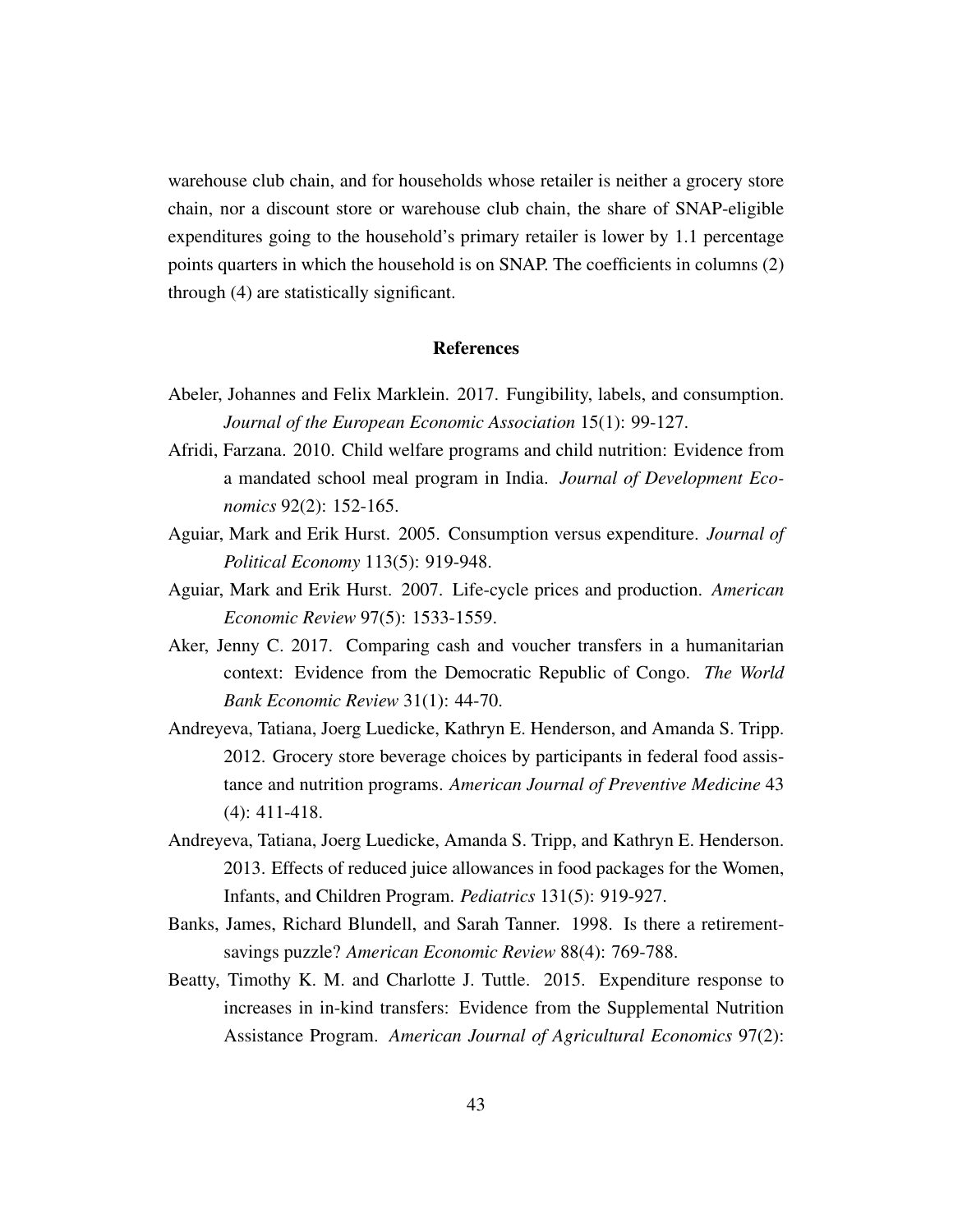390-404.

- Beatty, Timothy K. M., Laura Blow, Thomas F. Crossley, and Cormac O'Dea. 2014. Cash by any other name? Evidence on labeling from the UK Winter Fuel Payment. *Journal of Public Economics* 118: 86-96.
- Bee, Adam, Bruce D. Meyer, and James X. Sullivan. 2015. The validity of consumption data: Are the Consumer Expenditure Interview and Diary Surveys informative? In C. Carroll, T. Crossley, and J. Sabelhaus (eds.), *Improving the Measurement of Consumer Expenditures*: 204-240. Chicago: University of Chicago Press.
- Benhassine, Najy, Florencia Devoto, Esther Duflo, Pascaline Dupas, and Victor Pouliquen. 2015. Turning a shove into a nudge? A "labeled cash transfer" for education. *American Economic Journal: Economic Policy* 7(3): 86-125.
- Bitler, Marianne P. 2015. The health and nutrition effects of SNAP: Selection into the program and a review of the literature on its effects. In J. Bartfeld, C. Gundersen, T. Smeeding, and J. P. Ziliak (eds.), *SNAP Matters: How Food Stamps Affect Health and Well Being*: 134-160. Stanford: Stanford University Press.
- Blundell, Richard and James L. Powell. 2003. Endogeneity in nonparametric and semiparametric regression models. In M. Dewatripont, L. P. Hansen, and S. J. Turnovsky (eds.), *Advances in Economics and Econometrics: Theory and Applications, Eighth World Congress* 2: 312-357. Cambridge: Cambridge University Press.
- Bronnenberg, Bart J., Jean-Pierre Dube, Matthew Gentzkow, and Jesse M. Shapiro. 2015. Do pharmacists buy Bayer? Informed shoppers and the brand premium. *Quarterly Journal of Economics* 130(4): 1669-1726.
- Browning, Edgar K. and Mark A. Zupan. 2004. *Microeconomics: Theory and Applications*. 8th ed. Hoboken: Wiley.
- Burgess, Matt. 2014. How frequently do private businesses pay workers? *Bureau of Labor Statistics Beyond the Numbers* 3(11). https://www.bls.gov/opub/btn/volume-3/pdf/how-frequently-do-private-businessespay-workers.pdf (accessed May 7, 2017).
- Card, David and Michael Ransom. 2011. Pension plan characteristics and framing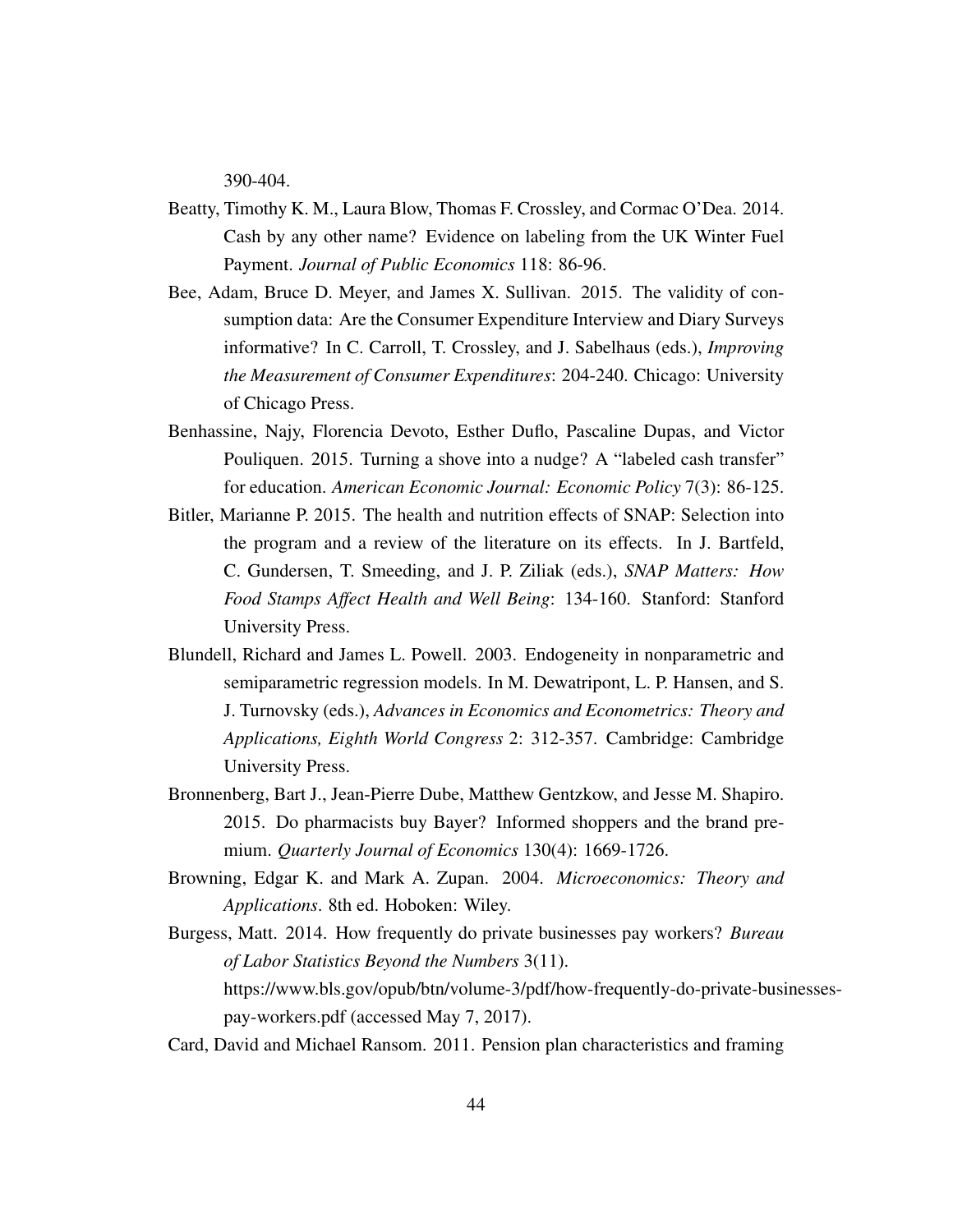effects in employee savings behavior. *Review of Economics and Statistics* 93(1): 228-243.

- Castner, Laura and James Mabli. 2010. Low-income household spending patterns and measures of poverty. Washington, DC: Mathematica Policy Research.
- Castner, Laura and Juliette Henke. 2011. Benefit redemption patterns in the Supplemental Nutrition Assistance Program. Nutrition Assistance Program Report Series, USDA Food and Nutrition Service Office of Research and Analysis.
- Center for Public Policy Priorities. 2008. Emergency food stamps for Hurricane Ike victims.

library.cppp.org/files/8/Ike%20Food%20Stamps%20flyer.pdf (accessed November 1 2017).

Collins, Ann M., Ronette Briefel, Jacob Alex Klerman, Anne Wolf, Gretchen Rowe, Chris Logan, Ayesha Enver, Syeda Fatima, Anne Gordon, and Julia Lyskawa. 2016. Summer Electronic Benefit Transfer for Children (SEBCT) Demonstration: Summary Report. http://www.fns.usda.gov/sites/default/files/ops/sebtcfinalreport.pdf (accessed

January 5, 2016).

- Congressional Budget Office. 2013. Federal means-tested programs and tax credits. https://www.cbo.gov/sites/default/files/113th-congress-2013-2014/graphic/43935 means-tested-infographic0.pdf (accessed May 5, 2016).
- DellaVigna, Stefano, Attila Lindner, Balázs Reizer, and Johannes F. Schmieder. 2017. Reference-dependent job search: Evidence from Hungary. *Quarterly Journal of Economics* 132(4): 1969-2018.
- DellaVigna, Stefano. Structural behavioral economics. 2017. In preparation for D. Bernheim, S. DellaVigna, and D. Laibson (eds.) *Handbook of Behavioral Economics*. Amsterdam: Elsevier.
- Driggs, Joan. 2014. Optimistic outlook. *Progressive Grocer* 93(4).
- Engel, Ernst. 1857. Die Productions- und Consumtionsverhältnisse des Königreichs Sachsen. *Zeitschrift des statistischen Bureaus des Königlich Sächsischen Ministerium des Inneren* 8-9: 1-54.
- Economic Research Service, US Department of Agriculture. 2016a. National Household Food Acquisition and Purchase Survey (FoodAPS) public-use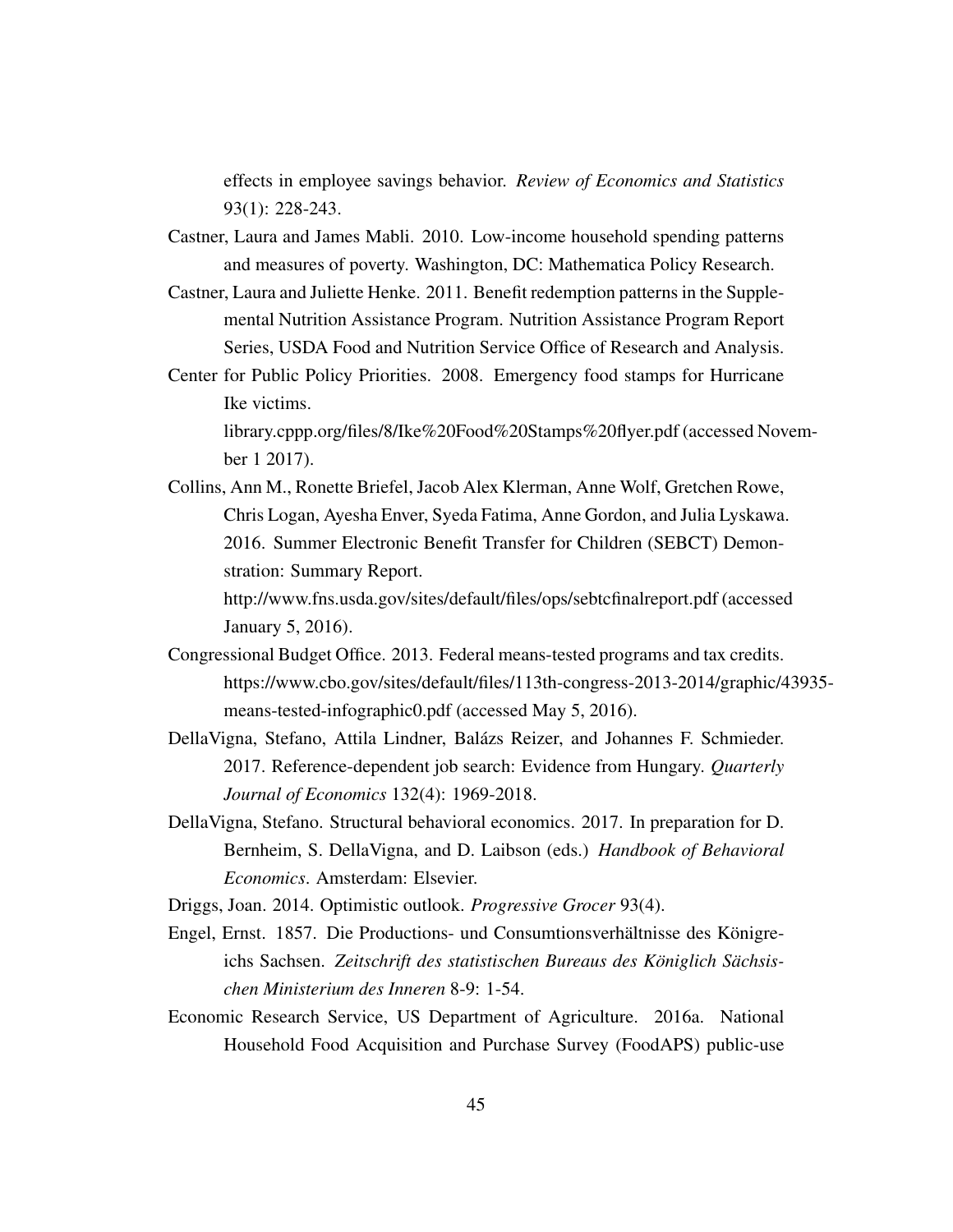data files.

https://www.ers.usda.gov/data-products/foodaps-national-household-food-acquisitionand-purchase-survey (accessed April 12, 2017).

 $-$ . 2016b.

https://www.ers.usda.gov/topics/food-nutrition-assistance/supplemental-nutritionassistance-program-snap/arra (accessed October 19, 2017).

- Einav, Liran, Ephraim Leibtag, and Aviv Nevo. 2010. Recording discrepancies in Nielsen Homescan data: Are they present and do they matter? *Quantitative Marketing and Economics* 8(2): 207-239.
- Esmaeili, Abdoulkarim and Zainab Shokoohi. 2011. Assessing the effect of oil price on world food prices: Application of principal component analysis. *Energy Policy* 39(2): 1022-1025.
- Fan, Jianqing and Irene Gijbels. 1996. *Local Polynomial Modelling and Its Applications*. London, UK: Chapman and Hall.
- Farhi, Emmanuel and Xavier Gabaix. 2015. Optimal taxation with behavioral agents. NBER Working Paper No. 21524.
- Farhi, Emmanuel and Xavier Gabaix. 2017. Optimal taxation with behavioral agents. NBER Working Paper No. 21524.
- Feldman, Naomi E. 2010. Mental accounting effects of income tax shifting. *The Review of Economics and Statistics* 92(1): 70-86.
- FNS. 2012. Building a healthy America: A profile of the Supplemental Nutrition Assistance Program.

https://fns-prod.azureedge.net/sites/default/files/BuildingHealthyAmerica.pdf (accessed November 5, 2017).

- ———. 2014. FNS Handbook 501, Chapter 5.
	- http://www.fns.usda.gov/sites/default/files/FNSHANDBOOK\_501\_Chap5\_4\_2014\_new.pdf (accessed January 5, 2016).
	- $-$ , 2015. National and state level monthly data.

http://www.fns.usda.gov/sites/default/files/pd/SNAPZip69throughCurrent.zip (accessed May 5, 2016).

———. 2016a. Supplemental Nutrition Assistance Program.

http://www.fns.usda.gov/pd/supplemental-nutrition-assistance-program-snap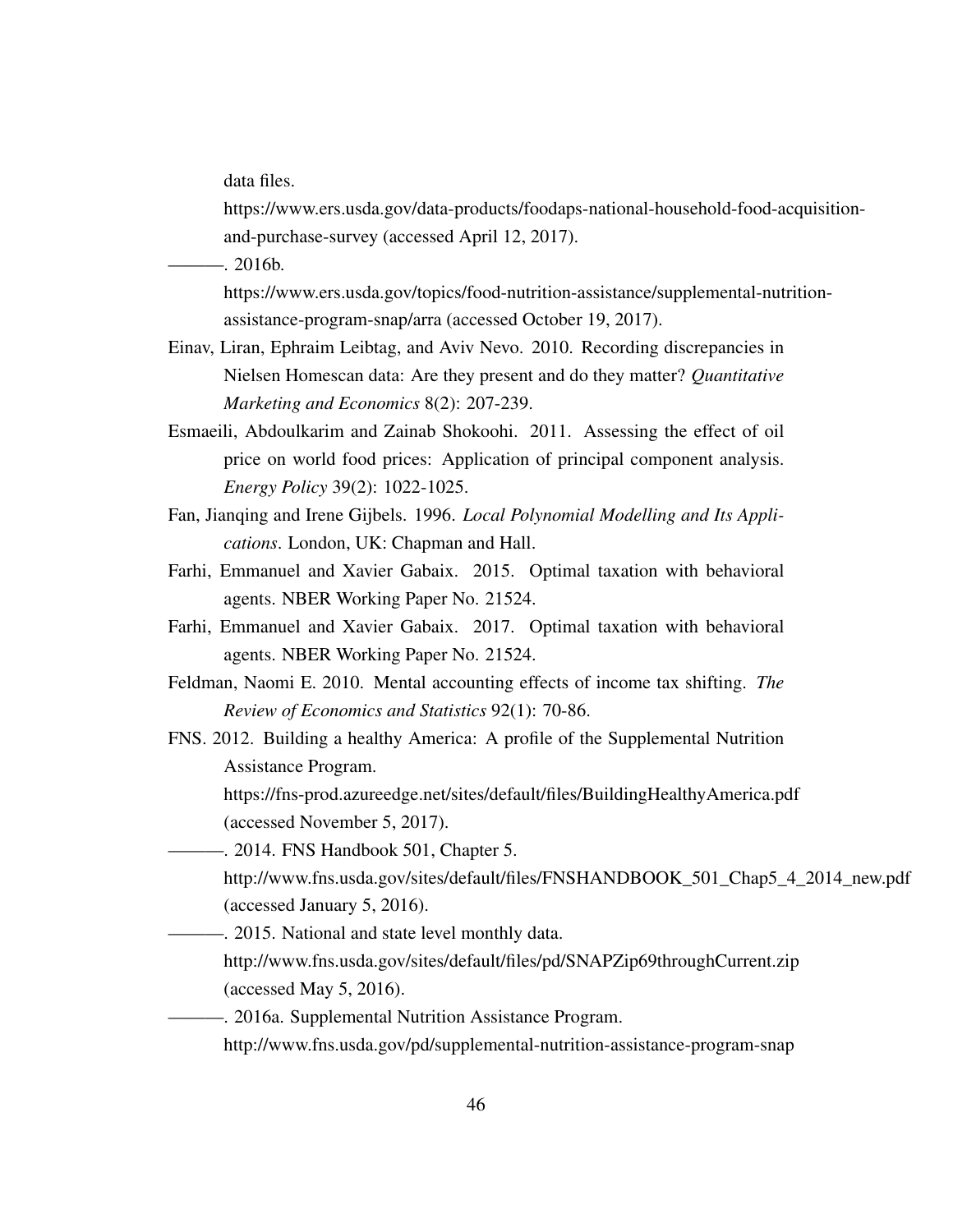(accessed May 25, 2016).

- ———. 2016b. Supplemental Nutrition Assistance Program (SNAP): Eligibility. http://www.fns.usda.gov/snap/eligibility (accessed January 5, 2016).
- ———. 2017a. Supplemental Nutrition Assistance Program (SNAP): Eligible Food Items.
	- http://www.fns.usda.gov/snap/eligible-food-items (accessed January 14, 2017).  $-$ . 2017b. Cost of Living Adjustment Information.

https://www.fns.usda.gov/snap/cost-living-adjustment-cola-information (accessed November 21, 2017).

- Fox, Mary Kay, William Hamilton, and Biing-Hwan Lin. 2004. Effects of food assistance and nutrition programs on nutrition and health: Volume 3, literature review. U.S. Department of Agriculture, Economic Research Service.
- Freyaldenhoven, Simon, Christian Hansen, and Jesse Shapiro. 2018. Pre-event trends in the panel event-study design. Brown University Working Paper, January 2018.
- Ganong, Peter and Pascal Noel. 2016. How does unemployment affect consumer spending? Harvard University Working Paper, January 2016*.*
- Ganong, Peter and Pascal Noel. 2017. Consumer spending during unemployment: Positive and normative implications. Harvard University Working Paper, April 2017.
- Garasky, Steven, Kassim Mbwana, Andres Romualdo, Alex Tenaglio, and Manan Roy. 2016. Foods typically purchased by Supplemental Nutrition Assistance Program (SNAP) households. U.S. Department of Agriculture, Food and Nutrition Service.
- Gelman, Michael, Yuriy Gorodnichenko, Shachar Kariv, Dmitri Koustas, Matthew D. Shapiro, Dan Silverman, and Steven Tadelis. 2017. The response of consumer spending to changes in gasoline prices. NBER Working Paper No. 22969.
- Gough, Margaret. 2013. How do unemployment and recessions affect time in food preparation and food expenditures within the family? *Population Association of America Annual Meeting Conference Paper.*
- Hastings, Justine S. and Jesse M. Shapiro. 2013. Fungibility and consumer choice: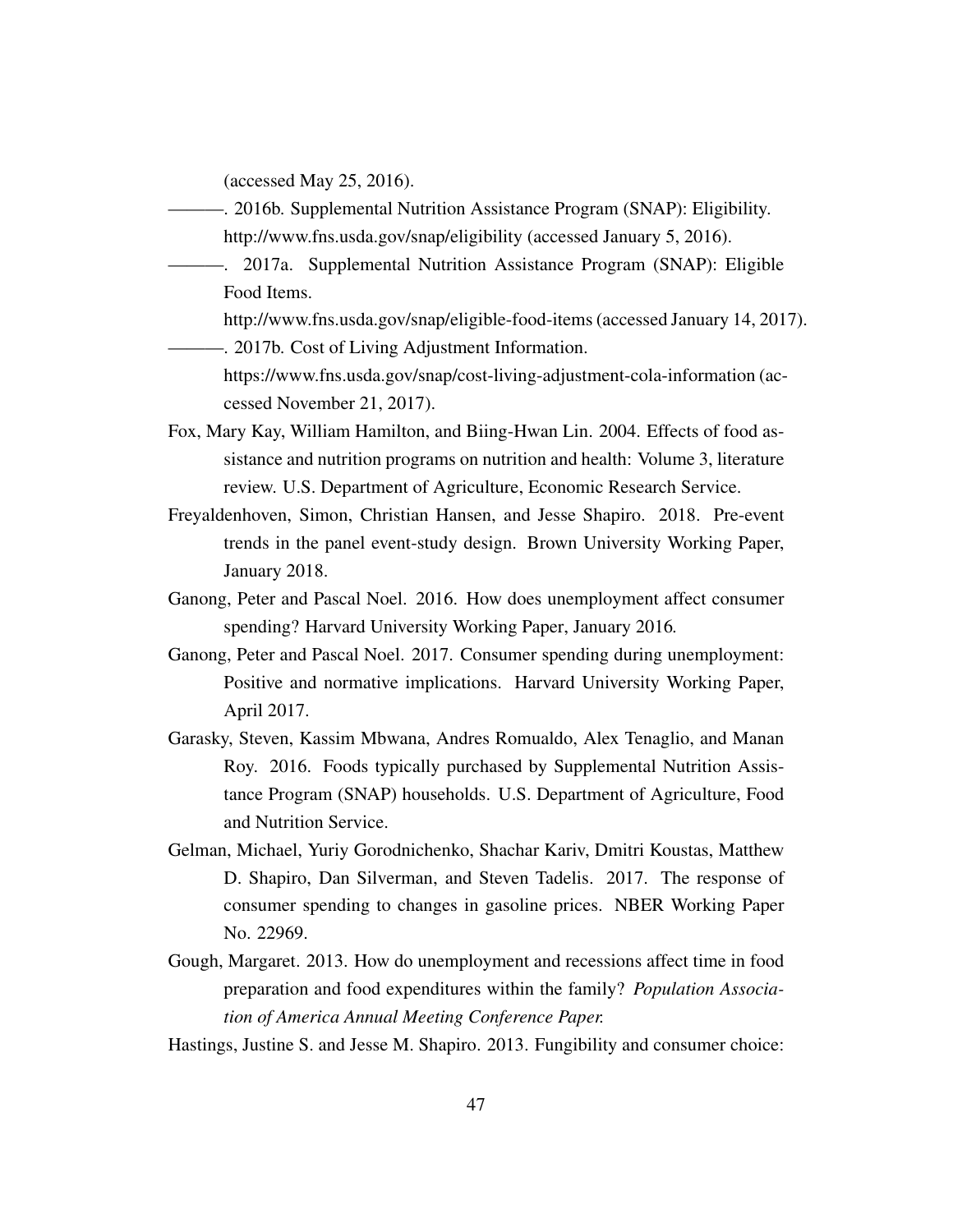Evidence from commodity price shocks. *Quarterly Journal of Economics* 128(4): 1449-1498.

- Heath, Chip and Jack B. Soll. 1996. Mental budgeting and consumer decisions. *Journal of Consumer Research* 23(1): 40-52.
- Hines, James R. and Richard H. Thaler. 1995. Anomalies: The Flypaper Effect. *The Journal of Economic Perspectives* 9(4): 217-226.
- Holmes, Elizabeth. 2011. Why pay full price? Stores give discounts, sneak peeks, secret sales; just hand over personal data. *Wall Street Journal* May 5, 2011. https://www.wsj.com/articles/SB10001424052748703834804576301221367302288 (accessed October 27, 2017).
- Houthakker, Hendrik S. 1957. An international comparison of household expenditure patterns, commemorating the centenary of Engel's law. *Econometrica* 25(4): 532-551.
- Hoynes, Hilary W., Leslie McGranahan, and Diane Whitmore Schanzenbach. 2015. SNAP and food consumption. In J. Bartfeld, C. Gundersen, T. Smeeding, and J. P. Ziliak (eds.), *SNAP Matters: How Food Stamps Affect Health and Well Being*: 107-133. Stanford: Stanford University Press.
- Hoynes, Hilary W. and Diane Whitmore Schanzenbach. 2009. Consumption responses to in-kind transfers: Evidence from the introduction of the Food Stamp Program. *American Economic Journal: Applied Economics* 1(4): 109-139.
- Hoynes, Hilary W. and Diane Whitmore Schanzenbach. 2016. US food and nutrition programs. In R. Moffit (ed.), *Economics of Means-Tested Transfer Programs in the United States, Volume I*: 219-302. Chicago; London: The University of Chicago Press.
- Hughes, Jonathan E., Christopher R. Knittel, and Daniel Sperling. 2008. Evidence of a shift in the short-run price elasticity of gasoline demand. *Energy Journal* 29(1): 113-134.
- Inman, Robert P. 2008. The Flypaper Effect. NBER Working Paper No. 14579.
- Islam, Mahnaz and John Hoddinott. 2009. Evidence of intrahousehold Flypaper Effects from a nutrition intervention in rural Guatemala. *Economic Development and Cultural Change* 57(2): 215-238.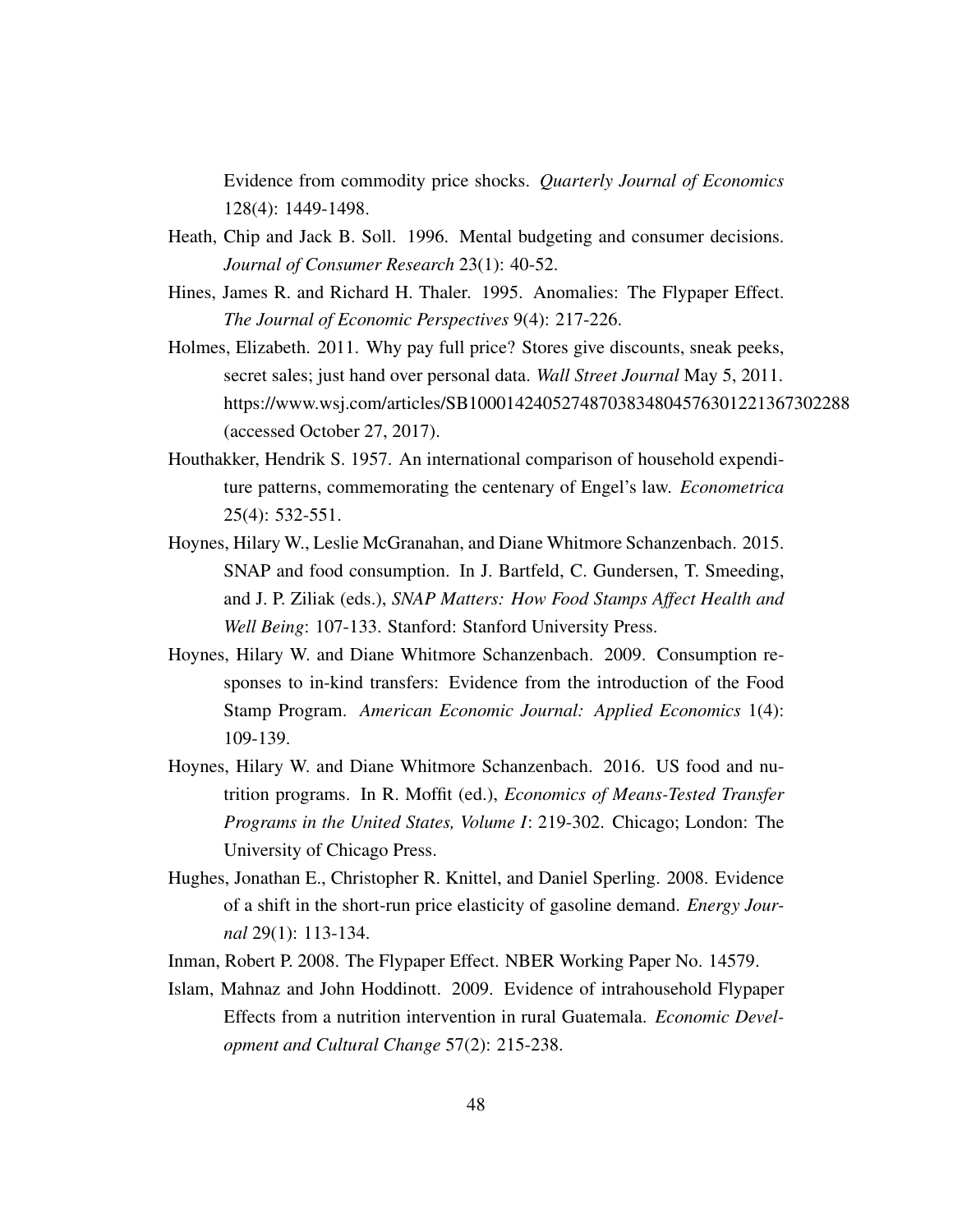- Jacoby, Hanan G. 2002. Is there an intrahousehold 'Flypaper Effect'? Evidence from a school feeding programme. *The Economic Journal* 112: 196-221.
- Johnson, Lyndon B. 1964. Remarks upon signing the Food Stamp Act. http://www.presidency.ucsb.edu/ws/?pid=26472 (accessed May 5, 2016).
- Kendall, Maurice, Alan Stuart, and Keith Ord. 1983. The Advanced Theory of Statistics. 4th ed. *London and High Wycombe: Charles Griffin Limited, Volume 3*: 485-493.
- Ketcham, Jonathan D., Nicolai V. Kuminoff, and Christopher A. Powers. 2016. Choice inconsistencies among the elderly: Evidence from plan choice in the Medicare Part D program: Comment. *American Economic Review* 106(12): 3932-3961.
- Kilian, Lutz. 2010. Explaining fluctuations in gasoline prices: A joint model of the global crude oil market and the US retailer gasoline market. *The Energy Journal* 31(2): 87-112.
- Kilts Center for Marketing. 2016. Consumer panel dataset manual. The Kilts Center Archive of The Nielsen Company.
- Klerman, Jacob A. and Caroline Danielson. 2011. The transformation of the Supplemental Nutrition Assistance Program. *Journal of Policy Analysis and Management* 30 (4): 863-888.
- Kooreman, Peter. 2000. The labeling effect of a child benefit system. *American Economic Review* 90(3): 571-583.
- Kooreman, Peter, Bertrand Melenberg, Henriëtte M. Prast, and Nathanaël Vellekoop. 2013. Framing effects in an employee savings scheme: A non-parametric analysis. IZA Discussion Paper No. 7154.
- Laibson, David. 1997. Golden eggs and hyperbolic discounting. *Quarterly Journal of Economics* 112(2): 443-477.
- Li, Yiran, Bradford Mills, George C. Davis, and Elton Mykerezi. 2014. Child food insecurity and the food stamp program: What a difference monthly data make. *Social Service Review* 88(2): 332-348.
- Liebman, Jeffrey B. and Richard J. Zeckhauser. 2004. Schmeduling. Harvard University Working Paper, October 2004.
- Lino, Mark, Kevin Kuczynski, Nestor Rodriguez, and TusaRebecca Schap. 2017.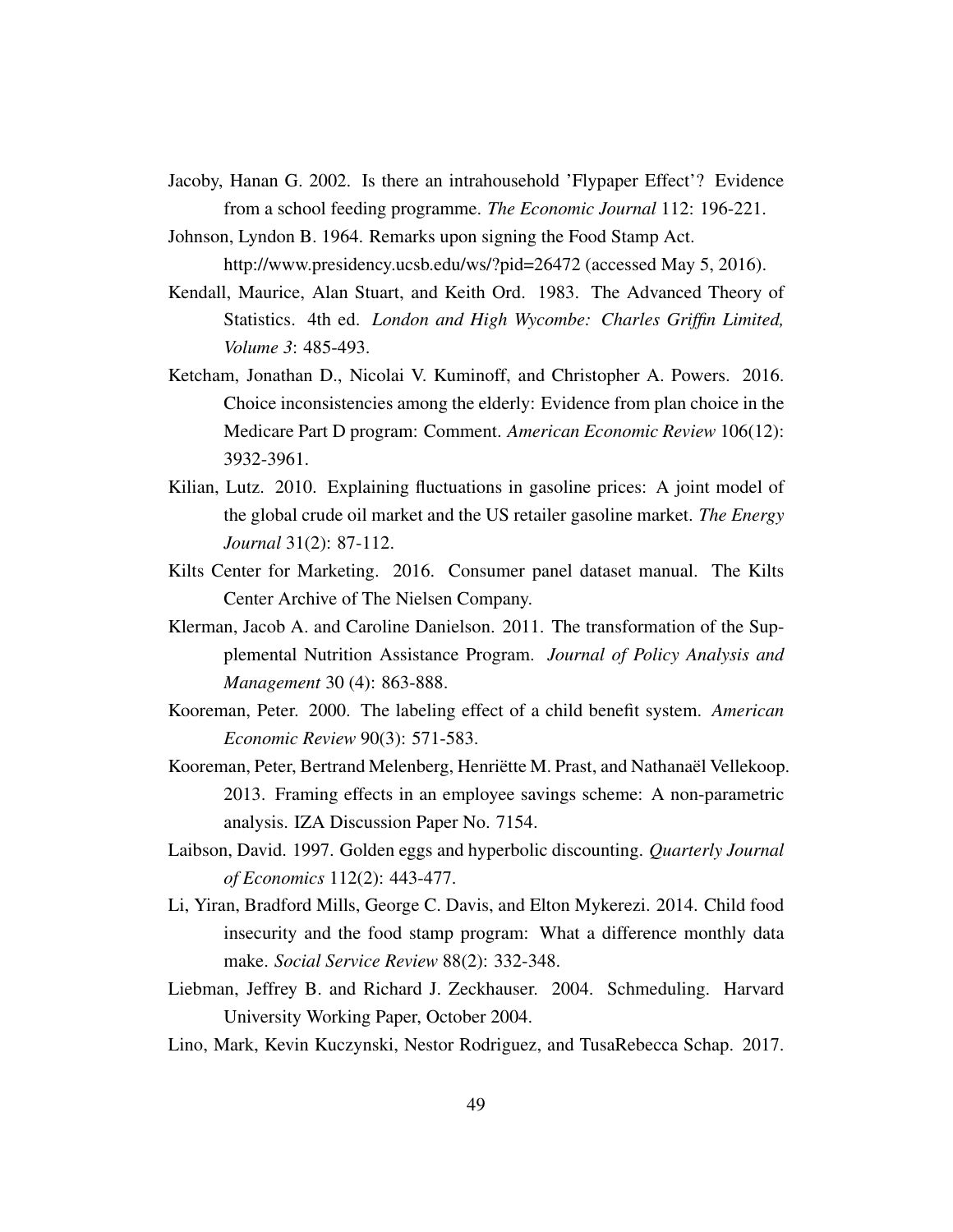Expenditures on children by families, 2015. U.S. Department of Agriculture, Center for Nutrition Policy and Promotion, Miscellaneous Report Number 1528.

https://www.cnpp.usda.gov/sites/default/files/crc2015\_March2017.pdf (accessed December 4, 2017).

- Lusk, Jayson L. and Kathleen Brooks. 2011. Who participates in household scanning panels? *American Journal of Agricultural Economics* 93(1): 226-240.
- Ma, Yu, Kusum L. Ailawadi, Dinesh K. Gauri, and Dhruv Grewal. 2011. An empirical investigation of the impact of gasoline prices on grocery shopping behavior. *Journal of Marketing* 75: 18-35.
- Mabli, James and Rosalie Malsberger. 2013. Recent trends in spending patterns of Supplemental Nutrition Assistance Program participants and other lowincome Americans. *Monthly Labor Review*, September, 2013.
- Major, Meg. 2014. Planetary shifts. *Progressive Grocer* 93(3).
- Mankiw, Gregory N. 2000. *Principles of Microeconomics*. Boston: Cengage Learning.
- Merlin, Michelle. 2012. Farm bill still hanging: More than 70 groups lobby on food stamps. OpenSecrets.org. http://business.time.com/2012/07/09/food-stamps-more-benefit-to-big-foodthan-to-the-poor (accessed October, 2017).
- Milkman, Katherine L. and John Beshears. 2009. Mental accounting and small windfalls: Evidence from an online grocer. *Journal of Economic Behavior and Organization* 71(2): 384-394.
- Mills, Gregory, Tracy Vericker, Heather Koball, Kye Lippold, Laura Wheaton, and Sam Elkin. 2014. Understanding the rates, causes, and costs of churning in the Supplemental Nutrition Assistance Program (SNAP) - Final report. U.S. Department of Agriculture, Food and Nutrition Service.
- Moffitt, Robert. 1989. Estimating the value of an in-kind transfer: The case of food stamps. *Econometrica* 57(2): 385-409.
- Muth, Mary K., Peter H. Siegel, and Chen Zhen. 2007. Homescan data description. Excerpted from the *ERA Data Quality Study Design.* http://qed.econ.queensu.ca/jae/2007-v22.7/hausman-leibtag/Homescan-data.pdf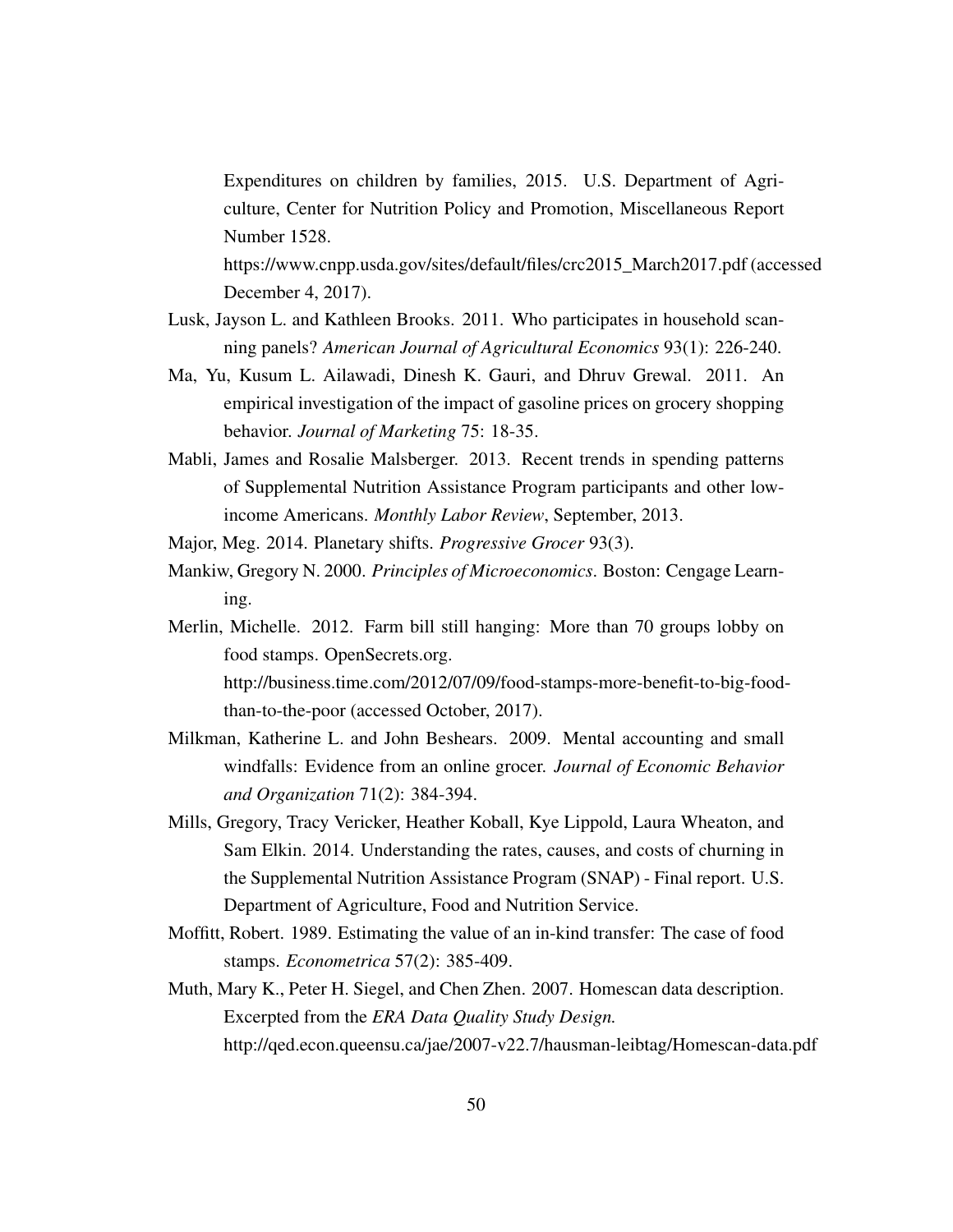(accessed October 19, 2017).

- Nevo, Aviv and Arlene Wong. 2015. The elasticity of substitution between time and market goods: Evidence from the Great Recession. NBER Working Paper No. 21318.
- Nord, Mark and Mark Prell. 2011. Food security improved following the 2009 ARRA increase in SNAP benefits. U.S. Department of Agriculture, Economic Research Service.

Progressive Grocer. 2015. Top women in grocery. *Progressive Grocer* 94(6).

Project Bread. 2016. Can I Get SNAP?

http://www.gettingfoodstamps.org/espanol/canigetsnap.html (accessed January 7, 2016).

- Rainwater, Lee, Richard P. Coleman, and Gerald Handel. 1959. *Workingman's Wife: Her Personality, World and Life Style.* New York: Oceana Publications.
- Ratcliffe, Caroline, Signe-Mary McKernan, and Sisi Zhang. 2011. How much does the Supplemental Nutrition Assistance Program reduce food insecurity? *American Journal of Agricultural Economics* 93(4): 1082-1098.
- Rhode Island Department of Labor and Training. 2016. 2016 UI and TDI Quick Reference.

https://web.archive.org/web/20160104022814/http://www.dlt.ri.gov/lmi/news/quickref.htm (accessed December 22, 2016).

- Robinson, Peter M. 1988. Root-N-consistent semiparametric regression. *Econometrica* 56(4): 931-954.
- Roth, Jean. 2008. Survey of Income and Program Participation. National Bureau of Economics Research. https://www.nber.org/data/survey-of-income-and-program-participation-sippdata.html (accessed October 6, 2017).
- Schanzenbach, Diane Whitmore. 2002. What are food stamps worth? Princeton University Industrial Relations Section Working Paper No. 468.
- ———. 2013. Proposals to ban purchase of sugary drink with food stamps won't work. The Christian Science Monitor.

https://www.csmonitor.com/Commentary/Opinion/2013/0313/Proposals-to-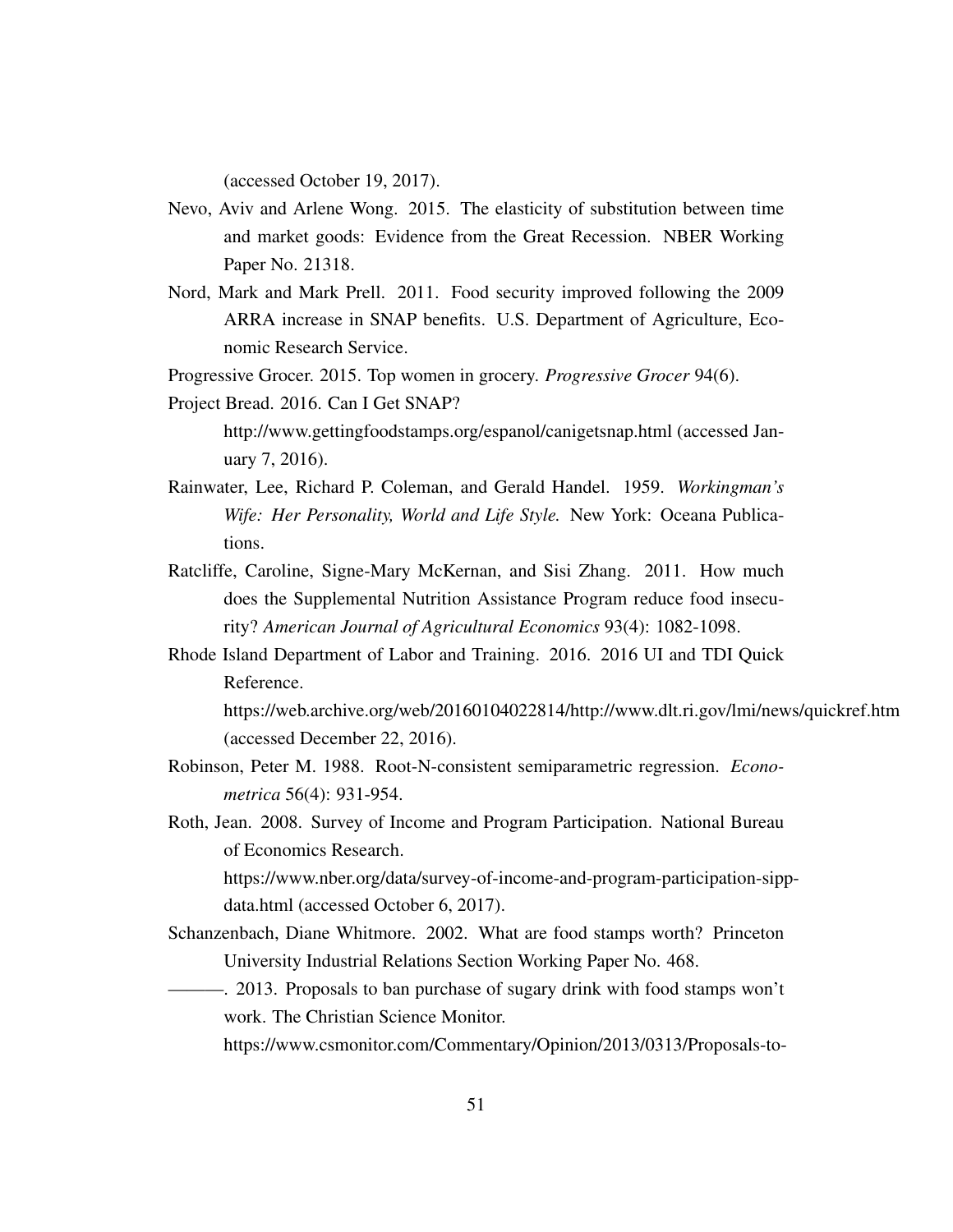ban-purchase-of-sugary-drink-with-food-stamps-won-t-work (accessed October 19, 2017).

- Scherpf, Erik and Benjamin Cerf. 2016. Local labor demand and program participation dynamics: evidence from New York SNAP administrative records. Center for Administrative Records Research and Applications, U.S. Census Bureau. Working Paper 2016-10. https://osf.io/q559t/ (accessed on October 3, 2017).
- Shapiro, Jesse M. 2005. Is there a daily discount rate? Evidence from the food stamp nutrition cycle. *Journal of Public Economics* 89(2-3): 303-325.
- Shi, Xinzheng. 2012. Does an intra-household flypaper effect exist? Evidence from the educational fee reduction reform in rural China. *Journal of Development Economics* 99(2): 459-473.
- Thakral, Neil and Linh T. Tô. 2017. Daily labor supply and adaptive reference points. Harvard University Working Paper, November 2017.
- Thaler, Richard H. 1999. Mental accounting matters. *Journal of Behavioral Decision Making* 12(3): 183-206.
- Thompson, Samuel B. 2011. Simple formulas for standard errors that cluster by both firm and time. *Journal of Financial Economics* 99(1): 1-10.
- Trippe, Carole and Daisy Ewell. 2007. An analysis of cash food expenditures of food stamp households. Washington, DC: Mathematica Policy Research.
- Tuttle, Brad. 2012. Food stamps: More benefit to big food than to the poor. Time Magazine. http://business.time.com/2012/07/09/food-stamps-more-benefitto-big-food-than-to-the-poor (accessed October 19, 2017).
- Tuttle, Charlotte. 2016. The stimulus act of 2009 and its effect on food-at-home spending by SNAP participants. U.S. Department of Agriculture, Economic Research Service, Economic Research Report Number 213. https://www.ers.usda.gov/webdocs/publications/74686/60328\_err213.pdf?v=42613 (accessed October 19, 2017).
- US Census Bureau. 1990. 1990 TIGER/GICS census file. Washington D.C. CD Rom.

-. 2010. County Business Patterns. http://www.census.gov/data/datasets/2010/econ/cbp/2010-cbp.html (accessed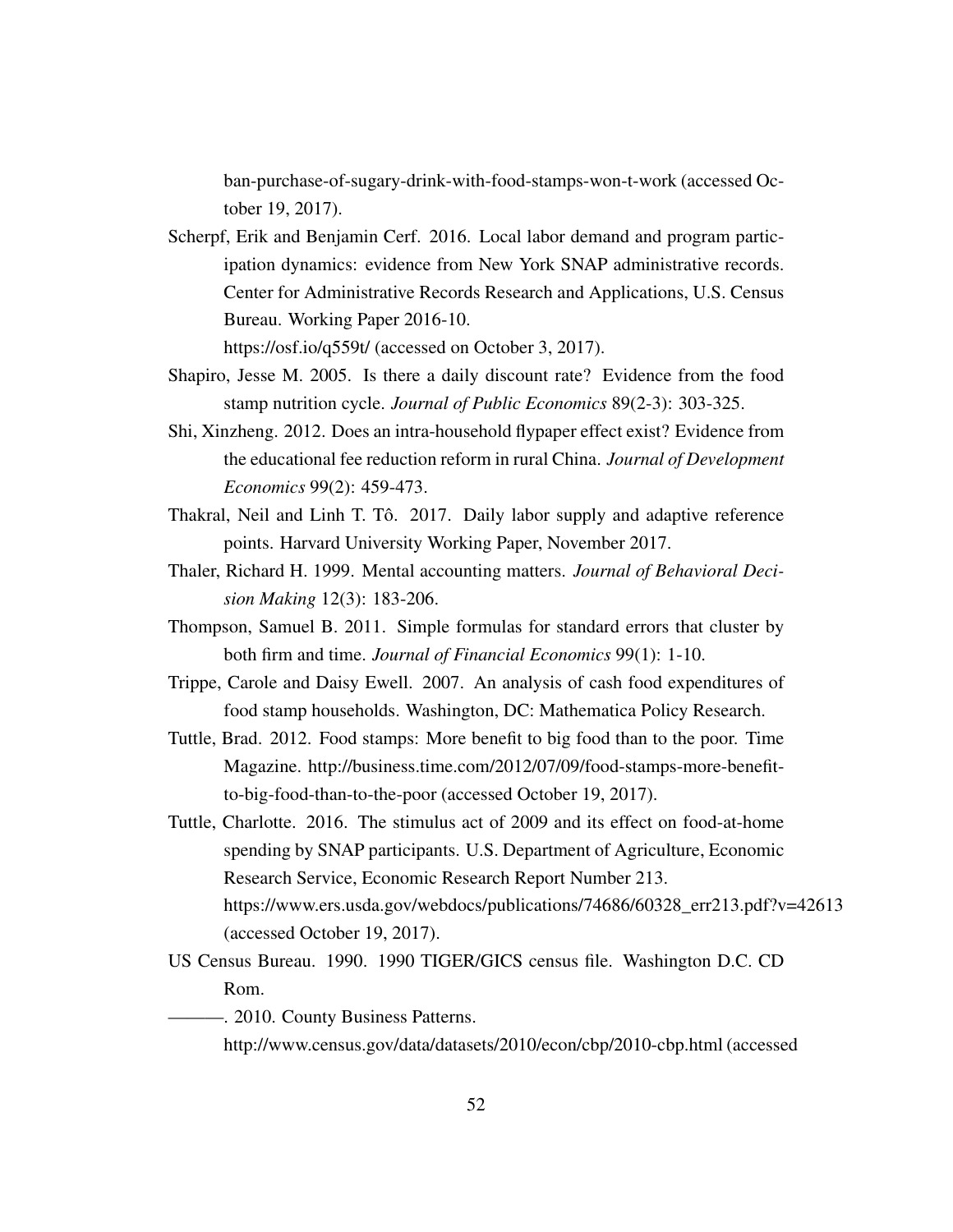June 15, 2016).

 $-.2016.$ 

http://www.census.gov/quickfacts/table/PST045215/00 (accessed May 5, 2016).

- US Department of Housing and Urban Development. 2017. HUD USPS ZIP code crosswalk files. https://www.huduser.gov/portal/datasets/usps\_crosswalk.html (accessed November 16, 2017).
- Ver Ploeg, Michele, Lisa Mancino, Jessica E. Todd, Dawn Marie Clay, and Benjamin Scharadin. 2015. Where do Americans usually shop for food and how do they travel to get there? Initial findings from the National Household Food Acquisition and Purchase Survey. U.S. Department of Agriculture, Economic Research Service.
- Walmart Annual Report. 2014. https://cdn.corporate.walmart.com/66/e5/9ff9a87445949173fde56316ac5f/2014 annual-report.pdf (accessed October 19, 2017).
- Wilde, Parke E. 2001. The food stamp benefit formula: Implications for empirical research on food demand. *Journal of Agricultural and Resource Economics* 26(1): 75-90.
- Wilde, Parke E. and Christine Ranney. 1996. The distinct impact of food stamps on food spending. *Journal of Agricultural and Resource Economics* 21(1): 174-185.
- Wilde, Parke E., Lisa M. Troy, and Beatrice L. Rogers. 2009. Food stamps and food spending: An Engel function approach. *American Journal of Agricultural Economics* 91(2): 416-430.
- Yen, Steven T., Margaret Andrews, Zhuo Chen, and David B. Eastwood. 2008. Food Stamp Program participation and food insecurity: An instrumental variables approach. *American Journal of Agricultural Economics* 90(1): 117-132.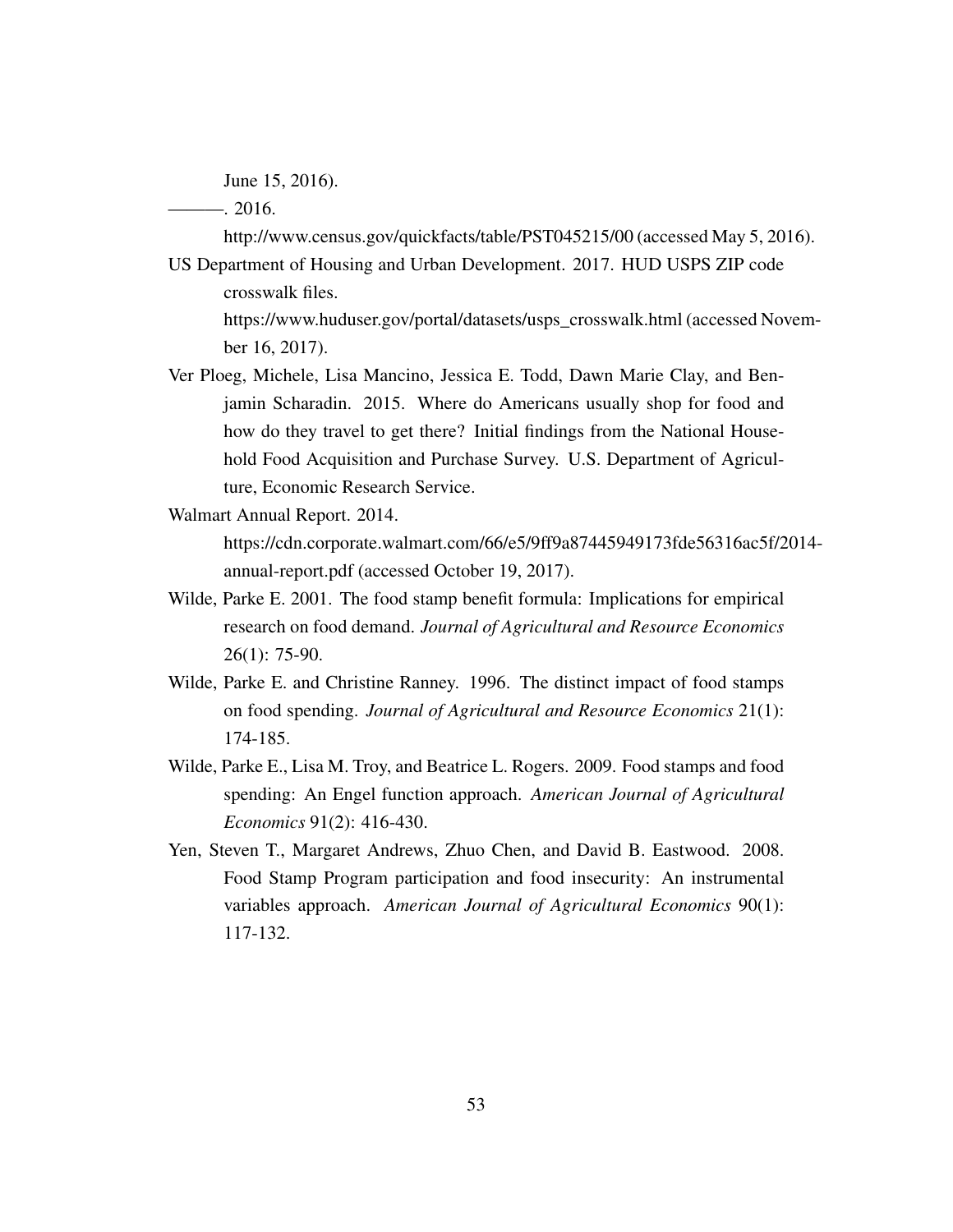|                                                                                                                                                            | lable 1: Estimated marginal propensities to consume |                         |                   |                 |
|------------------------------------------------------------------------------------------------------------------------------------------------------------|-----------------------------------------------------|-------------------------|-------------------|-----------------|
|                                                                                                                                                            | $\ominus$                                           | $\widehat{c}$           | $\widehat{\odot}$ | $\widehat{E}$   |
|                                                                                                                                                            | SNAP-digible                                        | SNAP-eligible           | SNAP-eligible     | SNAP-ineligible |
|                                                                                                                                                            | spending                                            | spending                | spending          | spending        |
| MPC out of                                                                                                                                                 |                                                     |                         |                   |                 |
| SNAP benefits                                                                                                                                              | 0.5891                                              | 0.5495                  | 0.5884            | 0.0230          |
|                                                                                                                                                            | (0.0074)                                            | (0.0360)                | (0.0073)          | (0.0043)        |
| cash                                                                                                                                                       | $-0.0019$                                           | $-0.0013$               | $-0.0020$         | 0.0421          |
|                                                                                                                                                            | (6.0494)                                            | (6494)                  | (6640.0)          | (0.0688)        |
| p-value for equality of MPCs                                                                                                                               | 0.0000                                              | 0.0000                  | 0.0000            | 0.7764          |
| Instruments:                                                                                                                                               |                                                     |                         |                   |                 |
| Change in price of regular gasoline                                                                                                                        | Yes                                                 | Yes                     | Yes               | Yes             |
| $\times$ (Household average gallons per month)                                                                                                             |                                                     |                         |                   |                 |
| SNAP adoption                                                                                                                                              | Yes                                                 | $\overline{\mathsf{z}}$ | Yes               | Yes             |
| First month of SNAP clock                                                                                                                                  | $\mathsf{S}^{\mathsf{O}}$                           | Yes                     | Yes               | Yes             |
| Number of household-months                                                                                                                                 | 2005392                                             | 2005392                 | 2005392           | 2005392         |
| Number of households                                                                                                                                       | 24456                                               | 24456                   | 24456             | 24456           |
| e sample is the set of SNAP adopters. The unit of observation is the household-month. Each column reports coefficient estimates from a 2SLS regression, wi |                                                     |                         |                   |                 |

Table 1: Estimated marginal propensities to consume ÷,  $\ddot{x}$ ł. ÷,  $\mathbf{p}$ ÷  $T_0 h_1$ 

errors in parentheses clustered by household and calendar month using the method in Thompson (2011). All models are estimated in first differences and include calendar month<br>fixed effects. Endogenous regressors are SNAP be th standard Notes: The sample is the set of SNAP adopters. The unit of observation is the household-month. Each column reports coefficient estimates from a 2SLS regression, with standard errors in parentheses clustered by household and calendar month using the method in Thompson (2011). All models are estimated in first differences and include calendar month The "price of regular gasoline" is the quantity-weighted average spending per gallon on regular grade gasoline among all households before any discounts or coupons. "Household average gallons per month" is the average monthly number of gallons of gasoline purchased by a given household during the panel. "SNAP adoption" is an indicator for whether the month is an adoption month as defined in section E.. "First month of SNAP clock" is an indicator equal to one in the first month of a six-month clock that begins in the most fixed effects. Endogenous regressors are SNAP benefits and the additive inverse of fuel spending; coefficients on these regressors are reported as marginal propensities to consume. recent adoption month. The indicator is set to zero in the first six months (inclusive of the adoption month) following the most recent adoption, in any month after the first 24 months (inclusive of the adoption month) following the most recent adoption, and in any month for which there is no preceding adoption. (inclusive of the adoption month) following the most recent adoption, and in any month for which there is no preceding adoption. Notes: The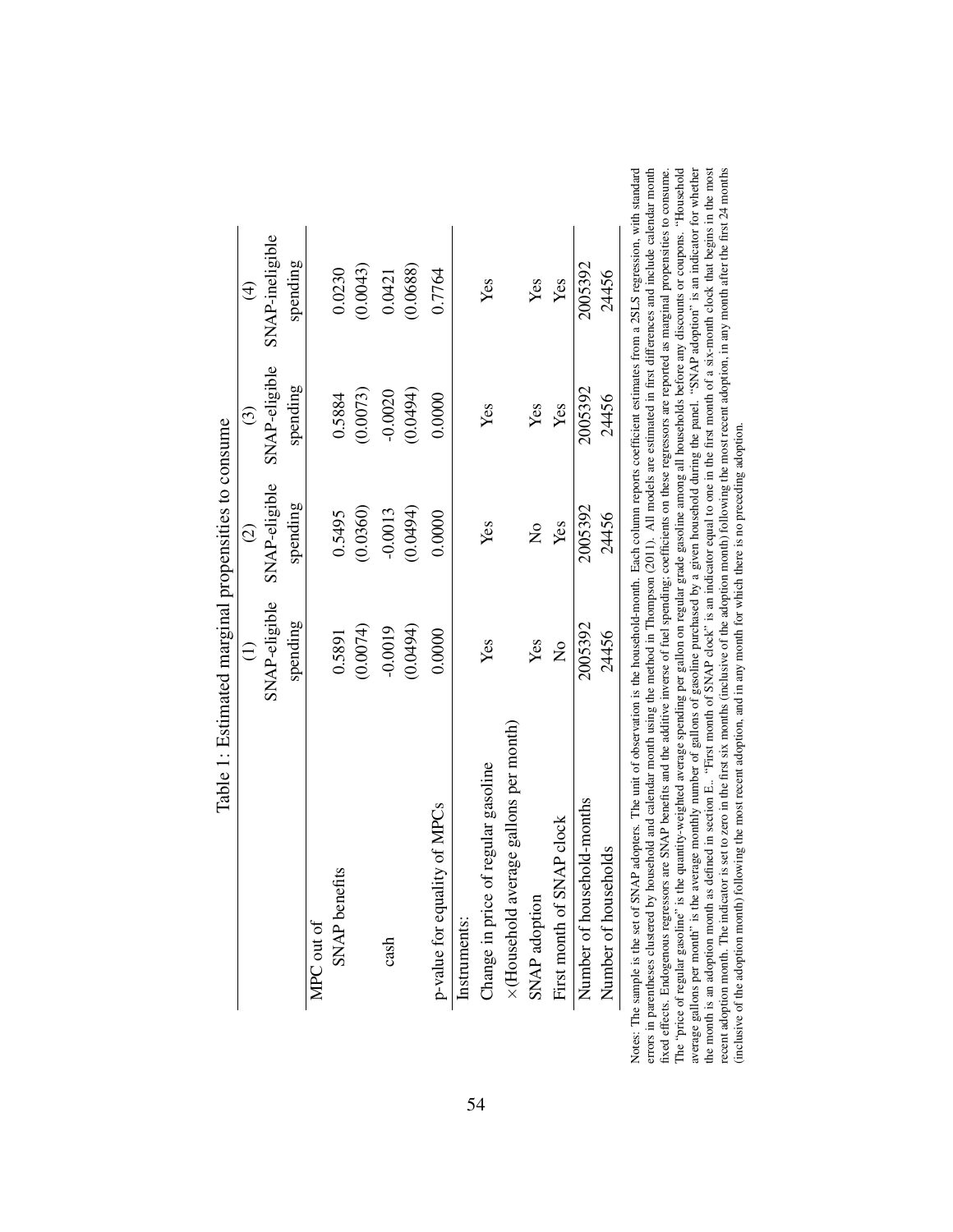| Table 2: Sensitivity of estimated MPCF to assumptions about retailer share of spending |                         |                           |                                             |               |               |
|----------------------------------------------------------------------------------------|-------------------------|---------------------------|---------------------------------------------|---------------|---------------|
|                                                                                        | $\widehat{\Xi}$         | $\widehat{c}$             | $\ddot{\textbf{c}}$                         | $\widehat{E}$ | $\widehat{6}$ |
|                                                                                        |                         |                           | SNAP-eligible spending across all retailers |               |               |
| MPCF out of                                                                            |                         |                           |                                             |               |               |
| <b>SNAP</b> benefits                                                                   | 0.5891                  | 0.5891                    | 0.5609                                      | 0.5380        | 0.1316        |
|                                                                                        | (0.0074)                | (0.0074)                  | (0.0075)                                    | (0.0075)      | (0.0089)      |
| cash                                                                                   | $-0.0019$               | $-0.0023$                 | $-0.0018$                                   | $-0.0014$     | 0.0055        |
|                                                                                        | (0.0494)                | (0.0602)                  | (0.0606)                                    | (0.0609)      | (0.0661)      |
| p-value for equality of MPCs                                                           | 0.0000                  | 0.0000                    | 0.0000                                      | 0.0000        | 0.0532        |
| Assumed retailer share of SNAP-eligible spending when household is:                    |                         |                           |                                             |               |               |
| Not on SNAP                                                                            | 1.000                   | 0.820                     | 0.809                                       | 0.800         | 0.671         |
| On SNAP                                                                                | 1.000                   | 0.820                     | 0.820                                       | 0.820         | 0.820         |
| Basis for assumed effect of SNAP                                                       | $\overline{\mathsf{X}}$ | $\mathsf{S}^{\mathsf{O}}$ | Homescan                                    | Homescan      | Impose        |
| on retailer share of spending                                                          | etter                   | effect                    | point estimate                              | upper bound   | fungibility   |
| Number of household-months                                                             | 2005392                 | 2005392                   | 2005392                                     | 2005392       | 2005392       |
| Number of households                                                                   | 24456                   | 24456                     | 24456                                       | 24456         | 24456         |
|                                                                                        |                         |                           |                                             |               |               |

Notes: The sample is the set of SNAP adopters. The unit of observation is the household-month. Each column reports coefficient estimates from a 2SLS regression, with standard errors in parentheses clustered by household and calendar month using the method in Thompson (2011). All models are estimated in first differences and include calendar month fixed effects. Endogenous regressors are SNAP benefits and the additive inverse of fuel spending; coefficients on these regressors are reported as marginal propensities to consume. Excluded instruments are the product of the price of regular gasoline and household average gallons per month, and an indicator for SNAP adoption, as in column (1) of table 1. In<br>each column, the dependent variable is tota SNAP months and the "not on SNAP" share in other months. In column (1) we assume that all households devote all SNAP-eligible spending to the retailer in all months. In column 2. A samme that all households devote a constant share of SNAP-eligible spending to the retailer, with the share given by the ratio of average SNAP benefits between retailer and (2) we assume that all households devote a c administrative data in online appendix table 3. In columns (3) through (5) we assume the same share of spending in SNAP months as in column (2). In columns (3) and (4) we respectively, of the effect of SNAP participation on the share of spending devoted to the primary retailer in column (2) of appendix table 1. In column (5) we assume that the share of<br>spending in non-SNAP months is the lar Notes: The sample is the set of SNAP adopters. The unit of observation is the household-month. Each column reports coefficient estimates from a 2SLS regression, with standard errors in parentheses clustered by household and calendar month using the method in Thompson (2011). All models are estimated in first differences and include calendar month Excluded instruments are the product of the price of regular gasoline and household average gallons per month, and an indicator for SNAP adoption, as in column (1) of table 1. In each column, the dependent variable is total SNAP-eligible spending across all retailers, computed by dividing SNAP-eligible spending at the retailer by the "on SNAP" share in SNAP months and the "not on SNAP" share in other months. In column (1) we assume that all households devote all SNAP-eligible spending to the retailer in all months. In column (2) we assume that all households devote a constant share of SNAP-eligible spending to the retailer, with the share given by the ratio of average SNAP benefits between retailer and assume that the difference in the share of spending between SNAP months and non-SNAP months is equal to the point estimate and upper bound of the 95 percent confidence interval, respectively, of the effect of SNAP participation on the share of spending devoted to the primary retailer in column (2) of appendix table 1. In column (5) we assume that the share of fixed effects. Endogenous regressors are SNAP benefits and the additive inverse of fuel spending; coefficients on these regressors are reported as marginal propensities to consume. administrative data in online appendix table 3. In columns (3) we assume the same share of spending in SNAP months as in column (2). In columns (3) and (4) we assume that the difference in the share of spending between SNAP months and non-SNAP months is equal to the point estimate and upper bound of the 95 percent confidence interval, spending in non-SNAP months is the largest value such that we cannot reject the null hypothesis of an equal MPCF between SNAP and cash.

55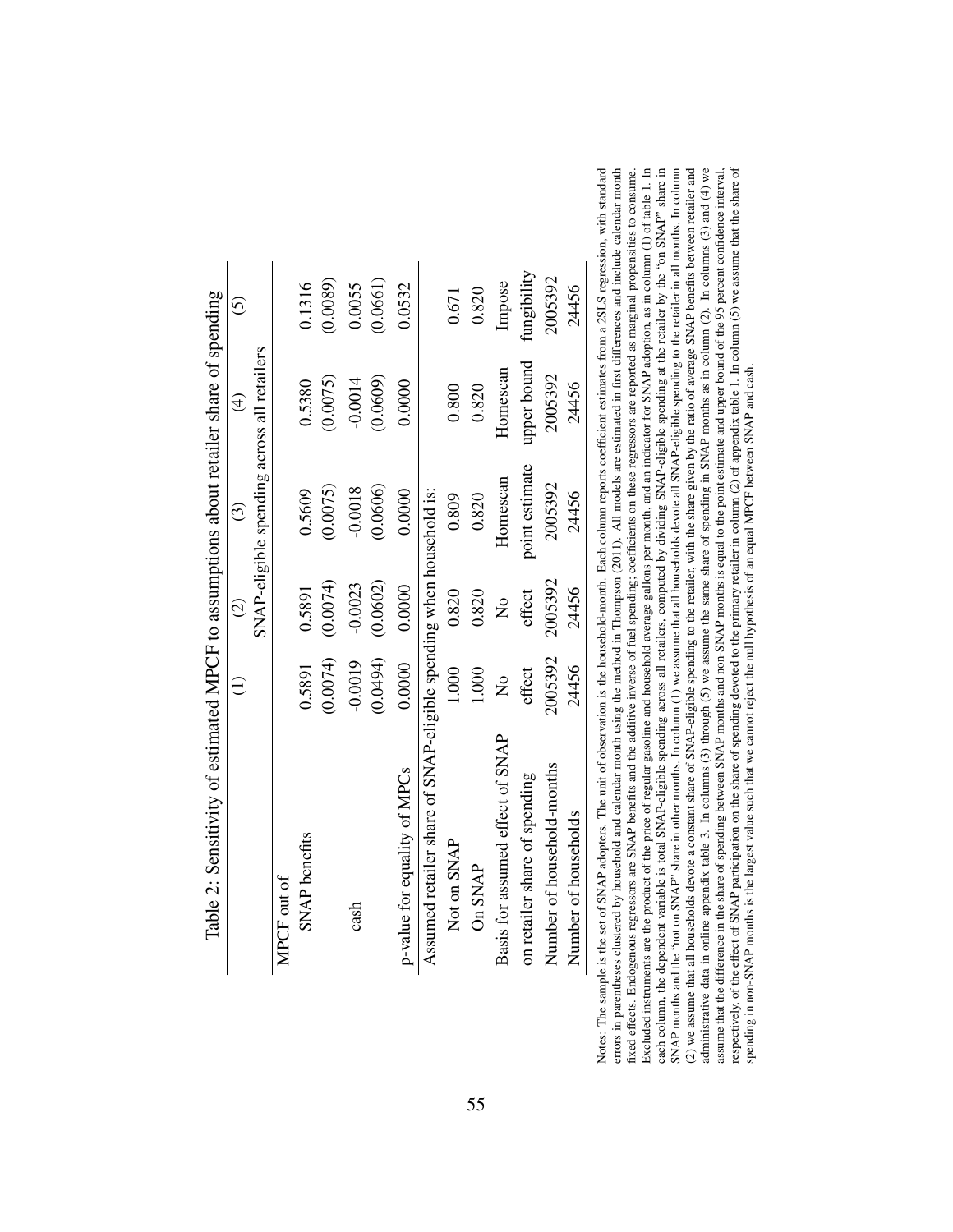|                                      |             |               | Consumption function:   |                    |
|--------------------------------------|-------------|---------------|-------------------------|--------------------|
|                                      | Linear,     | Linear,       | Nonlinear,              | Nonlinear,         |
|                                      | homogeneous | heterogeneous | heterogeneous           | heterogeneous      |
|                                      |             |               | (Linear spline with     | (Local regression) |
|                                      |             |               | knots at the quintiles) |                    |
| Excess sensitivity                   | 0.5809      | 0.6166        | 0.7296                  | 0.8819             |
| $(\hat{\gamma})$<br>to SNAP benefits | (0.1631)    | (0.1809)      | (0.1826)                | (0.0824)           |
| $p$ -value for $\gamma=0$            | 0.0006      | 0.0010        | 0.0001                  | 0.0000             |
| [bootstrap $p$ -value]               | [0.0000]    | 0.0000        | [0.0000]                | [0.0000]           |
| Number of household-months           | 1944056     | 1944056       | 1944056                 | 1936594            |
| Number of households                 | 23708       | 23708         | 23708                   | 23617              |

 $\alpha$ f fungibility Table 3: Tests of fungibility  $T_{\alpha\alpha\beta}$  $\dot{\mathbf{c}}$  $T<sub>2</sub>1<sub>2</sub>$ 

and  $b_n$  on  $z_i$ , respectively, producing estimates  $(\hat{Y}_i, \hat{B}_i)$ . Next, we estimate  $(E(f'_i | Y_i)$ ,  $E(B_i | Y_i)$ ) via four different methods, producing estimates  $(E(f'_i | Y_i)$ ,  $E(B_i | Y_i)$ ). In the first column, we estimate these via first-differenced regression of  $f'_h$  and  $\hat{B}_i$  on  $\hat{Y}_i$ , pooling across households. In the second column, we estimate these via first-differenced regression separately by household. In the fourth column, we estimate these via locally weighted linear regression of  $f'_n$  and  $\hat{B}_n$  on  $\hat{Y}_n$ , separately by household, with Gaussian kernel and sensitivity *y* to SNAP benefits using the three-step procedure described in section C.. Let  $f''_h$  be SNAP-eligible spending,  $b_n$  be SNAP benefits, and  $y_n$  be the additive inverse of thel spending.<br>Let  $z_n$  be a vector consisting household's average monthly number of gallons of gasoline purchased. First, we estimate  $Y_{it} = E(y_{it} + b_{it}|z_{it})$  and  $B_{it} = E(b_{it}|z_{it})$  via pooled first-differenced regression of  $(y_{it} + b_{it})$ first column, we estimate these via first-differenced regression of  $f''_l$  and  $\hat{B}_u$  on  $\hat{Y}_u$ , pooling across households. In the second column, we estimate these via first-differenced regression of  $f''_l$  and  $\hat{B}_i$  on  $\hat{Y}_l$ , separately by household. In the third column, we estimate these via first-differenced regression of  $f''_l$  and  $\hat{B}_l$  on a linear spline in  $\hat{Y}_l$  with knots at the quintiles, separately by household. In the fourth column, we estimate these via locally weighted linear regression of *f*<sub>it</sub><sup>*a*</sup> and  $\hat{B}_i$  on  $\hat{Y}_i$ , separately by household, with Gaussian kernel and Notes: The sample is the set of SNAP adopters that purchase fuel at least once. The unit of observation is the household-month. The table presents estimates of the excess sensitivity  $\gamma$  to SNAP benefits using the three-step procedure described in section C.. Let  $f''_i$  be SNAP-eligible spending,  $b_i$  be SNAP benefits, and  $y_i$  be the additive inverse of fuel spending. Let  $z_i$  be a vector consisting of the number of SNAP adoptions experienced by household *i* as of calendar month *t*, and the product of the average price of regular gasoline with the household's average monthly number of gallons of gasoline purchased. First, we estimate  $Y_{it} = E(y_{it} + b_{it} | z_{it})$  and  $B_{it} = E(b_{it} | z_{it})$  via pooled first-differenced regression of  $(y_{it} + b_{it})$ and  $b_n$  on  $z_i$ , respectively, producing estimates  $(\hat{Y}_i, \hat{B}_i)$ . Next, we estimate  $(E(f'_i'|Y_i), E(B_i|Y_i))$  via four different methods, producing estimates  $(E(\hat{f}_i'|Y_i), E(\hat{B}_i|Y_i))$ . In the of  $f'_il$  and  $\hat{B}_il$  on  $\hat{Y}_l$ , separately by household. In the third column, we estimate these via fust-differenced regression of  $f''_il$  and  $\hat{B}_il$  on a linear spline in  $\hat{Y}_il$  with knots at the quintiles,  $rac{1}{2}$ µсsеш vauon ruel at least once. unat purcnase auopieis **ANNS DO JAR** sample is the Notes:

the rule-of-thumb bandwidth proposed by Fan and Gijbels (1996). Finally, we estimate  $\gamma$  via first-differenced regression of  $(f_n^{\gamma_1} - E(f_n^{\gamma_1}|Y_n))$  on  $(\hat{B}_n|Y_n)$ , reporting in parentheses the asymptotic standard errors clustered by household and calendar month using the method in Thompson (2011). We report two  $p$ -values for the hypothesis that  $\gamma = 0$ . The first  $p$ -value is based on the asymptotic standard errors; the second  $p$ -value (in brackets) is based on a nonparametric bootstrap over households with 30 replicates. In each replicate, we sample households with replacement, to match the original sample size, and compute all three steps of the estimation procedure. Missing values in the fourth column the rule-of-thumb bandwidth proposed by Fan and Gijbels (1996). Finally, we estimate  $\gamma$  via first-differenced regression of  $(f_n^{\gamma} - E(f_n^{\gamma}|Y_n))$  on  $(\hat{B}_n - E(\hat{B}_n|Y_n))$ , reporting in The first *p*−value is based on the asymptotic standard errors; the second *p*−value (in brackets) is based on a nonparametric bootstrap over households with 30 replicates. In each replicate, we sample households with replacement, to match the original sample size, and compute all three steps of the estimation procedure. Missing values in the fourth column parentheses the asymptotic standard errors clustered by household and calendar month using the method in Thompson (2011). We report two *p*−values for the hypothesis that γ = 0. are due to a small number of cases in which the rule-of-thumb bandwidth is ill-defined. are due to a small number of cases in which the rule-of-thumb bandwidth is ill-defined.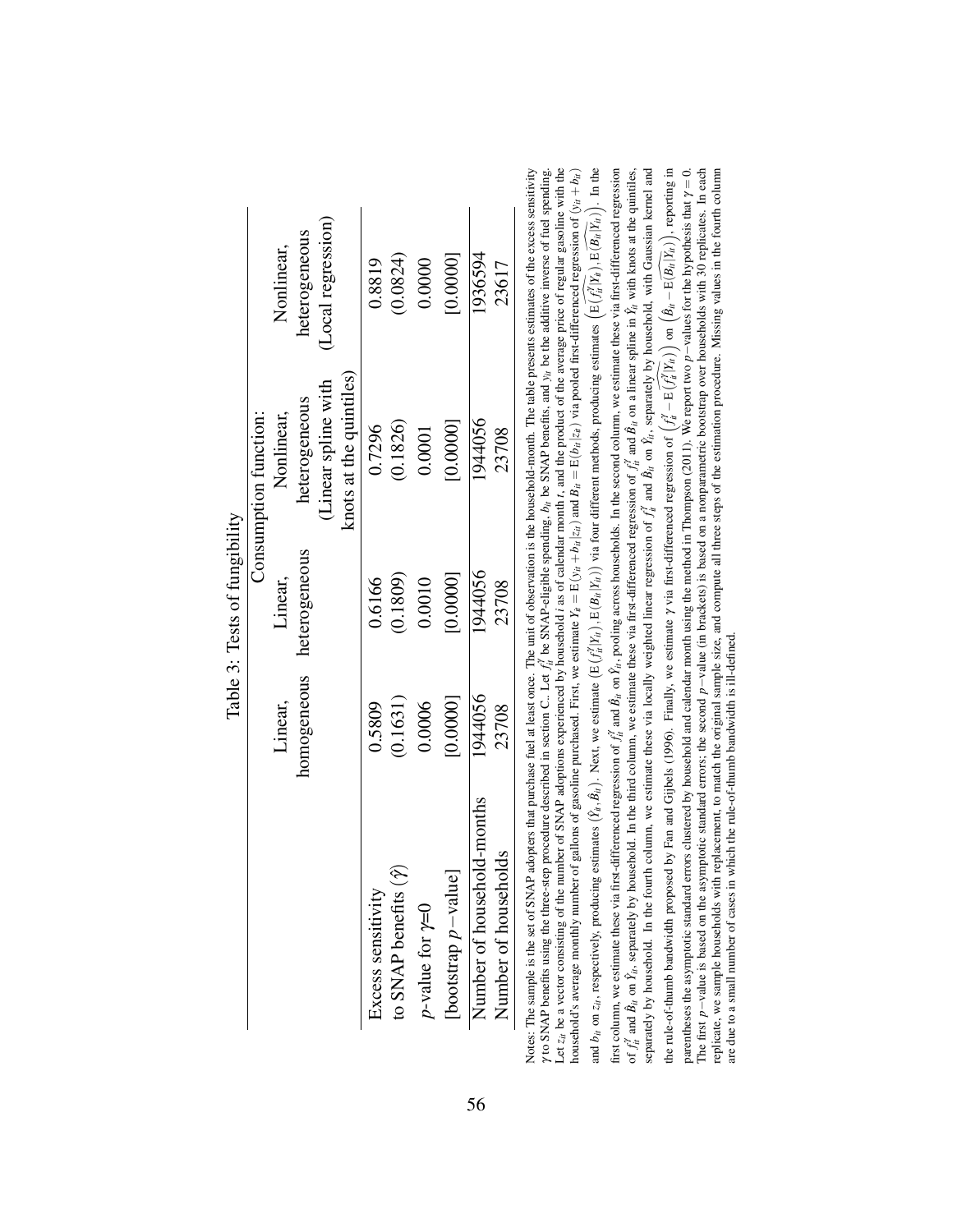| Table 4: Quantitative implications of psychological departures from fungibility |                 |               |                                  |           |
|---------------------------------------------------------------------------------|-----------------|---------------|----------------------------------|-----------|
|                                                                                 | $\widehat{\Xi}$ | $\widehat{C}$ | $\overline{3}$                   |           |
|                                                                                 | Observed        |               | Simulated                        |           |
| MPCF out of SNAP                                                                | 0.5884          |               | $0.1454$ $0.1454$ $0.5912$       |           |
|                                                                                 | (0.0061)        |               | $(0.0006)$ $(0.0005)$ $(0.0065)$ |           |
| Relative change in effective shopping effort for                                |                 |               |                                  |           |
| Food                                                                            | $-0.0263$       |               | $-0.0064$ $-0.0065$              | $-0.0232$ |
|                                                                                 | (0.0013)        | 0.0000        | (0.0000)                         | (0.0003)  |
| Nonfood                                                                         | $-0.0008$       |               | $-0.00000 - 0.00000$             | $-0.0032$ |
|                                                                                 | (0.0039)        |               | $(0.0000)$ $(0.0000)$ $(0.0001)$ |           |
| Short-run time preference (Laibson 1997)                                        |                 | $\frac{1}{2}$ | Yes                              | Yes       |
| Mental accounting (Farhi and Gabaix 2015)                                       |                 | $\frac{1}{2}$ | $\frac{1}{2}$                    | Yes       |
|                                                                                 |                 |               |                                  |           |

Notes: Column (1) shows empirical estimates for the sample of SNAP adopters. Columns (2) through (4) show analogues computed from the model described in section C. In Notes: Column (1) shows empirical estimates for the sample of SNAP adopters. Columns (2) through (4) show analogues computed from the model described in section C.. In column (2) we set  $\kappa = 0$  and  $\beta = 1$ . In column (3) we set  $\kappa = 0$  and we set  $\beta$  so that the decline in food consumption between the first and second half of the month equals that column (2) we set  $\kappa = 0$  and  $\beta = 1$ . In column (3) we set  $\kappa = 0$  and we set  $\beta$  so that the decline in food consumption between the first and second half of the month equals that  $\kappa = 1$ . *w* consists of 15 days. In column (4) we set β as in column (3) and we set κ so that the MPCF out of SNAP equals the observed MPCF from column (1). The observed MPCF out of SNAP is the implied by the estimated daily decline in caloric intake in table 1, column (2) of Shapiro (2005), assuming a constant daily rate of decline and that each period

estimate from column (3) of table 1. The simulated MPCF out of SNAP is the difference in total monthly food expenditure  $\sum_{w} f_w d$ *s f w <sup>f</sup><sup>w</sup>* with and without SNAP, divided by the amount of SNAP benefits *b*<sub>0</sub> for SNAP recipients. The observed relative change in effective shopping effort for food (nonfood) items is the estimated effect of SNAP on the adjusted

(SNAP-ineligible) purchases in the six months prior to adoption. The simulated relative change in effective shopping effort for food is the ratio of the effective shopping effort (SNAP-ineligible) purchases in the six months prior to adoption. The simulated relative change in effective shopping effort for food is the ratio of the effective shopping effort store-brand share for SNAP-eligible (SNAP-ineligible) purchases, as shown in the online appendix, divided by the expenditure-weighted average store-brand share of SNAP-eligible  $\vec{r}$ 

with SNAP to the effective shopping effort without SNAP, less one. The simulated relative change in effective shopping effort for nonfood is defined  $\int$  with SNAP to the effective shopping effort without SNAP, less one. The simulated relative change in effective shopping effort for nonfood is defined /∑*w fw s f w <sup>f</sup><sup>w</sup>*  $\Big(\sum_{w} f_w d\Big)$ 

replacement to match the size of the main sample, and recompute all empirical objects. We also draw a value of the daily decline in caloric intake from a Gaussian distribution with analogously. Standard errors in parentheses are obtained via a nonparametric bootstrap over households with 30 replicates. In each bootstrap replicate, we draw households with replacement to match the size of the main sample, and recompute all empirical objects. We also draw a value of the daily decline in caloric intake from a Gaussian distribution with mean given by the point estimate in table 1, column (2) of Shapiro (2005) and standard deviation given by the standard error in table 1, column (2) of Shapiro (2005). mean given by the point estimate in table 1, column (2) of Shapiro (2005) and standard deviation given by the standard error in table 1, column (2) of Shapiro (2005).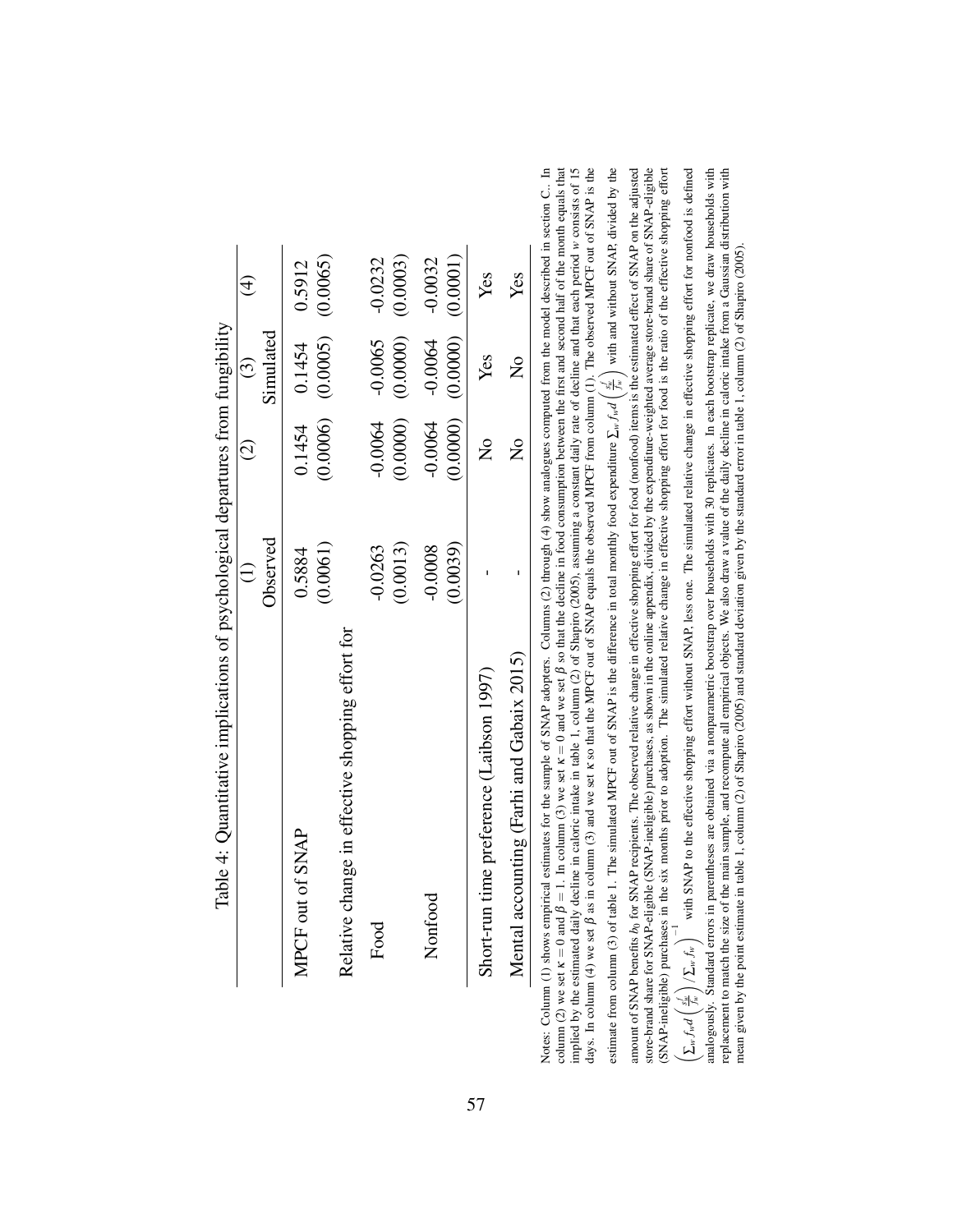Figure 1: In-state earnings and number of children before and after SNAP adoption *Panel A: In-state earnings and unemployment insurance benefits*



*Panel B: Number of children under five years of age*



Notes: Data are from Rhode Island administrative records from October 2004 through June 2016. See section A. for details on sample definition and variable construction. Each panel plots coefficients from a regression of the dependent variable on a vector of lead and lagged indicators for periods relative to SNAP adoption, defined as the first period in which the household receives SNAP. The period immediately prior to adoption ("-1") is the omitted category. Each regression includes time period fixed effects, household fixed effects, and indicators for observations more than one year before or after adoption. In panel A, a time period is a calendar quarter and the unit of analysis is a household-quarter. In panel B, a time period is a month and the unit of analysis is the household-month. In both panels, the error bars are  $\pm 2$  coefficient standard errors and standard errors are clustered by household. Dotted lines show the sample mean of the dependent variable across observations within one year (4 quarters or 12 months) of SNAP adoption. Each coefficient series is shifted by a constant so that the observation-count-weighted mean of the regression coefficients is equal to the sample mean of the corresponding dependent variable.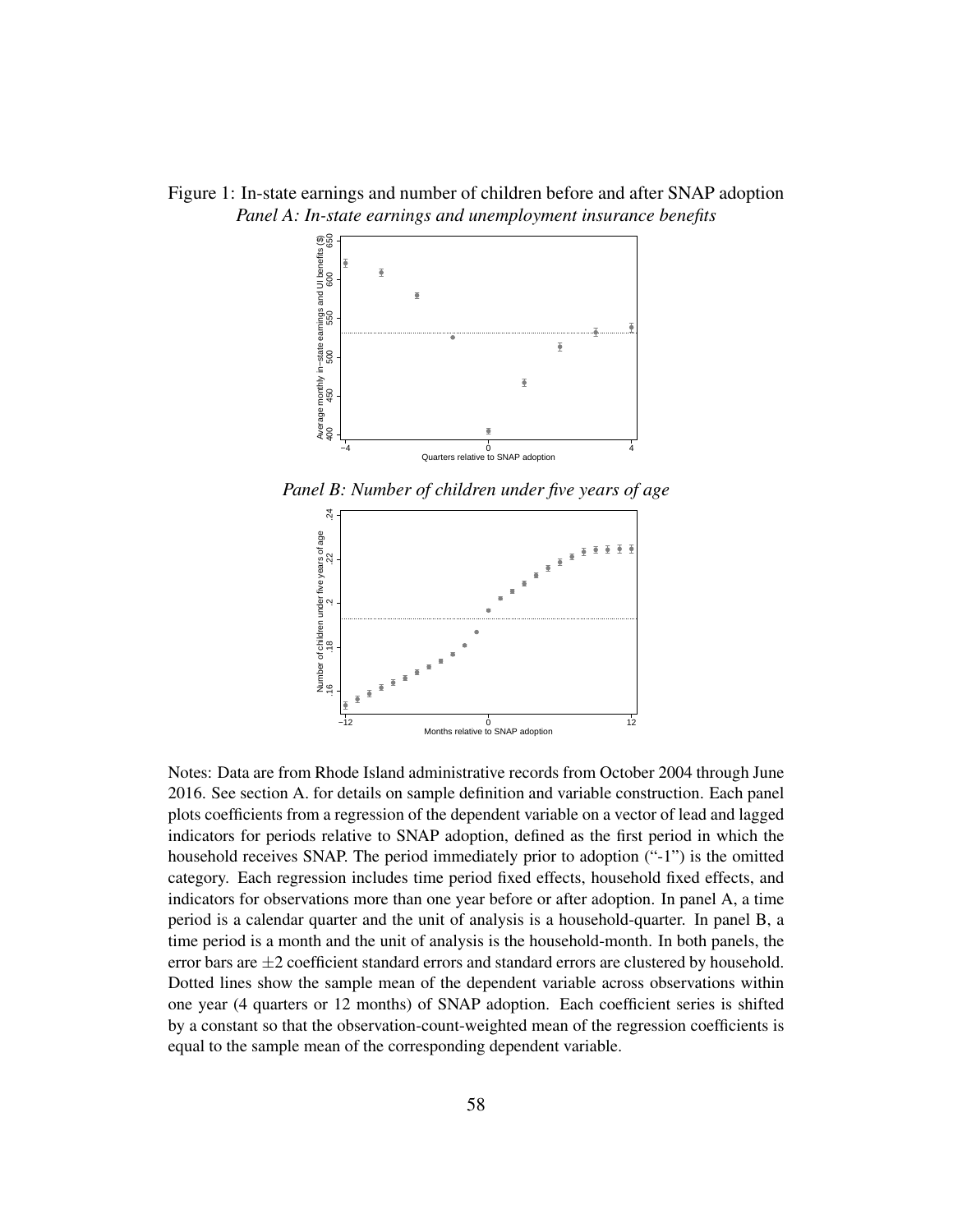

Notes: Data are from Rhode Island administrative records from October 2004 through June 2016. See section A. for details on sample definition and variable construction. The plot shows a histogram of the distribution of SNAP spell lengths, where a spell is defined as a set of consecutive months in which the household is entitled to a SNAP benefit in each month according to state program records. Spells longer than 36 months are excluded from the sample.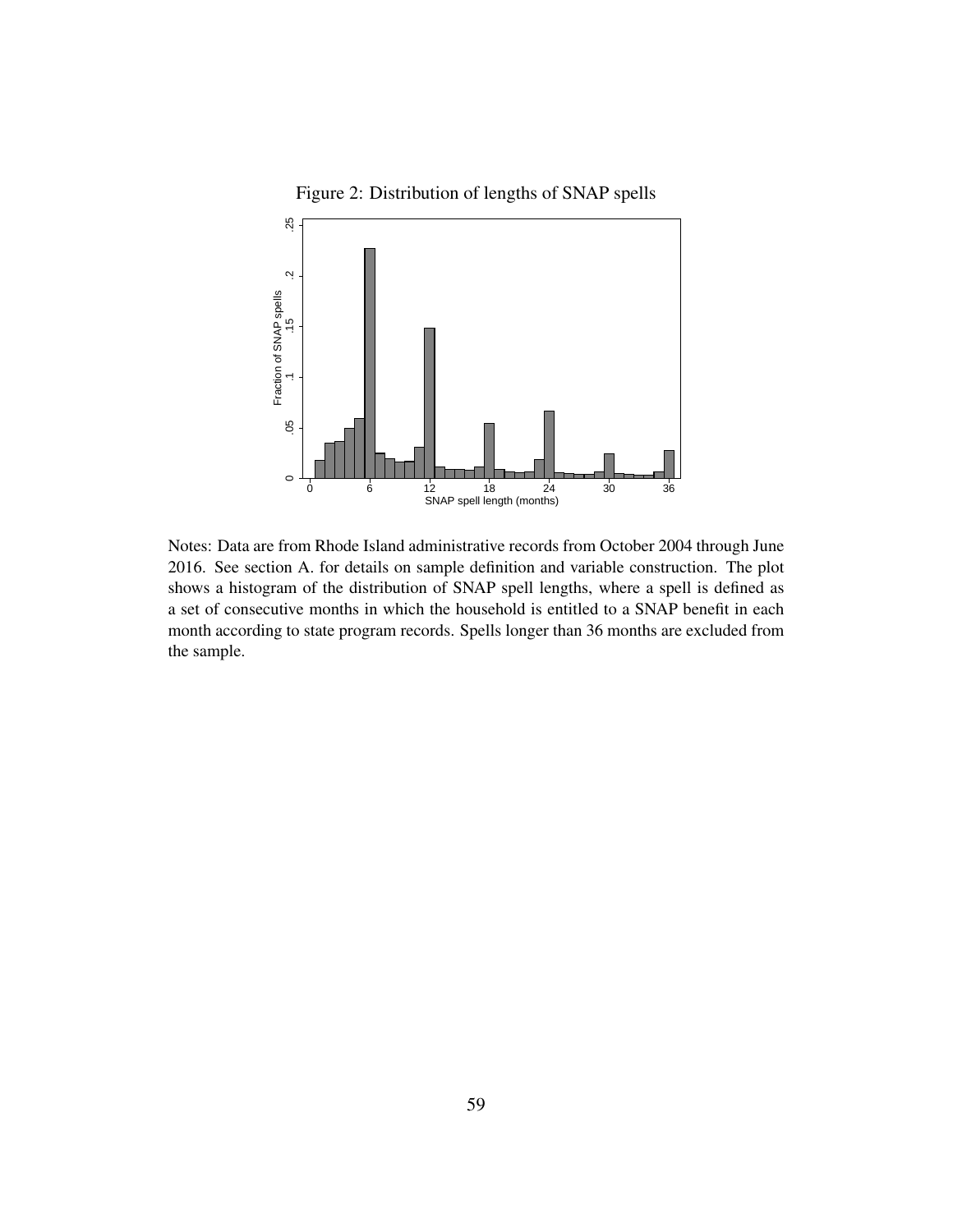

Figure 3: Inferring SNAP adoption from single-retailer data

Notes: Data are from Rhode Island EBT transaction records from September 2012 through October 2015. See section A. for details on sample definition and variable construction. The figure plots the fraction of transition periods of a given radius in which the household newly enrolled in SNAP within two months of the start of SNAP spending at the Rhode Island Retailer. We define new enrollment as the receipt of at least \$10 in SNAP benefits following a period of at least three consecutive months with no benefit. A transition period of radius *K* is a period in which a household exhibits *K* consecutive months without SNAP spending at the Rhode Island Retailer followed by *K* consecutive months with SNAP spending at the Rhode Island Retailer. Households who mainly spend SNAP at the Rhode Island Retailer are those who spend at least half of their total EBT expenditures between September 2012 and October 2015 at the Rhode Island Retailer.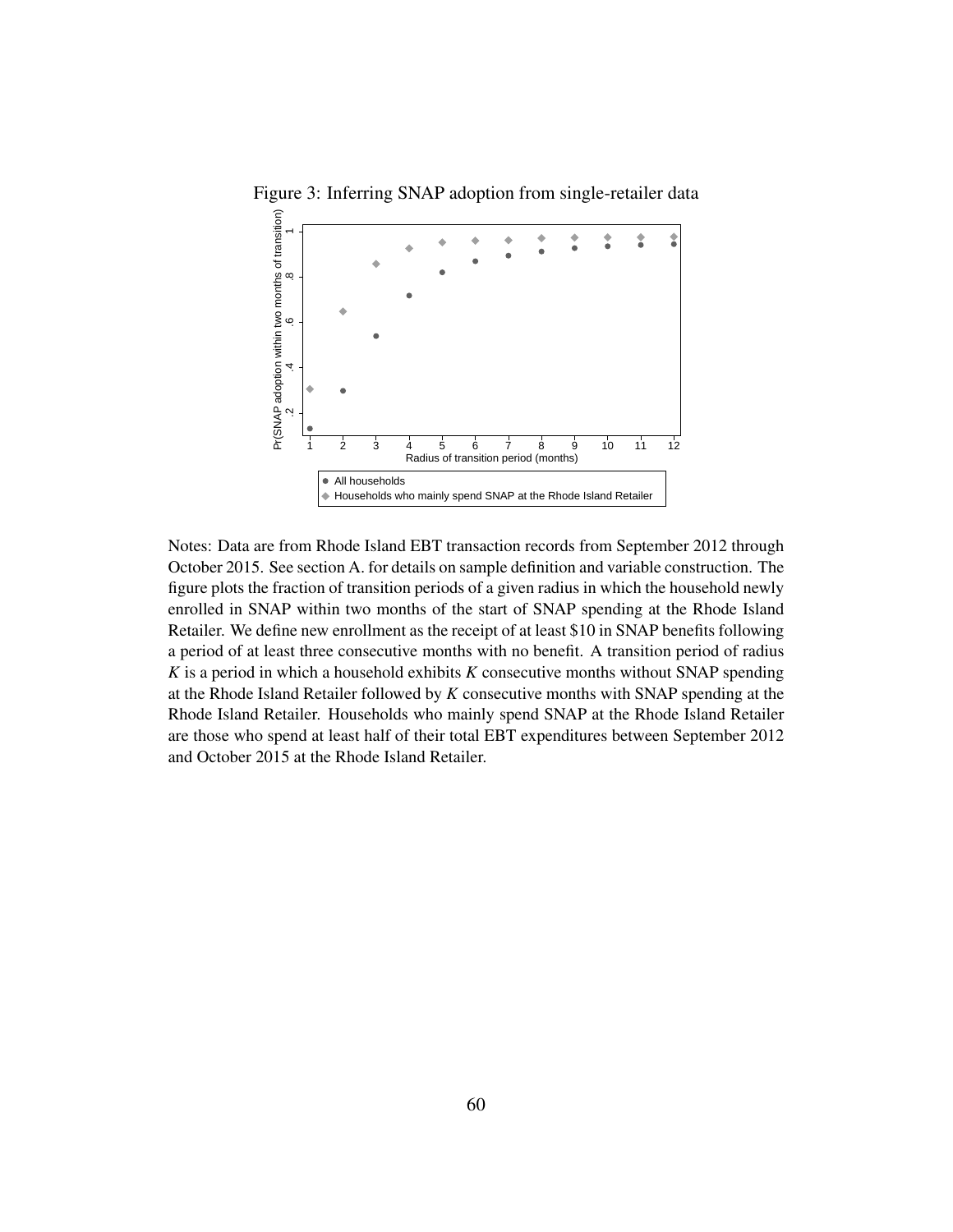

Figure 4: SNAP use and benefits before and after SNAP adoption *Panel A: SNAP use*

Notes: The sample is the set of SNAP adopters. Panel A plots the share of households with positive SNAP spending in each of the 12 months before and after the household's first SNAP adoption. Panel B plots the average SNAP benefit in each of the 12 months before and after the first SNAP adoption.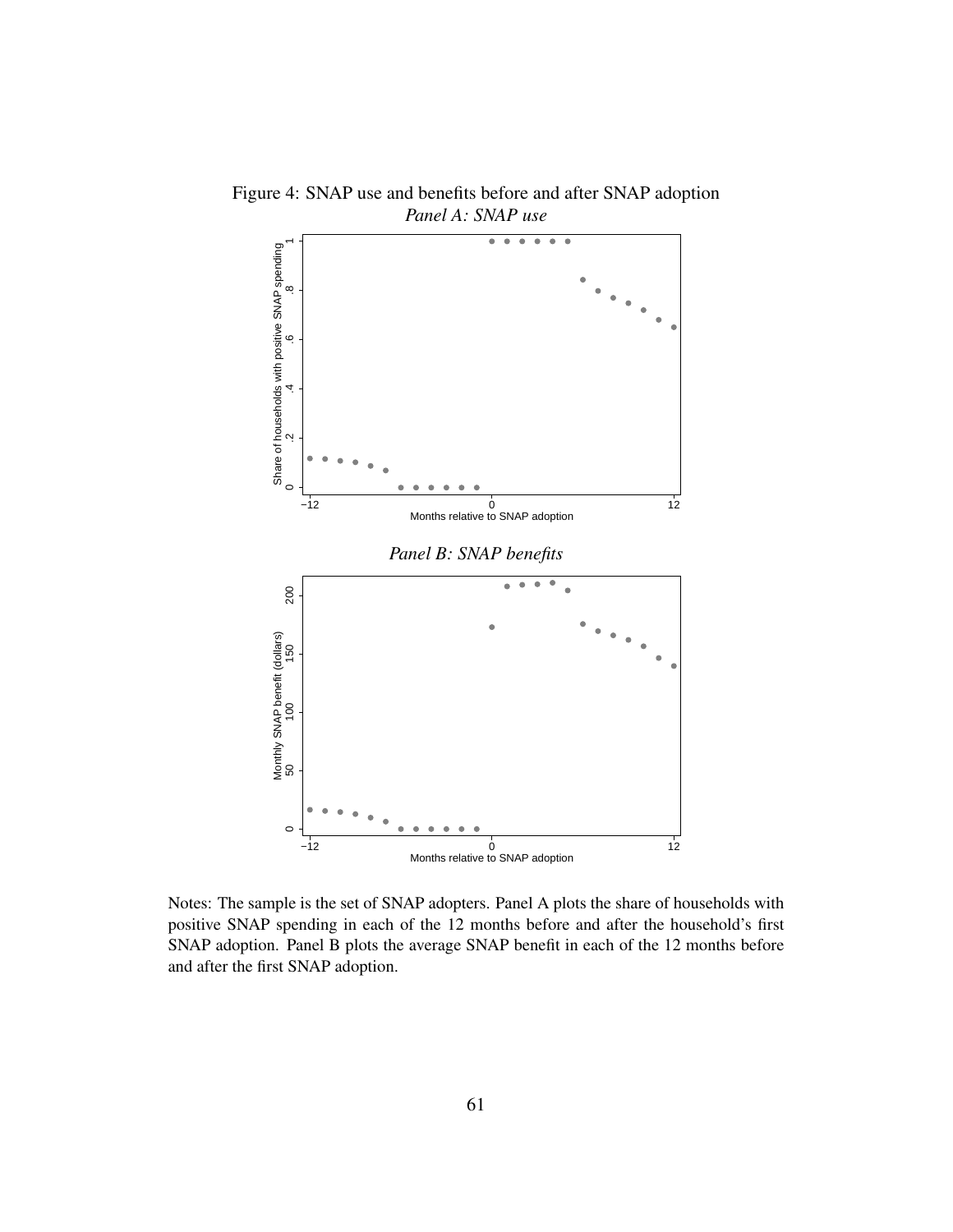

Figure 5: Monthly expenditure before and after SNAP adoption *Panel A: SNAP-eligible spending*

Notes: Each figure plots coefficients from a regression of SNAP-eligible or SNAP-ineligible spending on a vector of lead and lagged indicators for month relative to the household's first SNAP adoption, with the month prior to SNAP adoption ("-1") as the omitted category. The unit of observation for each regression is the household-month and the sample is the set of SNAP adopters. Error bars are  $\pm 2$  coefficient standard errors. Standard errors are clustered by household. Each regression includes calendar month fixed effects, household fixed effects, and two indicators for observations before and after 12 months of SNAP adoption. The dotted lines show the sample mean of household monthly expenditure across observations within 12 months of SNAP adoption. Each coefficient series is shifted by a constant so that the observation-count-weighted mean of the regression coefficients is equal to the sample mean of the corresponding dependent variable.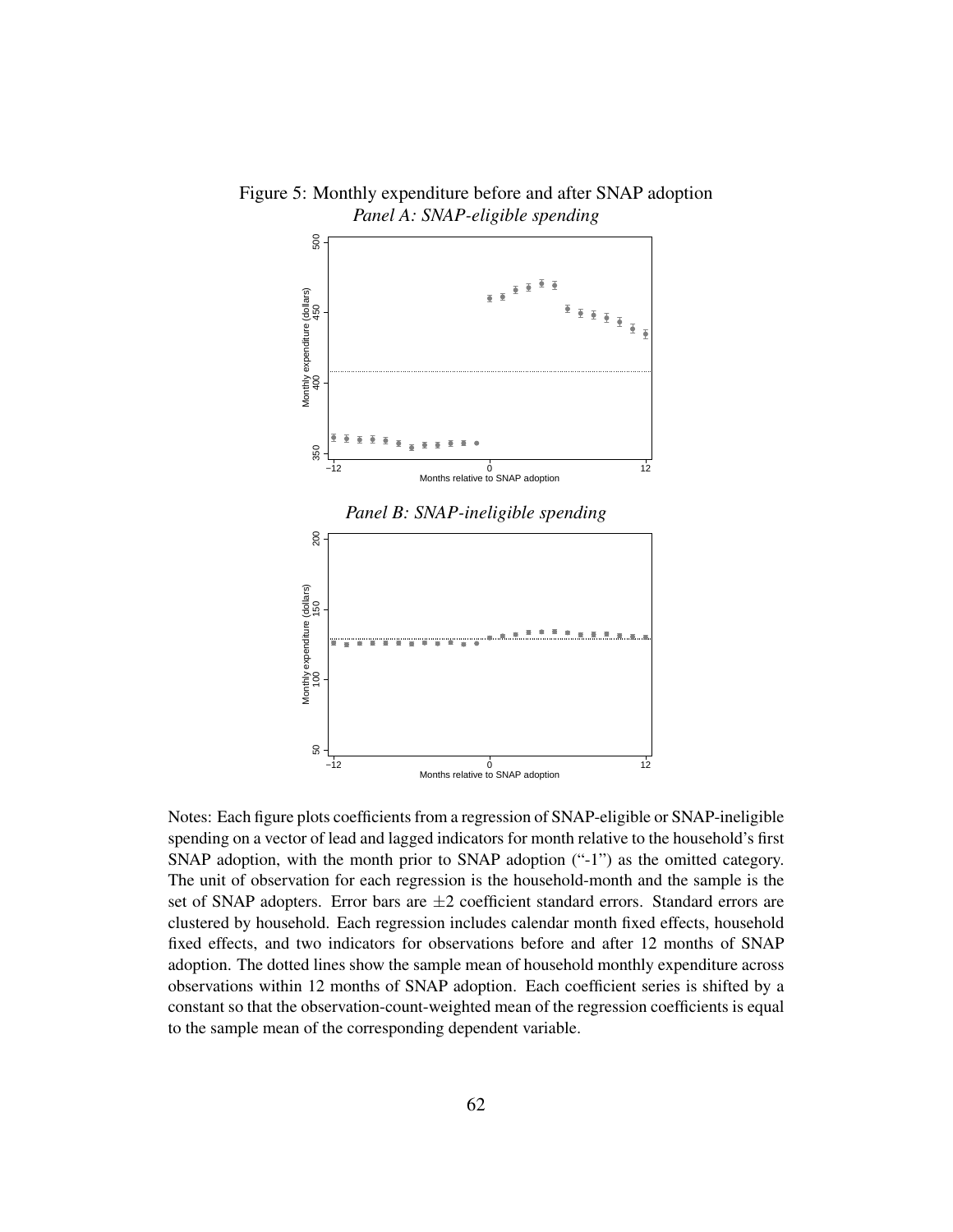

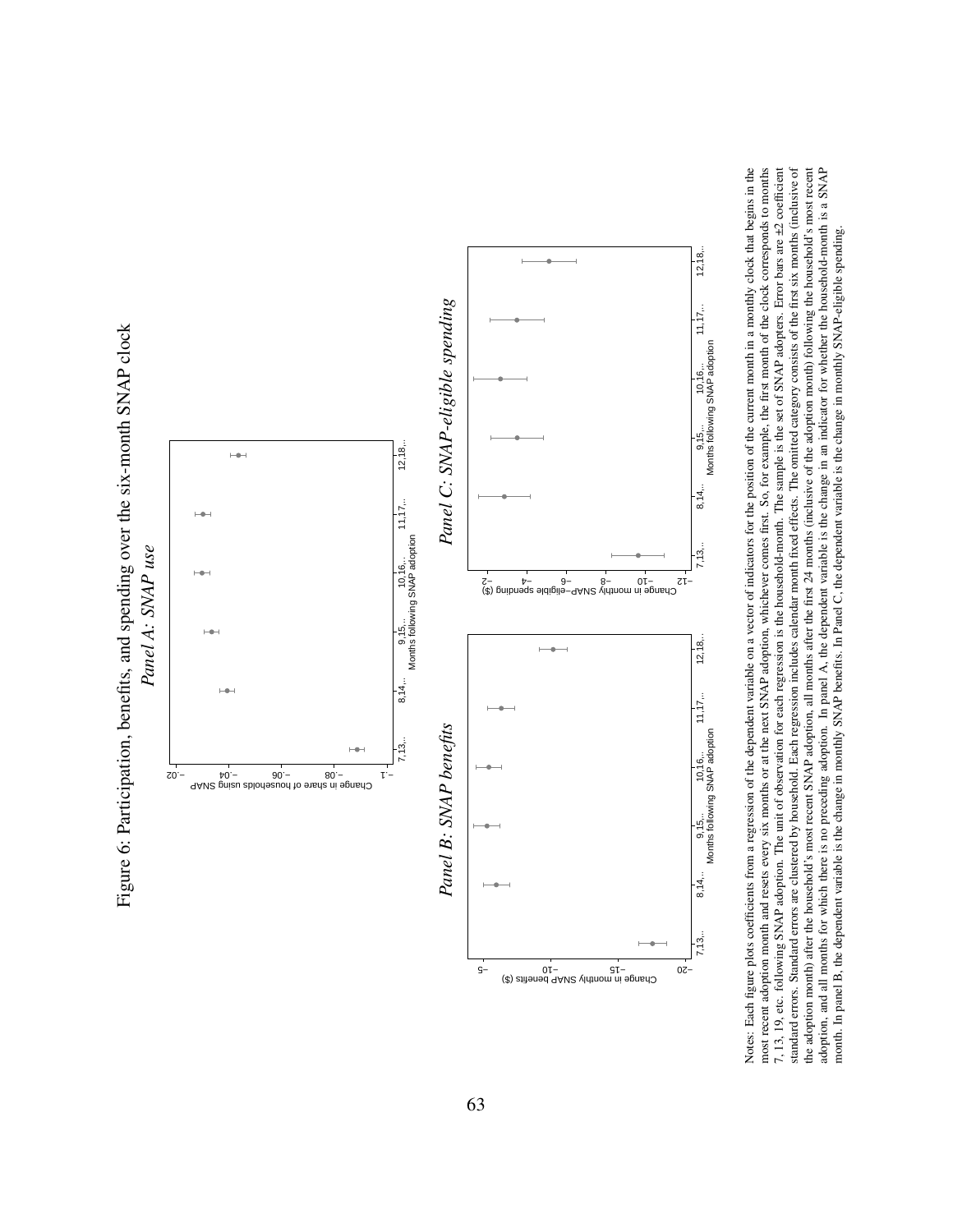

Notes: Panel A plots the average monthly SNAP benefit per household between January 2008 and December 2009 from administrative data. The series was obtained by weighing the average monthly SNAP benefit per household for each state (FNS 2015) by the number of retailer households with at least one SNAP month. Panel B plots coefficients from one SNAP month. The unit of observation is the household-month and only months from January 2008 to December 2009 are included in the regression. Error bars and shaded series is seasonally adjusted by subtracting from each coefficient the corresponding coefficient from an auxiliary regression of the dependent variable on interactions between the share of months between February 2006 and December 2007 during which each household used SNAP and year and seasonal month indicators. The auxiliary regressions include the observation-count-weighted mean of the regression coefficients is equal to the sample mean of the corresponding dependent variable among households who used SNAP in every the average monthly SNAP benefit per household for each state (FNS 2015) by the number of retailer households with at least one SNAP month. Panel B plots coefficients from<br>Figure of the least one of the state of the state a regression of SNAP benefits and SNAP-eligible spending on interactions between the share of calendar months between February 2006 and December 2007 during which each a regression of SNAP benefits and SNAP-eligible spending on interactions between the share of calendar months between February 2006 and December 2007 during which each household used SNAP and calendar month indicators, with the January 2008 interaction normalized to zero. The sample includes all households in the retailer panel with at least household used SNAP and calendar month indicators, with the January 2008 interaction normalized to zero. The sample includes all households in the retailer panel with at least one SNAP month. The unit of observation is the household-month and only months from January 2008 to December 2009 are included in the regression. Error bars and shaded region represent ±2 coefficient standard erros. Standard errors are clustered by household. Each regression includes household and calendar month fixed effects. Each coefficient ±2 coefficient standard errors. Standard errors are clustered by household. Each regression includes household and calendar month fixed effects. Each coefficient household, year, and seasonal month fixed effects and are estimated using only data from January 2010 to December 2012. Each coefficient series is shifted by a constant so that household, year, and seasonal month fixed effects and are estimated using only data from January 2010 to December 2012. Each coefficient series is shifted by a constant so that month between February 2006 and December 2007. In both panels, vertical lines at October 2008 and April 2009 denote the implementation dates of changes in SNAP benefits due Notes: Panel A plots the average monthly SNAP benefit per household between January 2008 and December 2009 from administrative data. The series was obtained by weighing series is seasonally adjusted by subtracting from each coefficient the corresponding coefficient from an auxiliary regression of the dependent variable on interactions between the share of months between February 2006 and December 2007 during which each household used SNAP and year and seasonal month indicators. The auxiliary regressions include the observation-count-weighted mean of the regression coefficients is equal to the sample mean of the corresponding dependent variable among households who used SNAP in every month between February 2006 and December 2007. In both panels, vertical lines at October 2008 and April 2009 denote the implementation dates of changes in SNAP benefits due to the Farm Bill and American Recovery and Reinvestment Act (ARRA), respectively. to the Farm Bill and American Recovery and Reinvestment Act (ARRA), respectively. region represent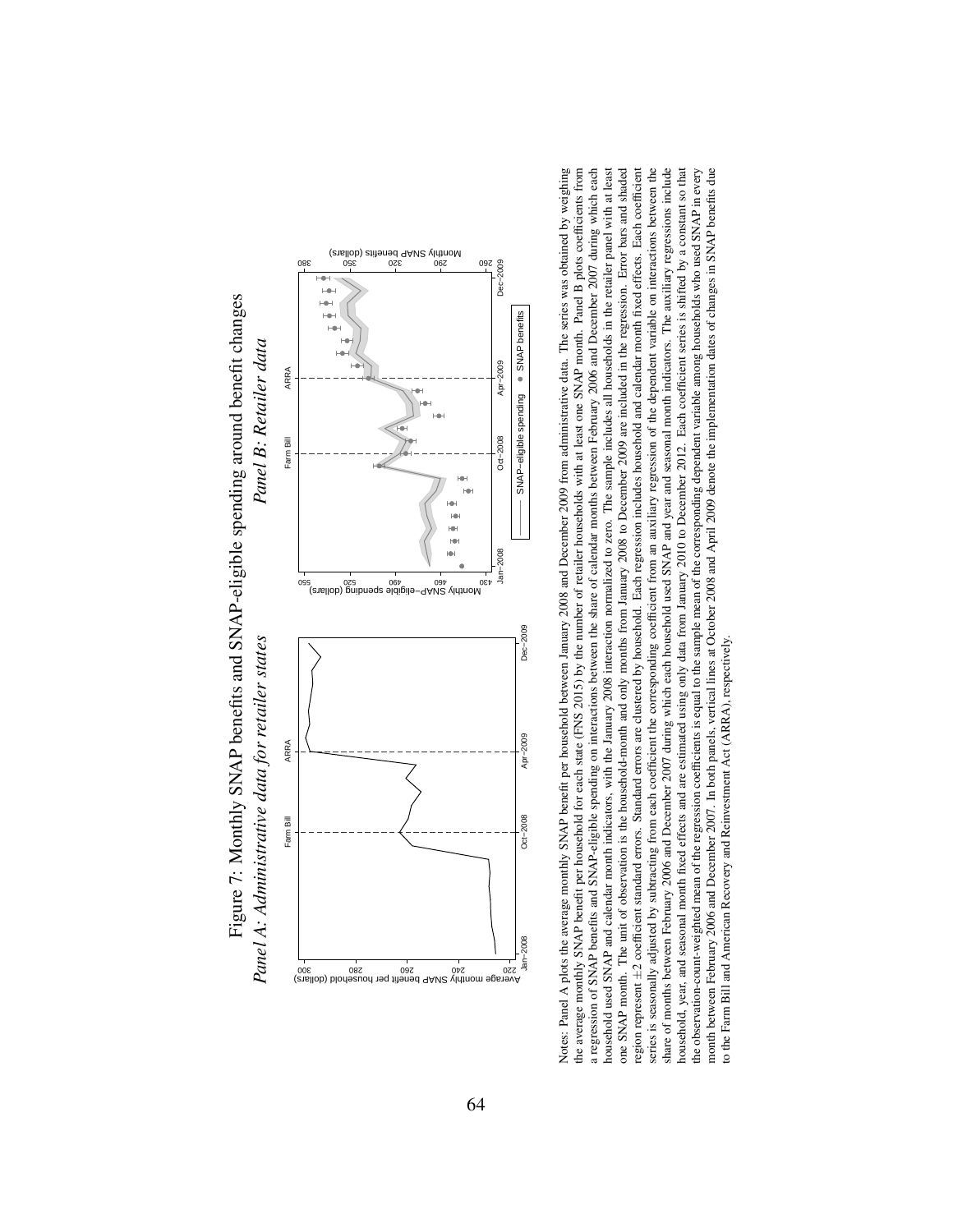

Figure 8: Monthly expenditure and the price of gasoline *Panel A: Fuel spending*

Notes: Panel A plots average monthly fuel spending by quartile of average monthly fuel spending. Panel B plots average monthly SNAP-eligible spending by quartile of average monthly fuel spending. The unit of observation is the household-month and the sample is the set of SNAP adopters who ever purchase fuel. The lower portion of both plots shows the price of gasoline, computed as the quantity-weighted average spending per gallon on regular grade gasoline among all households before any discounts or coupons.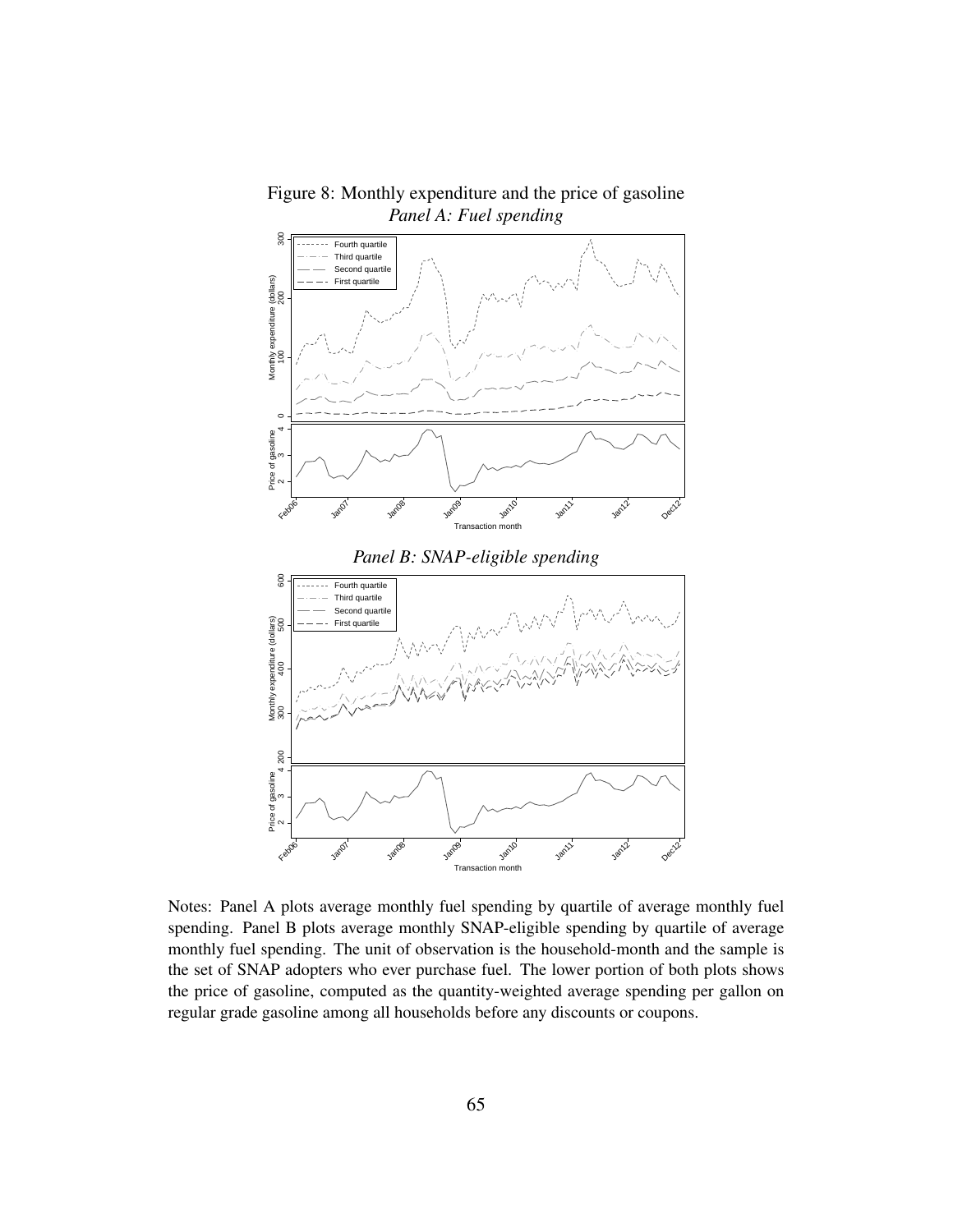

Figure 9: Store-brand share before and after SNAP adoption *Panel A: SNAP-eligible products*

Notes: Each figure plots coefficients from a regression of adjusted store-brand share of expenditures on a vector of lead and lagged indicators for month relative to the household's first SNAP adoption, with the month prior to SNAP adoption ("-1") as the omitted category. The unit of observation for each regression is the household-month and the sample is the set of SNAP adopters. Error bars are  $\pm 2$  coefficient standard errors. Standard errors are clustered by household. Each regression includes calendar month fixed effects, household fixed effects, and two indicators for observations before and after 12 months of SNAP adoption. The dotted line shows the sample mean of the store-brand share of expenditure across observations within 12 months of SNAP adoption. Each coefficient series is shifted by a constant so that the observation-count-weighted mean of the regression coefficients is equal to the sample mean of the store-brand share of expenditure in the given SNAP eligibility group.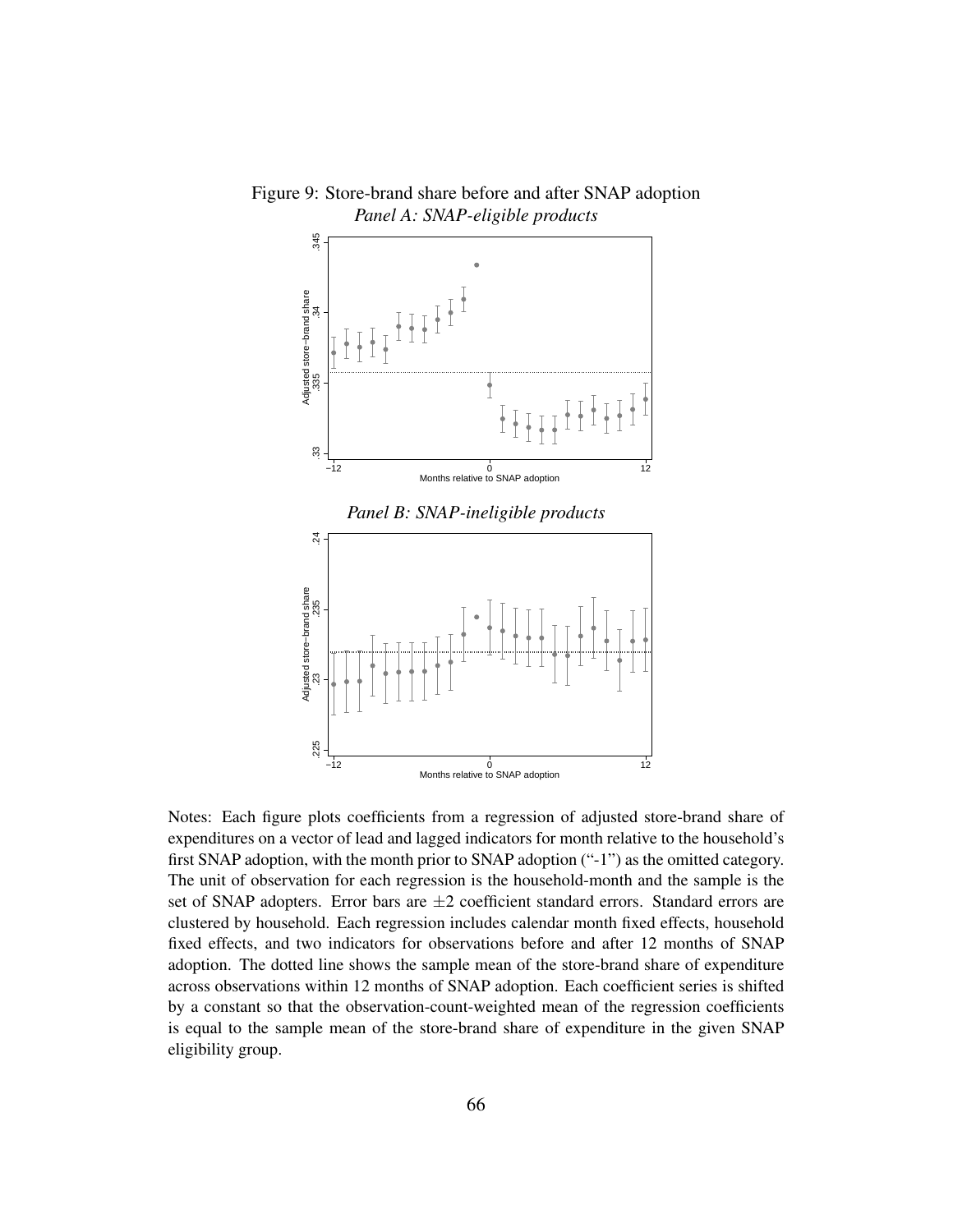

Figure 10: Coupon use before and after SNAP adoption *Panel A: SNAP-eligible products*

Notes: Each figure plots coefficients from a regression of the adjusted coupon redemption share on a vector of lead and lagged indicators for month relative to the household's first SNAP adoption, with the month prior to SNAP adoption ("-1") as the omitted category. The unit of observation for each regression is the household-month and the sample is the set of SNAP adopters. Error bars are  $\pm 2$  coefficient standard errors. Standard errors are clustered by household. Each regression includes calendar month fixed effects, household fixed effects, and two indicators for observations before and after 12 months of SNAP adoption. The dotted line shows the sample mean of the share of purchases using a coupon across observations within 12 months of SNAP adoption. Each coefficient series is shifted by a constant so that the observation-count-weighted mean of the regression coefficients is equal to the sample mean of the share of purchases using a coupon in the given SNAP eligibility group.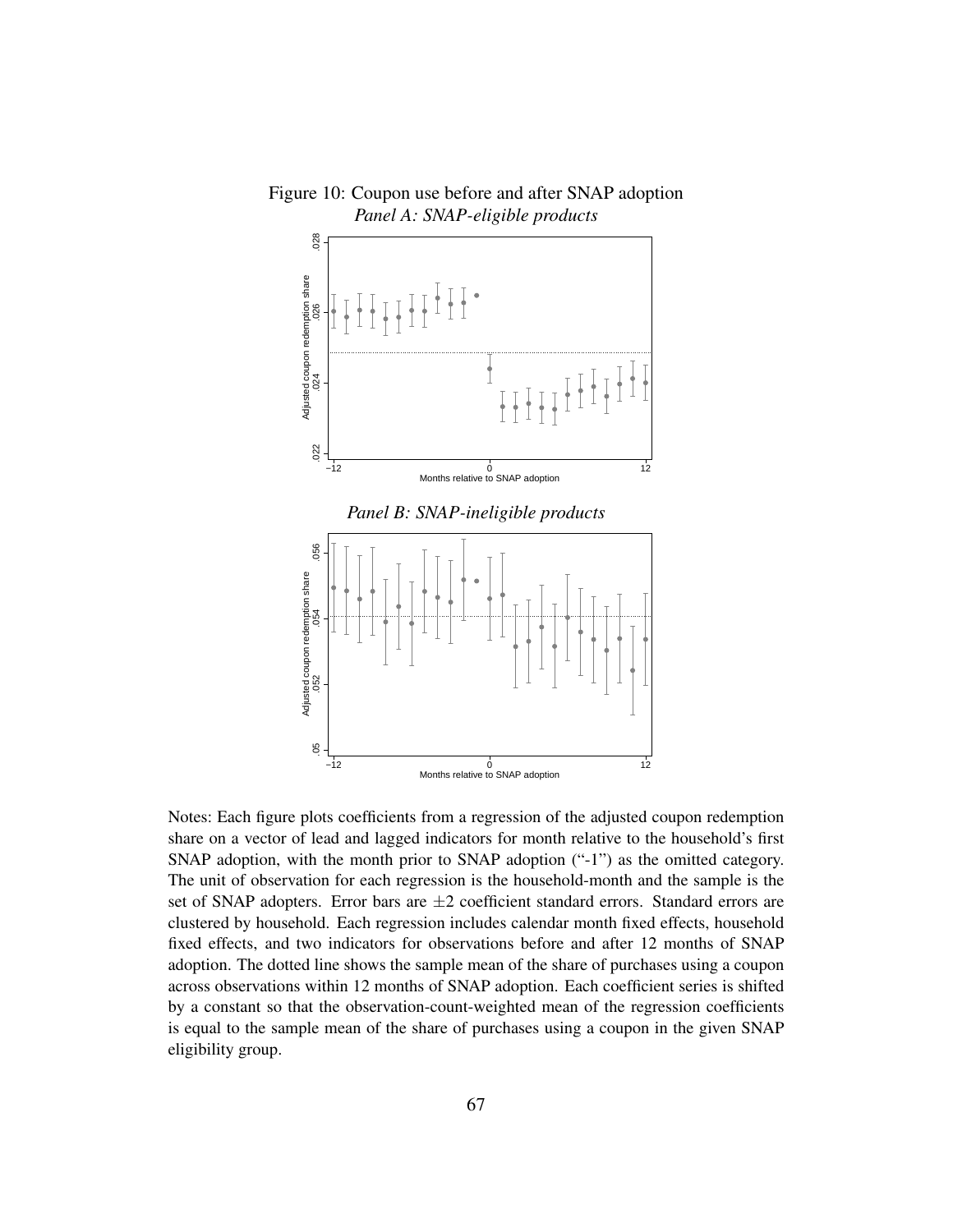|                                     |          | Share of SNAP-eligible expenditure in primary retailer |                   |           |  |  |  |
|-------------------------------------|----------|--------------------------------------------------------|-------------------|-----------|--|--|--|
|                                     | (1)      | (2)                                                    | (3)               | (4)       |  |  |  |
| Primary retailer type               | All      | Grocery                                                | Discount store or | Other     |  |  |  |
|                                     |          |                                                        | warehouse club    |           |  |  |  |
| On SNAP                             | 0.0035   | 0.0111                                                 | $-0.0106$         | $-0.0112$ |  |  |  |
|                                     | (0.0036) | (0.0044)                                               | (0.0063)          | (0.0211)  |  |  |  |
| Number of households                | 4407     | 2904                                                   | 1345              | 158       |  |  |  |
| Number of household-quarters        | 24198    | 16058                                                  | 7309              | 831       |  |  |  |
| Dependent variable:                 |          |                                                        |                   |           |  |  |  |
| Mean                                | 0.515    | 0.512                                                  | 0.535             | 0.398     |  |  |  |
| Within-household standard deviation | 0.177    | 0.175                                                  | 0.175             | 0.222     |  |  |  |

Appendix Table 1: Relationship between SNAP status and primary retailer share of expenditures in the Nielsen Homescan Consumer Panel

Notes: Data come from the Nielsen Homescan Consumer Panel and the Homescan Panel Omnibus Survey, as described in appendix A. The unit of observation is the householdquarter. Standard errors in parentheses are clustered by household. Each column reports results from a linear regression with household and calendar quarter fixed effects. The dependent variable, "Share of SNAP-eligible expenditure in primary retailer," is the share of SNAP-eligible spending at the household's primary retailer, defined as the retail chain in which the household spends the most on SNAP-eligible items across all quarters in which the household is observed in the Nielsen Homescan Consumer Panel. Column (1) includes all households regardless of the primary retailer. Columns (2) to (4) restrict the sample, respectively, to households whose primary retailer is a grocery store chain, a discount store or warehouse club chain, or another type of retailer. The key independent variable, "On SNAP", is an indicator for whether the household reports being on SNAP in the current quarter. Household-quarters with missing values of the "On SNAP" indicator are excluded from the sample. Households are included in the sample if they report being on SNAP in at least one survey response and report not being on SNAP in at least one survey response.